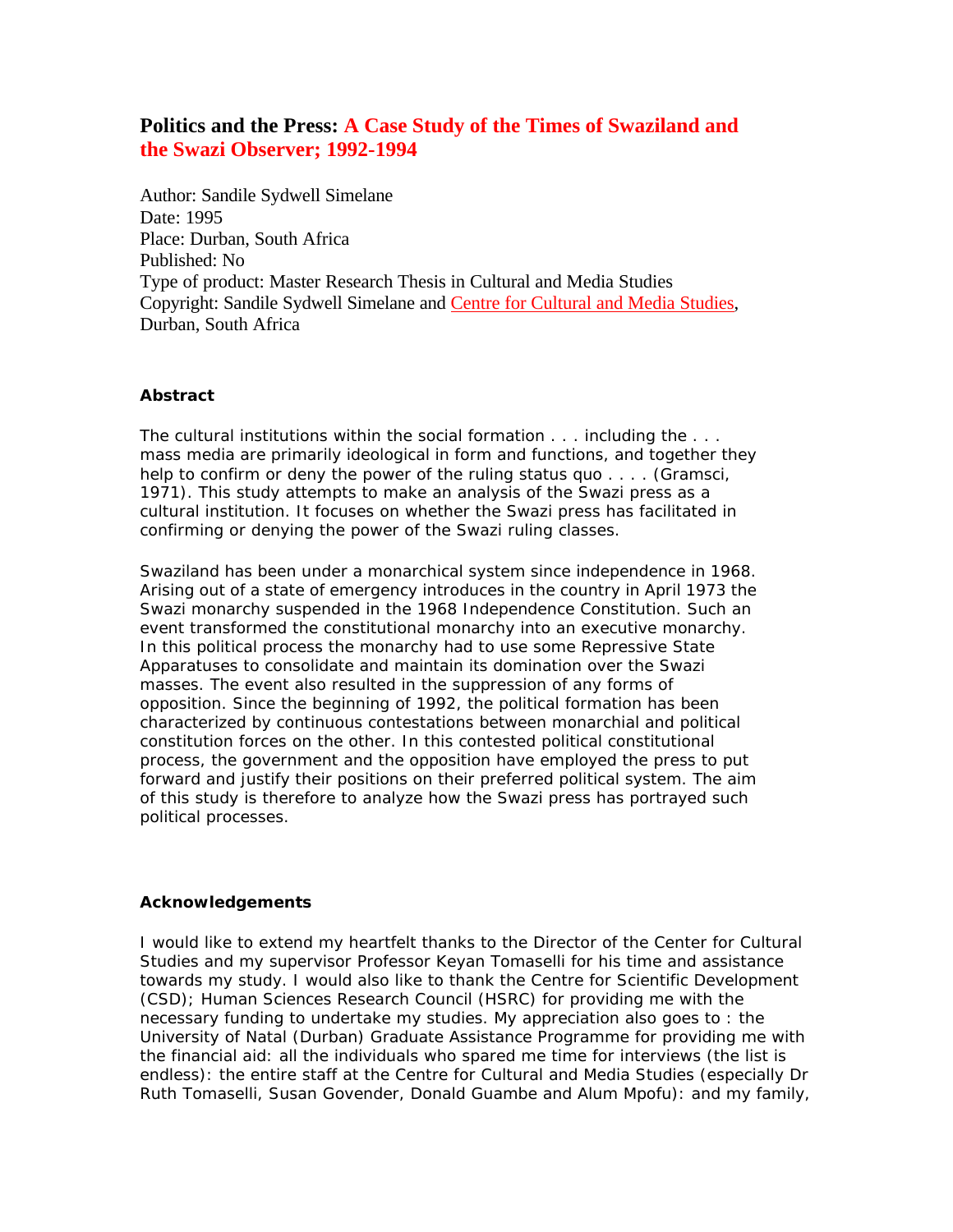especially my late father Valentine "Balance" and my mother Pheladi. My grandmother Gunadie: brothers: Khizitho, Themba, Mandla, Duma, Sobantu, Bafana and my sisters: Busisiwe, Winnie and Phumzile for giving me moral support during my period of study.

### **Introduction**

This study analyses how the Swazi press has portrayed the political processes that have taken place in the country since the beginning of 1992. It aims on focusing whether the media facilitates in the maintaining or challenging the hegemony of the ruling monarch and its alliances.

In modern societies, the media has come to occupy a central role. This is because of its function in acting either as a voice, reflector of public opinion, or the controller, regulator or even creator of public opinion (Agbaje, 1992:26). Adigun Agbaje states:

The media affects/reflects and produces/reproduces not only attempts to construct domination and legitimacy by powerful interests within and among cleavages but also attempts to escape from or resist domination by the socially powerless, the subordinate, the marginalized and the dissenting members of society (Agbaje, 1992:27).

The role of the media in society has been dominated by strong and almost universally held beliefs about its potential as a means of influencing, controlling or directing public opinion. The belief rests on a single and manifest trust: the media makes it possible for one man to address an audience of missions (Burns, 1977 cf Mcquail, 1984:144). The media also structures a very real political environment which people can know about only through it. It filters through and affects even persons who are not directly exposed to the new (Lang and Lang, 1968, cf Mcquail, 1984:45).

The political role of the media is two fold. The first lies in its acting as a medium for the expression of public opinion. The second, in its regulation of society by the government. Both roles are geared towards the influencing of the public to behave or act in a particular way by either individuals, groups or governments (Mcquail, 1984:140).

In taking part in the construction and distribution of society's common sense, the media mirrors the politics of meaning and symbols (Agbaje, 1992:27). The media also mirrors the politics of meaning and everyday resistance as well as the constant struggles over meaning and the manufacture of consent, conflict or dissent (Agbaje, 1992:27). The media are therefore bearers of hegemonic and counter hegemonic symbols.

#### **Division of Chapters**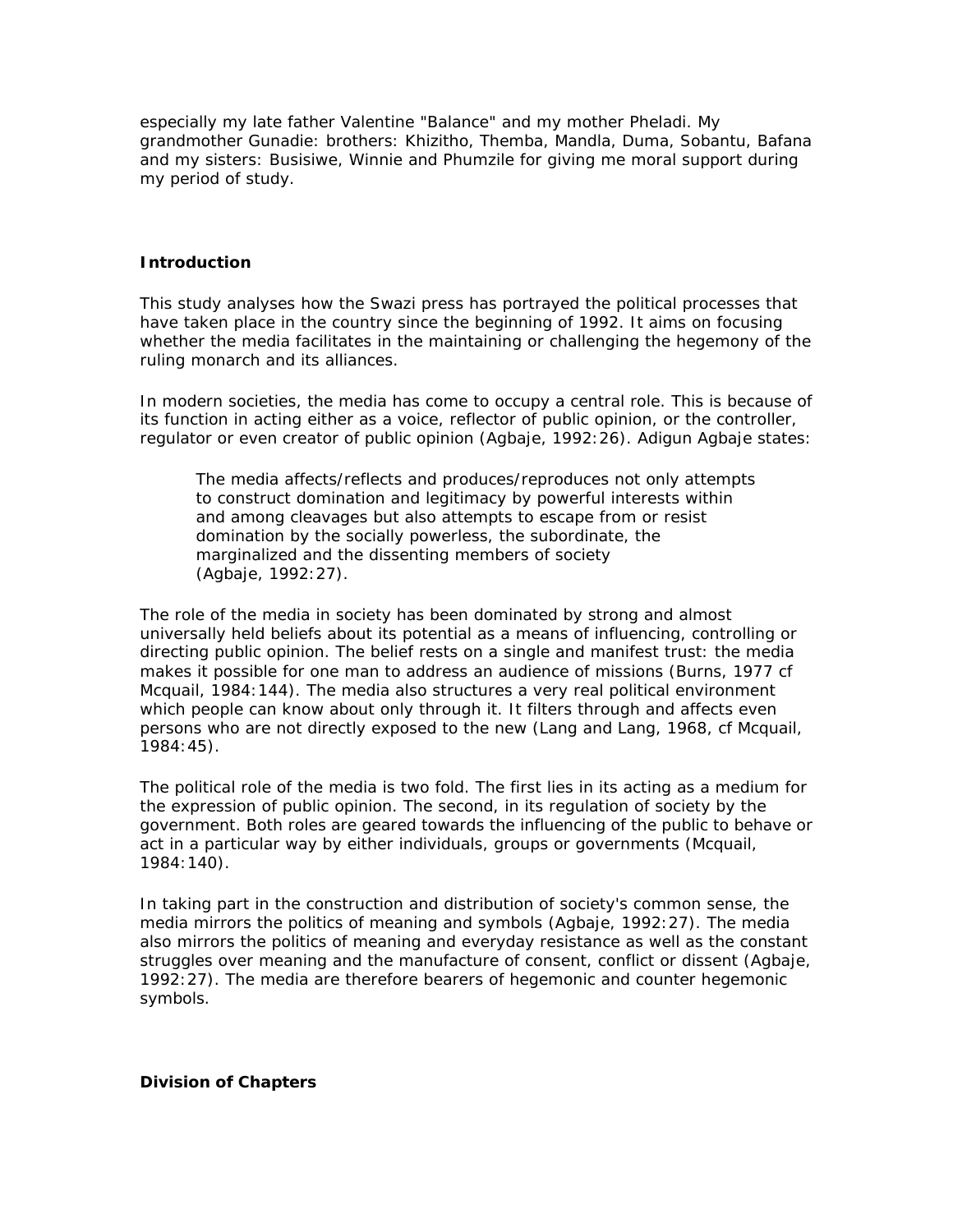This study is divided into five chapters excluding the introduction and conclusion. Chapter One focuses on the political processes that have taken place in Swaziland since independence. It analyses how hegemony has been constructed maintained and contested through assessing the political developments that have taken place since independence. Also included in this chapter is an analysis of the class structures existing in the country and the literacy rate. The second chapter focuses on the theoretical framework used in analyzing the data used for the study. This is carried out through assessing how hegemony and ideology are constructed in society. The third chapter focuses on the structure of the press in Swaziland. This chapter provides an analysis on the political economy of the press during the preindependence and post-independence eras. Chapter four focuses on the political and legal pressures which the Swazi press has been exposed to. It assesses the measures used by the state in an attempt to limit the flow of information in the press. The fifth chapter focuses on how the press has portrayed the political processes that have taken place in the country since the beginning of 1992.

### **Chapter 1: Theoretical Framework**

#### **Background to the Study**

Swaziland has been under a monarchical system since independence in 1968. The suspension of the constitution and banning of all political parties in 1973, transformed the constitutional monarchy into an executive monarchy (Davies, 1985:6). Since the beginning of the 1990's, this political formation has been characterised by continuous contestations between monarchical and political constitution forces on the other (Simelane, 1992a:8). In February 1992 the first opposition political organisation called the People's United Democratic Movement (PUDEMO) unbanned itself inspite of the 1973 ban. The uvneiling of PUDEMO was followed by the emergence of other opposition political groups which also unbanned themselves. In this contested political process, the government and the opposition have employed the media institution (especially the press) to put forward and justify their positions on their preferred political system. The aim of this project is therefore to analyze the role assumed by the Swazi press in relation to such political processes and how these are portrayed.

The analysis of the press and the political processes in Swaziland shall be investigated against the background of the consolidation of the power and ideology of the monarchy. The theory of hegemony (Gramsci, 1971) shall be used as a framework for the discussion of the establishment and maintenance of the "hegemony" of the monarchy and how it has been consolidated through the press.

The theory of "ideology and ideological state apparatuses (Althusser, 1971) shall also be used as a framework for the discussion of issues of ideology and power and how these have been contested through the Swazi press. Both these concepts are used in the Cultural Studies Paradigm and they offer ways of thinking about the relationship of the media to the broader socio-political and economic structures of society (Tomaselli et al., 1987:6). I will investigate how far the press has been used to disseminate the ideology of the monarchy and how far it has reflected counterideologies.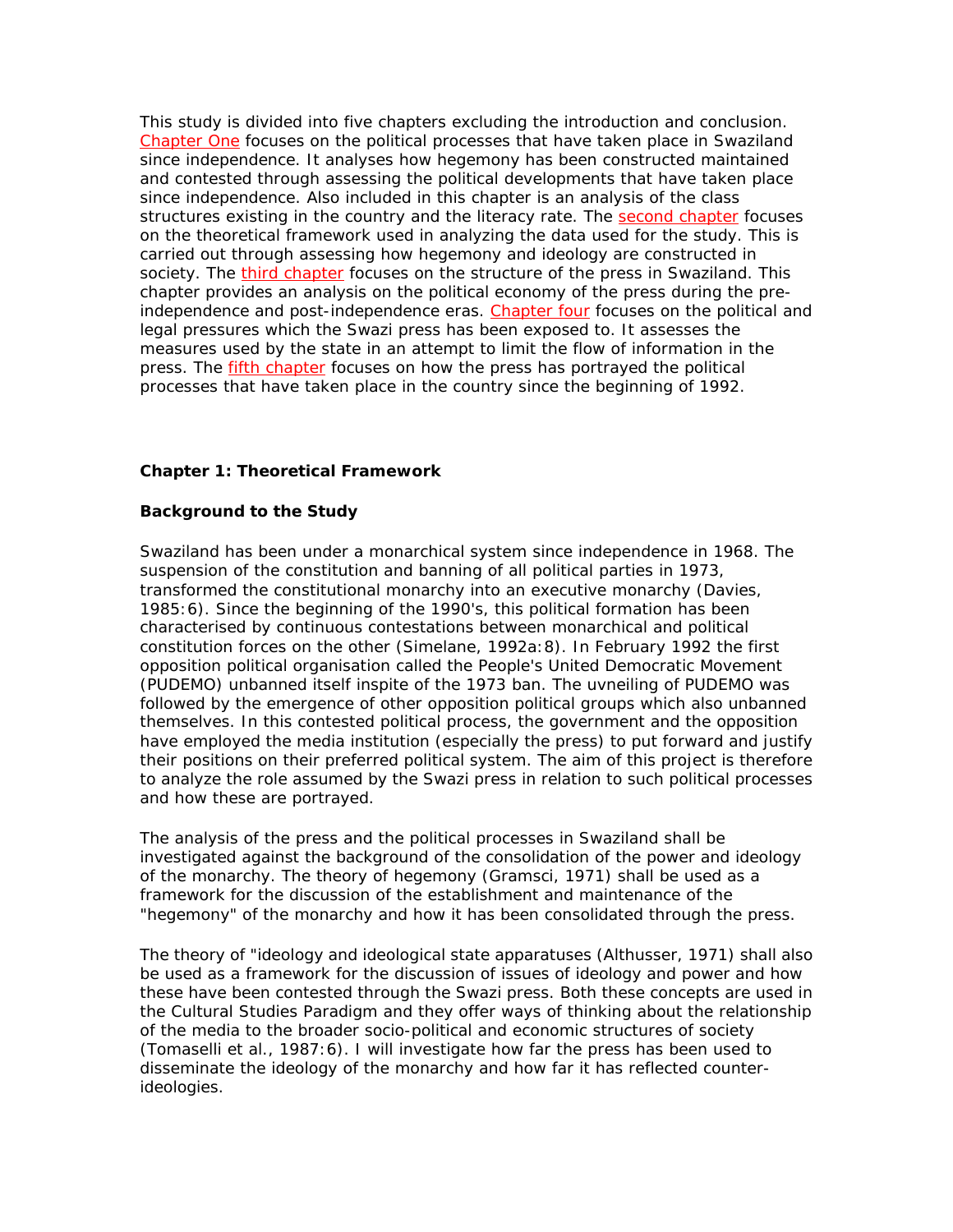#### **Hegemony: The Negotiation of Consent**

Hegemony can be defined as the dominance by one class or social group over other classes obtained by coercion and consent (Gramsci, 1971 cf Agbaje, 1992:12). Hegemony is a principle and a form of strategic leadership that is a guide to political action and has the aim of creating a collective political will (Gramsci, 1971 cf Agbaje, 1992:13). It is exercised through what Antonio Gramsci (1971) terms as "civil society". Civil society consists of the ensemble of educational, religious and associational institutions and has been identified with the ideological superstructure that creates and diffuse modes of thought (Sassoon, 1980:113 Gramsci, 1971 cf Femia, 1987:24). Hegemony is attained through a large number of ways in which the institutions of civil society operate to shape, directly or indirectly, the cognitive and effective structures whereby people perceive and evaluate social reality (Femia, 1987:24). Coercion on the other hand is reserved to what Gramsci refers to as the "political society" which includes the police, army and the law (Femia, 1987:24).

Keyan Tomaselli and his colleagues (1987) defines hegemony as a ruling class's (or alliance) domination of subordinate classes through the elaboration and penetration of ideology (ideas and assumptions) into their "common sense" and everyday practice (Tomaselli et al., 1987:16). Common sense refers to the uncritical and largely unconscious way of perceiving and understanding the world that has become common in any given epoch (Tomaselli et al., 1987:16). Ideology can be thought of as a coherent set of ideas which have a limited ability to transform the ways in which men live out their "common sense" (Tomaselli et al, 1987:15). Consent can be defined as a psychological state involving some kind of acceptance of the sociopolitical order or of certain vital aspects of that order (Gramsci, 1971 cf Femia, 1991:36). Consent arises from some degree of conscious attachment to or agreement with certain core elements of the society (Femia, 1991:36). This type of assenting behaviour, which may or may not relate to a perceived interest is bound up with the concept of "legitimacy" with a belief that the demands of conformity are more or less justified (Hibbin, 1978:29).

Consent can also come as a result of fear of the consequences of non-conformity, which may produce punitive deprivations or inflictions, including the loss of self esteem (Hibbin, 1978: 31). This is conformity through coercion, or fear of sanctions. A person may also conform because he habitually pursues certain goals in certain ways in response to external stimuli (Hibbin, 1978:31). Through this type of consent, a person adheres to certain patterns of behaviour not because he consciously values them but because he has seldom entered into situations in which the possibility of their rejection or modification has arisen (Hibbin:1978:32).

Consent can be either "active and direct" or "passive and indirect" (Glucksman, 1982:46). In the active and direct level, consent takes the form of active commitment based on a deeply held view that the superior position of the ruling class is legitimate (Gramsci, 1971 cf Femia, 1987:43). Hegemony, at this level, is characterised by "spontaneous consent" given by the great masses of the population to the general direction imposed on society by the dominant social group (Femia, 1987:44). Those who consent are convinced that the interests of the dominant groups are those of society at large and that the hegemonic group stands for a proper social order in which all men are justly looked after (Sassoon, 1987: 118). In the passive and indirect level consent is created through the force of the law, norms, ideological values and forms of legitimation of power (Sassoon, 1987:117).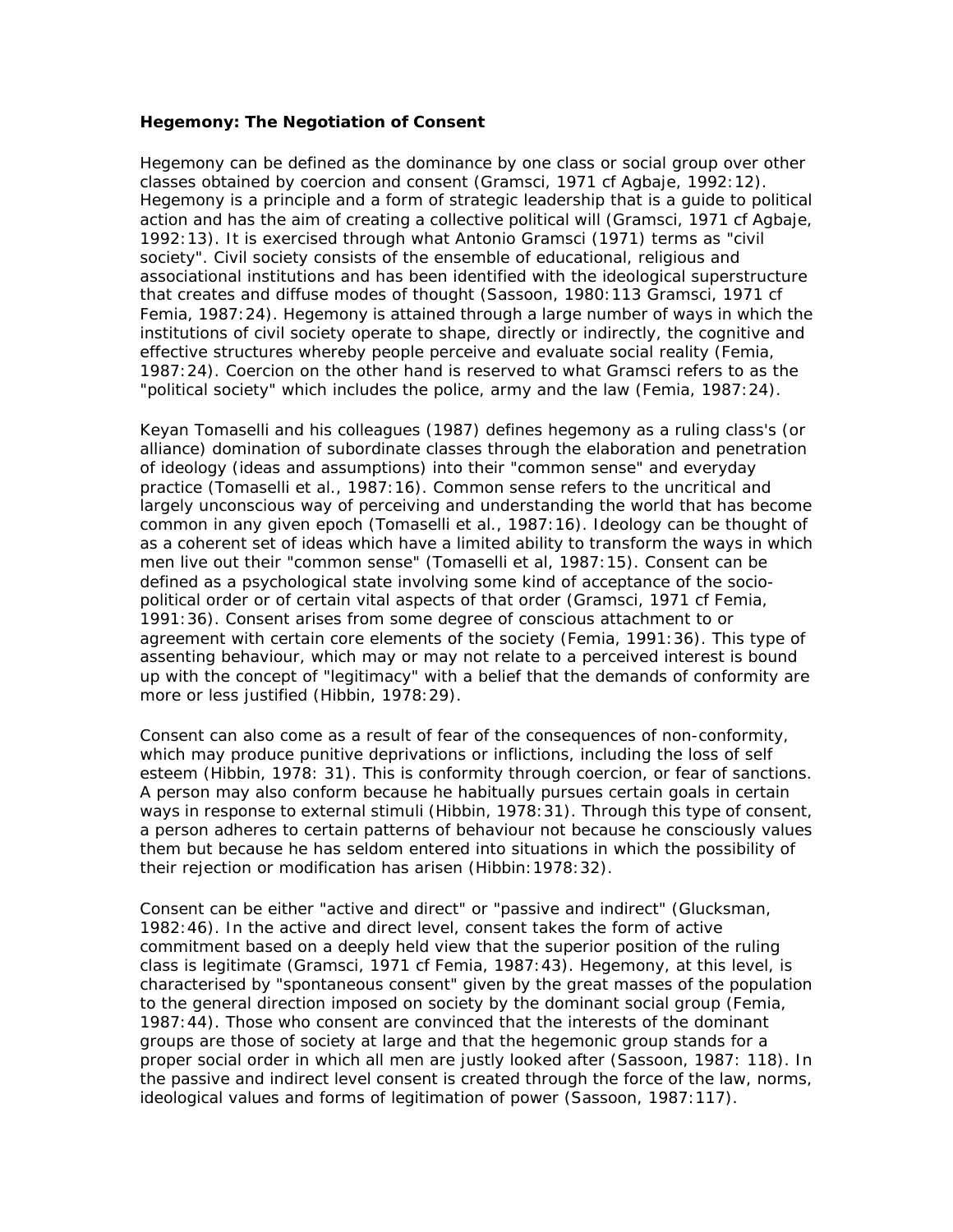Stuart Hall (1987) defines hegemony as existing when a ruling class or rather an alliance of ruling class fractions (an historic "bloc") is able not only to coerce a subordinate class to conform to its interests, but exerts a "total social authority" over those classes. He states:

> hegemony is in operation when the dominant class fractions not only dominate but directly lead: when they not only possess the power to coerce but actively organize so as to command and win the consent of the subordinated classes to their continuing sway. Hegemony thus depends on a combination of force and consent...consent is normally in the lead, operating behind armour of coercion (Hall, 1987: 318).

On the other hand, Adigun Agbaje (1992) argues that even though hegemony may have its forcible and direct component which consists of elements in the drive toward domination, hegemony has to do with the non-forcible and subtle elements of society (Agbaje, 1992:10) He also asserts that the more forcible and less subtle elements of hegemony belong to the realm of the construction and contestation of dominance and domination, while hegemony, at its most pristine, refers to the construction of consensus (Agbaje, 1992:10). Therefore, the more successful a hegemonic enterprise is, the less it is likely to depend on the direct use of any form of coercion (Agbaje, 1992:10).

Hegemony is a historical process in which one picture of the world is systematically preferred over the others (Tomaselli et al., 1987:14). Hegemony is therefore never a `once-and-for-all' achievement, but its internal structures have to be continually renewed, recreated, defended and sometimes modified (Tomaselli, 1987:16 Eagleton, 1991:115). No single mode of hegemony can exhaust the meanings and values of any society and any governing power is forced to engage with counterhegemonic forces in ways which are partly constitutive of its own rule (Eagleton, 1991:115).

Hegemony cannot be won in the productive and economic sphere alone but must also be organized at the level of the state, politics and the superstructures (Sassoon, 1980:112). The state, according to Gramsci (1971), is an instrument of a class in its ability to create and reproduce social relations of production (Gramsci, 1971 cf Sassoon, 1980:112). The use of this instrument is qualified by the constantly changing relation of political forces and the compromises which must always be made by the dominant group (Sassoon, 1980:112). It is therefore his conception of what he terms the "integral state", in particular those manifestations of class rule, which he calls hegemony.

In part, hegemony is achieved by the containment of the subordinate classes within the superstructures but crucially these structures of hegemony work by ideology (Tomaselli et al., 1987:16). This means that the definitions of reality, favourable to the dominant class fractions and institutionalized in the spheres of civil life and the state, come to constitute the primary lived reality for the subordinate classes (Hall, 1987:332).

Gramsci distinguishes between historically organic ideologies and ideologies that are arbitrary, rationalistic or willed (Gramsci, 1971 cf Tomaselli et al., 1987:15). The first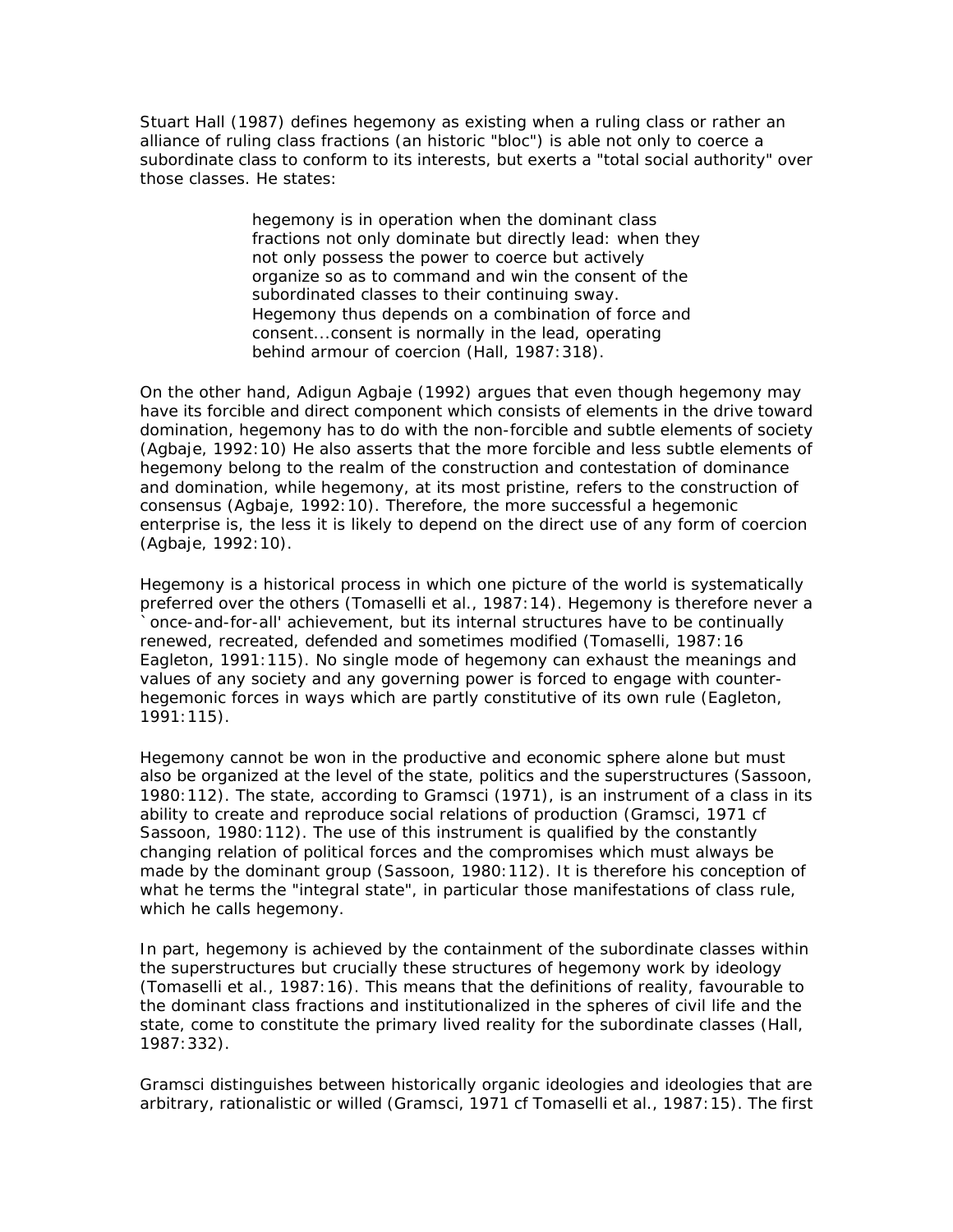of these has the ability to organise human masses and create the terrain on which people move, acquire consciousness of their position, struggle and so forth (Tomaselli et al., 1987:15). The second only creates amongst others individual movements and polemics (Gramsci:1971 cf Tomaselli et al., 1987:15). Hegemony then operates effectively, yet outside consciousness. It is exercised by self-conceived professionals working with a great deal of autonomy within institutions that proclaim the neutral goal of informing the public (Tomaselli et al., 1987:15). The dominant economic class then does not, for the most part produce and disseminate ideology directly (Eagleton, 1991:116). The task is left to writers, journalists, teachers, bureaucrats and artists organized for production within the cultural apparatus as a whole (Gramsci, 1971 cf Eagleton, 1991:116). These apparatuses include amongst others, the school and the mass media (Gramsci, 1971 cf Buci-Glucksman, 1980:12). For instance, through the educational system, certain available meanings and values through which the different classes live their conditions of life are chosen for emphasis and others discarded (Tomaselli et al., 1987:17). More crucially, the many meanings and values which lie outside of the selective and selecting emphases of this central core are continually reinterpreted, diluted or put into forms which support or contradict other elements within the dominant culture (Buci-Glucksman, 1980:12). The dominant system thus has to continually make and remake itself so as to contain those meanings, practices and values which are oppositional to it (Buci-Glucksman, 1980:12). What then constitutes the "dominance" of the dominant meanings and practices are the mechanisms which allow it to select, incorporate and to exclude elements in the full range of human practice (Bocock, 1986:37).

There is thus no permanent hegemony. Hegemony can only be established and analyzed, in concrete historical conjectures. The reverse side of this is that even under hegemonic conditions there can be no total incorporation or absorption of the subordinate classes. An example of this can be noted in the numerous calls for democracy in the African continent which is a challenge to the hegemony and ideology of the current ruling classes.

### **Hegemony and the State in Swaziland**

The neo-colonial Swazi state that emerged at independence was structurally linked to and penetrated by British and South African capital. The country is dominated by South African and British capital which controls significant sectors of the economy. British capital is dominant mainly in the banking sector through the Standard and Barclays banking groups (Davies, 1985:11). Large scale capitalist agriculture is presently being dominated by South African and British capital. For instance, the Anglo-American Corporation controls 90% of citrus fruit production in Swaziland and another major South African concern, Zululand Food Producers, controls the pineapple and canning industry (Davies, 1985:11). The sugar plantations which provide the largest single source of export earning and other large-scale agricultural products are controlled by British capital (Davies, 1985:11). In the manufacturing and commercial sectors, the most active investor has been the South African conglomerate, Kirsh Industries (Davies, 1985:13). This group dominates the textile and maize milling and importation industry. It also holds franchises for Mercedes Benz and Nissan motor cars (Davies, 1985:13).

State power is used to foster the requisite conditions of accumulation for foreign capital. This has been carried out through the control of Swazi politics and the consolidation of traditional institutions. The state-capital alliance and subordination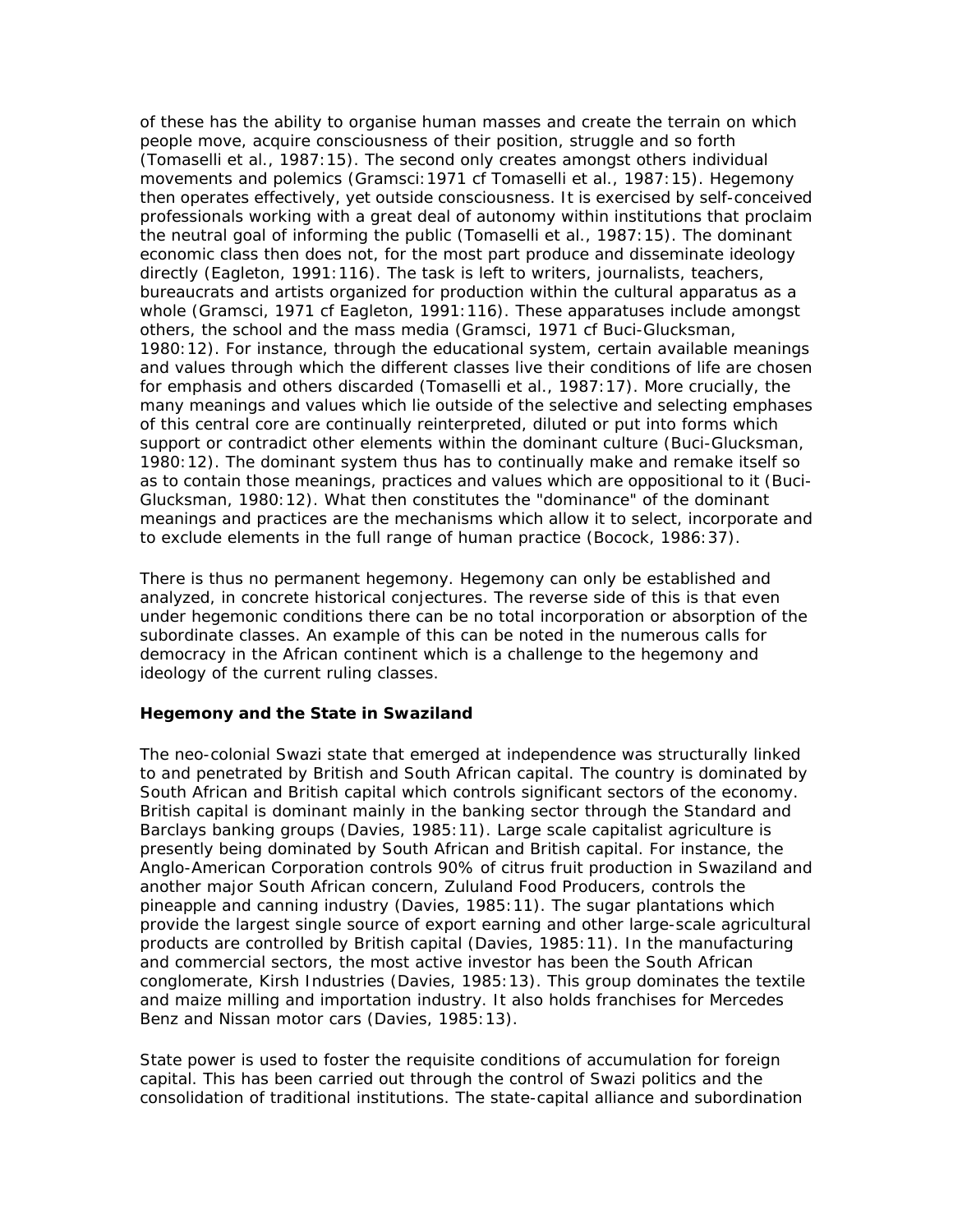of the Swazi economy by foreign capital has been achieved through the formation of the Tibiyo Fund (Daniels, 1983:6). Tibiyo's origin lies in the independence constitution which granted the monarch exclusive control of revenues generated from mineral concessions (Davies, 1985:33). Tibiyo has set up a number of business enterprises, but most significant has been its acquisition of equity in practically every important foreign enterprise (Daniels, 1983:6). In this way Tibiyo has established itself as a solid junior partner with every major foreign investment. Such a situation has led to the prosperity and material position of the politically hegemonic class resting very largely on the profitable investment of capital by the corporation and its partnership with foreign monopoly capital (Davies, 1985:12).

Tibiyo's political significance goes deeper. It has been the means whereby the Swazi aristocracy has transformed its position into a national bourgeoisie, but with comprador tendencies (Davies, 1985:13). It has consolidated and strengthened its bridgehead to foreign capital and the significant fact here is the change since independence in the constellation of capital (Daniels, 1983:6). Such an alliance has resulted in the perpetuation of exploitation and domination of the other Swazi classes by the monarchy and capital alliance through the use of various ideological and repressive state apparatuses (Davies, 1985:17).

# **Ideology**

In discussing this section, it is necessary to distinguish between the conceptualization of class structure and the process of ideological discourse. Classes are identifiable at a structural level through the insertion of individual subjects in the process of production (McMillan, 1986:165). Class practices are also influenced by a complex combination of ideological connotations (Vilane, 1986:132). Hence, while on the surface, the dominant class in the Swazi post-colonial society may appear to be the Swazi ruling class, their class- belonging must be traced to their location in the production process (McMillan, 1986:167). Since the production and reproduction process in Swaziland and the social structure have been dominated by capitalism, the class structure of Swaziland must be conceptualized in relation to the capitalist mode of production (Vilane, 1986:135).

Althusser's approach to ideology focuses on how capitalist societies reproduce themselves by placing special emphasis on the necessary economic and political conditions (Althusser, 1971 cf Tomaselli et al., 1987:7). At the ideological, political and economic levels within society, the state intervenes to ensure the most favourable conditions for the reproduction of capitalist relations. This is successfully achieved by means of two institutions which he calls the "Repressive State Apparatuses" and "Ideological State Apparatuses." The repressive state apparatuses include for instance, the army, the police, and the civil service and the Ideological State Apparatuses include the church, the law, education and the media (Althusser, 1971:14).

Althusser argues that capitalism as a productive system reproduces the conditions of production "on an expanded scale" and this must include social reproduction, the reproduction of labour power and the relations of production (Althusser, 1971 cf Tomaselli et al., 1987:8). For instance, labour power cannot reproduce itself as a productive force without wages. Such an expanded scale of social reproduction then requires the agency of all the apparatuses which are apparently not directly linked in with production as such (Althusser:1971 cf Tomaselli:1987:8). For instance, the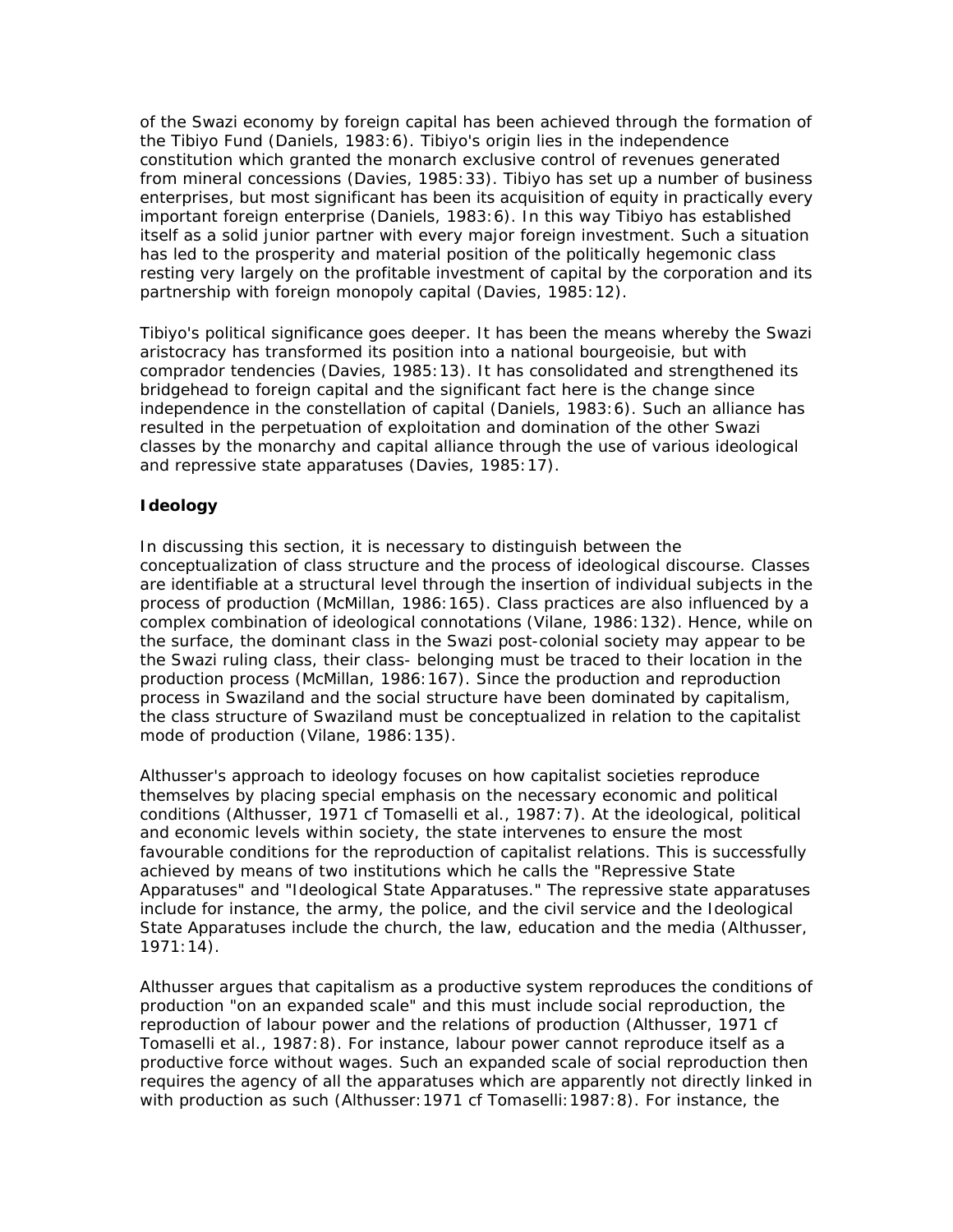reproduction of labour power through the wage requires the family: the reproduction of advanced skills and techniques requires the education system: the reproduction of the ruling ideology requires the cultural institutions, the church and the mass media, the political apparatuses and the overall management of the state (Tomaselli et.al., 1987:8). In this process, the state is the structure which ensures that this social reproduction is carried out with the consent of the whole society (Althusser, 1971 cf Tomaselli, 1987:9). This is because the state is understood as being neutral, and above class interests. However, Louis Althusser (1971) argues that this is carried out in the interest of the continued hegemony of capital and of the ruling bloc (Althusser, 1971:155).

Althusser thus recognizes that the ruling classes do not rule directly or in their own name or overt interests, but via the necessary displacements which are the class neutral structures of the state (Hall, 1987:248). For him, what is important is how these institutions function (Althusser, 1971:233). It was irrelevant for him whether the ideological apparatuses belonged to the state or to private enterprise (Althusser, 1971:233). Private institutions can perfectly well function as ideological state apparatuses (Althusser, 1971:233). In so far as they also contribute to social reproduction these apparatuses reproduce submission to the rules of the established order, give currency to the world view of the ruling groups, and make that perspective the "common sense" of all the classes within the social formation (Tomaselli et al, 1987:7). Althusser's notion of world view, or dominant ideology, supersedes the conventional idea of ideology which sees it as false consciousness (Tomaselli et al, 1987:7). For him, ideology is lived and so far as the individual experiences it, it is real. This reality which each person lives is an image of society which gives him or her an identity and a place in that society (Althusser, 1971 cf Tomaselli et.al., 1987:7).

Althusser goes on to say that ideology has a material existence (Althusser, 1971:155). It exists as a set of actual practices and is a state apparatus. It follows that each individual, through his or her lived relations, takes part in the practices and rituals that constitute an ideological apparatus. The identity that ideology confers upon an individual identifies him or her as a subject of a particular practice or set of practices (Althusser, 1971:155).

The term "subject" for him is two fold: it points to the self- initiating aspect of activity and it also indicates that the person is subjected to that activity (Althusser, 1971 cf. Tomaselli, 1987:8). For instance, a Swazi participating in traditional Swazi ceremonies and customs identifies him or her in relation to the higher power of the king and ancestors. This participation in particular apparatuses of society involves an ideological recognition of a seemingly self-evident situation. For the believer engaging in such practices presumes beyond doubt the existence of a higher power (Althusser, 1971 cf Tomaselli, 1987:8). Paradoxically, when subjects believe themselves to be acting as free agents and to be motivated only by what they see as obvious common sense, it is precisely at that time that they are most powerfully motivated by ideology (Sassoon, 1987:125).

For the ruling class or the bourgeoisie, the dominant ideology serves to reassure its members that their place within the structure of society has been appointed by nature or that it is the will of God (Therborn, 1982:57). For this class, the emphasis is on juridical equality, unequal rewards for unequal success, on the virtues of mental labour and on the belief that all objects and men have their price (Therborn,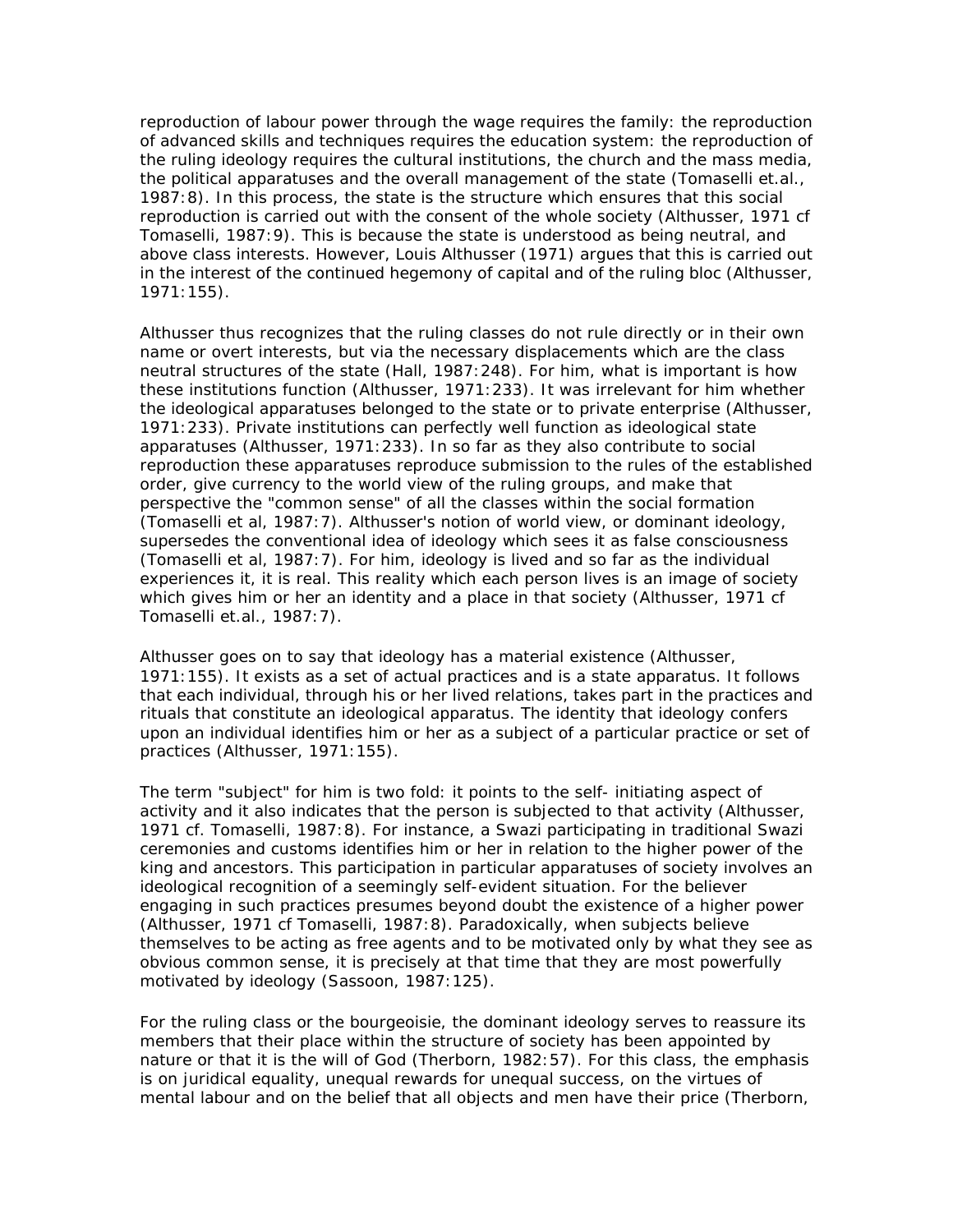1982:57). For them it is obvious that their task is to persuade the working classes to accept their conditions of exploitation as if that were the natural order of things (Therborn:1982:58).

For the petty-bourgeoisie, a dominant element of their ideology is that they should do their duty both towards their employer and country. For the working classes, ideology functions in making them consent to exploitation. However, such consent is not consciously given (Therborn, 1982:58).

Goran Therborn (1982), has identified six types of ideological dominations which enable the state to maintain its domination over the subordinate classes. The first is accommodation which refers to the kind of acquiescence in which the rulers are obeyed because the ruled are constituted to regard other features in the world as more salient to them than both their present subordination and the possibility of an alternative regime (Therborn, 1982:95). Among such features we may mention work performance, consumption, the family, sex and sport which are all central aspects of human activity. Accommodation may be seen to be brought about by a particular distribution of knowledge and ignorance. The oppressive and exploitative features of the present are kept in shadow, while opportunities are spotlit (Therborn, 1982:96).

The second, called sense of inevitability, refers to obedience through ignorance of any alternative (Therborn, 1982:97). This is a component in the political marginalization of large sectors of the population in capitalist societies. Political marginalization implies exteriorization from the political system, which is seen as impossible to change yet not accorded any attributes of goodness of rightfulness (Therborn, 1982:97).

Thirdly is sense of representation which is based on the notion that rulers are obeyed because they are seen as ruling on behalf of the ruled (Therborn, 1982:103). The rulers and the ruled are seen as belonging to the same universe, however defined (Therborn, 1982:103). The representativity of the rulers may be based on a perception of likeness or belonging.

Deference is the fourth. In this case the rulers are conceived as being a caste apart, possessing superior qualities which are necessary for qualifications for them to rule (Therborn, 1982:104). It is often sustained in personality and lineal clientalistic networks in which petty favours are exchanged for subservience (Therborn, 1982:104).

Fear, which is the fifth, is the effect of ideological domination that brings about acceptance of the established order (Therborn, 1982:106). This is mainly in situations where force and violence operate as a form of rule (Therborn, 1982:106). However, in some cases, some people have opted for death or excommunication instead of obedience. This means that force can never rule alone.

Lastly is resignation which derives from considerations of what is possible in a given situation (Therborn, 1982:108). It connotes a pessimistic view of the possibilities of change. In this context, the term is used for designating a form of obedience that derives from conceptions of the practical impossibility of a better alternative, rather than of the repressive strength of the powers in existence (Therborn, 1982:108).

#### **Traditionalism as "Ideology in Swaziland"**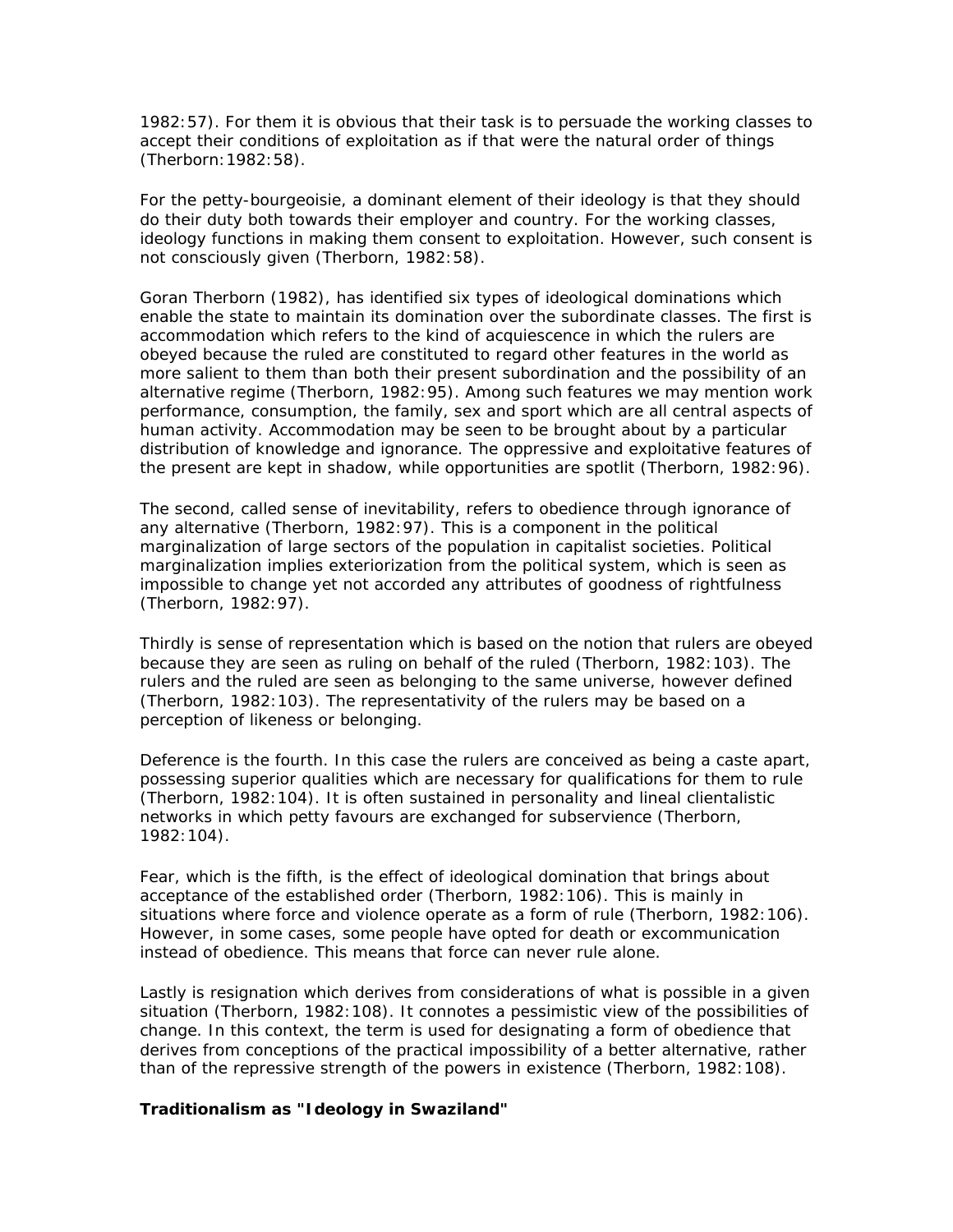In order to understand Swazi "traditionalism," it is essential to distinguish it from "conservatism". Conservatism, can be explained as "resistance to change, the preservation of old customs and ways of doing things" *(Oxford Dictionary of English)*. Though traditionalism may at times be conservative, in the latter sense, it may also be innovative and dynamic (Vilane, 1986:129). Traditionalism then usually involves the putting of new content and meaning into old forms and institutions (Vilane, 1986:130). In order to get a clear picture of what is being discussed, a brief outline of the 1968 Independence Constitution shall be made.

The constitution provided not only for a Westminster-model parliament and cabinet but also recognized the existence of two parts of the Swaziland National Council: the "Liqoqo" which is the inner group of royal advisers and the "libandla," which was held to consist of the queen and certain Swazi adult males (Daniel, 1983:5). The constitution thus legitimized a dual system of government although it concealed the fact that effective control was in the hands of the King and the Liqoqo. These two parties acted through the Imbokodvo National Movement (INM), a political party established in 1964 to contest for the first legislative council election (Davies, 1985:21). The pre-colonial Swazi hierarchical structures were then incorporated in the Independence constitution of Swaziland, which is the mixing of old and new forms of government.

To Swazi nationals, traditionalism is the preservation of Swazi customs, norms and values (Matsebula, 1975:15). These include: the love of the king and country and the condemnation of dissenting views of any forms (Matsebula, 1975:13). Through the notion, **Inkhosi, yinkhosi ngebantfu,** (the King is a King through his people), the King is viewed as a symbol of unity and always fighting to preserve the heritage of the nation (Matsebula, 1975:15). This notion correlates with Therborn's (1982) ideological domination, sense of representation in that, the king is traditionally perceived as the legitimate ruler of the Swazi nation and needs to command absolute power and undivided loyalty from the nation (Levin, 1992:9). According to Swazi custom, there is the belief that the Swazi are a humble nation which always resorts to negotiation instead of violent confrontations whenever there are some misunderstandings (Matsebula, 1975:12). Any person who does not subscribe to such norms is considered as an outcast by the nationals (Matsebula, 1975:13).

Traditionalism began to emerge in Swaziland in the 1920s and 1930s as an ideology to be used in legitimating the position of an elite which was seeking to preserve, or rather to restore its position in very adverse circumstances (McMillan, 1986:104). It was used by the colonial government to prevent any forms of resistance from the Swazi nationals. Since the king was presented as an ally of the colonial government, any forms of resistance against the colonial government would have been tantamount to resisting the king's will (MacMillan, 1986:176). In the 1960s traditionalism took the form of an exclusive cultural nationalism, with leaders of the INM using it as a tool for the gaining of votes in the pre-independence election (McMillan, 1986:176). This took a variety of forms which included an increased interest in the promotion and participation in Swazi traditional ceremonies such as, Umhlanga and Incwala. These enhanced the "symbolic capability" of the king, thus legitimizing his domination over the nation (Mugyenyi, 1987:280).

On the eve of decolonization, the major issue for imperialist Britain was how to effect a smooth transition to independence in Swaziland (Simelane, 1986:113). Such a transition would best be effected by a class which would bring about ideological unity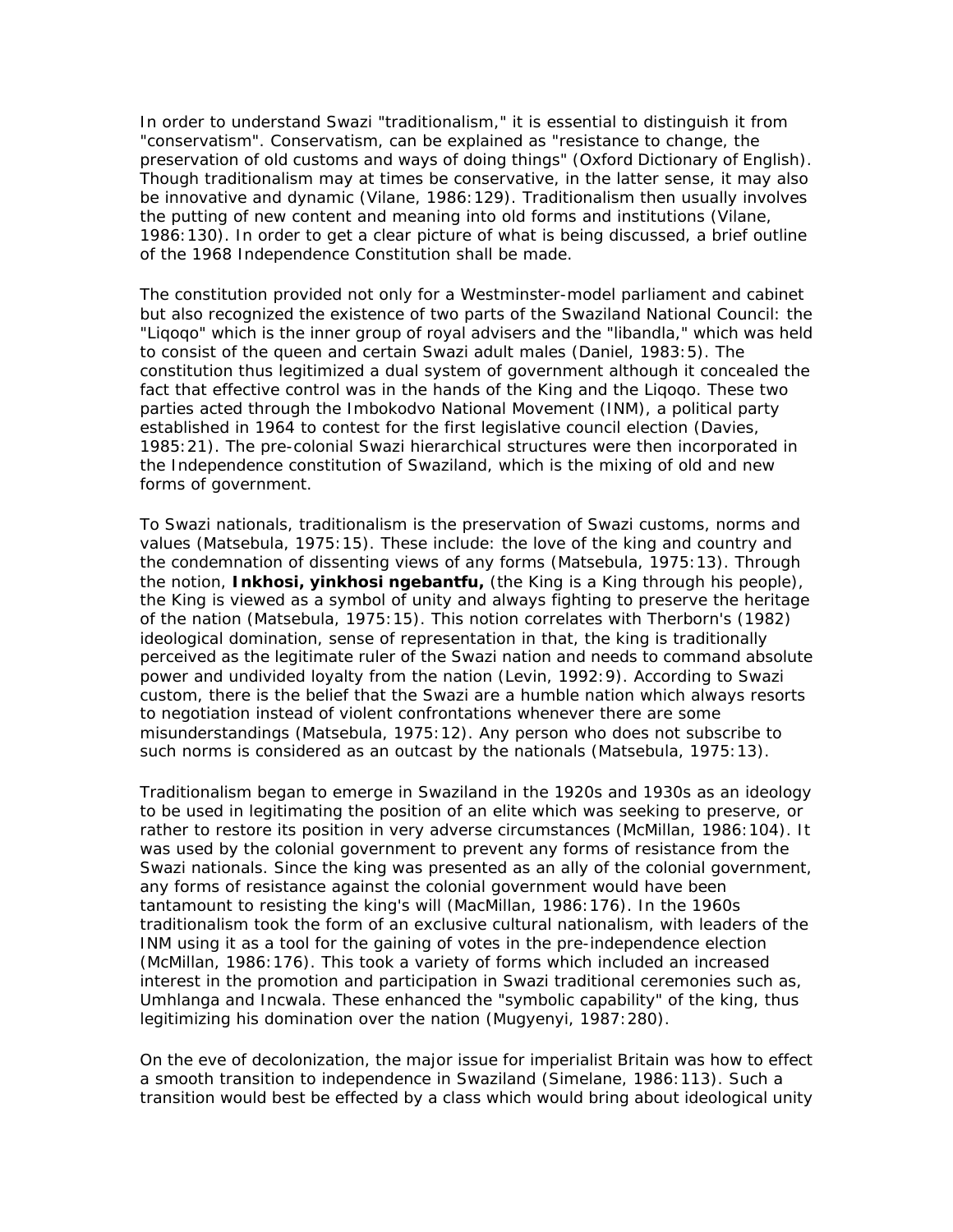in the society by articulating its ideological practice outside the domain of antagonisms arising form the dominant relations of production (Vilane, 1986:132). Swaziland's traditional leaders had emerged from the colonial period as the champions of the Swazi cause (Vilane, 1986:132). The traditional leaders had made a series of deputations to London to negotiate for more land to be given back to the Swazis (Levin: 1992: 14<sup>[1]</sup>). The buy back scheme initiated by Queen Labotsibeni had resulted in 268 093 acres of land being bought back by 1960s (Levin, 1990:50). This image which correlates with Therborn's ideological domination deference, led to the traditional leaders being conceived as possessing superior qualities for them to rule. Their effective control of the land also meant that they had support from the majority of peasants (Simelane, 1986:132). By forming a political party of their own, the traditional leaders were thus able to easily rally support from the rural areas where their role as representatives of the people against the colonialists, on the land issue, had been firmly established (Simelane, 1986:133). They were thus able to use this base very effectively against nationalist opposition parties which emerged in the early sixties.

The political and ideological basis of the monarchy's domination over the masses was thus facilitated by the development of such an ideology (Vilane, 1986:123). According to Hugh McMillan (1986), traditionalism served to mystify the essential contradiction in the Swazi society posed at the level of mode of production by capitalist relations of exploitation (McMillan, 1986:167). Through its appeal to the mass of the Swazi people based on Swazi nation land, the monarchy ensured that the essential antagonism of capital remained extraneous to the field of political and ideological struggle that now shifted its centre of gravity towards the resuscitation of popular traditions (McMillan, 1986:168). The retention of specific non-capitalist practices by the Swazi society has ensured the continuity required by capital in general for sustained accumulation and expansion (McMillan, 1986:168). The monarchy has thus far proved itself capable of diffusing class struggles through the reproduction of elements of pre-capitalist Swazi society (McMillan, 1986:168). Particularly crucial here is the influence which the king has exercised over the peasantry and semi-proletariat based on Swazi nation land (McMillan, 1986:169).

### **Forms of State Repression**

The following are some of the ways employed by the state to facilitate in the domination of the other classes in Swaziland by the monarchy and its allies.

### **The Land Tenure system**

The land tenure system is a system whereby the chiefs have control over the allocation of land (Mugyenyi, 1987:278). Land allocation in Swazi nation land is carried out by the chiefs who have the power to forcefully remove or banish anyone from any piece of land at their discretion (Mugyenyi, 1987:278). Thousands of peasants have been either forcefully removed, resettled, banished from pieces of land, or simply dumped in the middle of nowhere for reasons such as not paying allegiance to the chiefs and being disrespectful or defiant to authorities and community leaders (Levin, 1990:59). For example, in Ekupheleni, in the Northern part of Swaziland, forty families consisting of about four hundred members were ordered out, and given a month to "get off the land or face forceful eviction" (**Times of Swaziland**, May 5, 1984). It was alleged that these people were not paying allegiance to the chief of the area (Levin, 1990:59). Other nationals hearing of the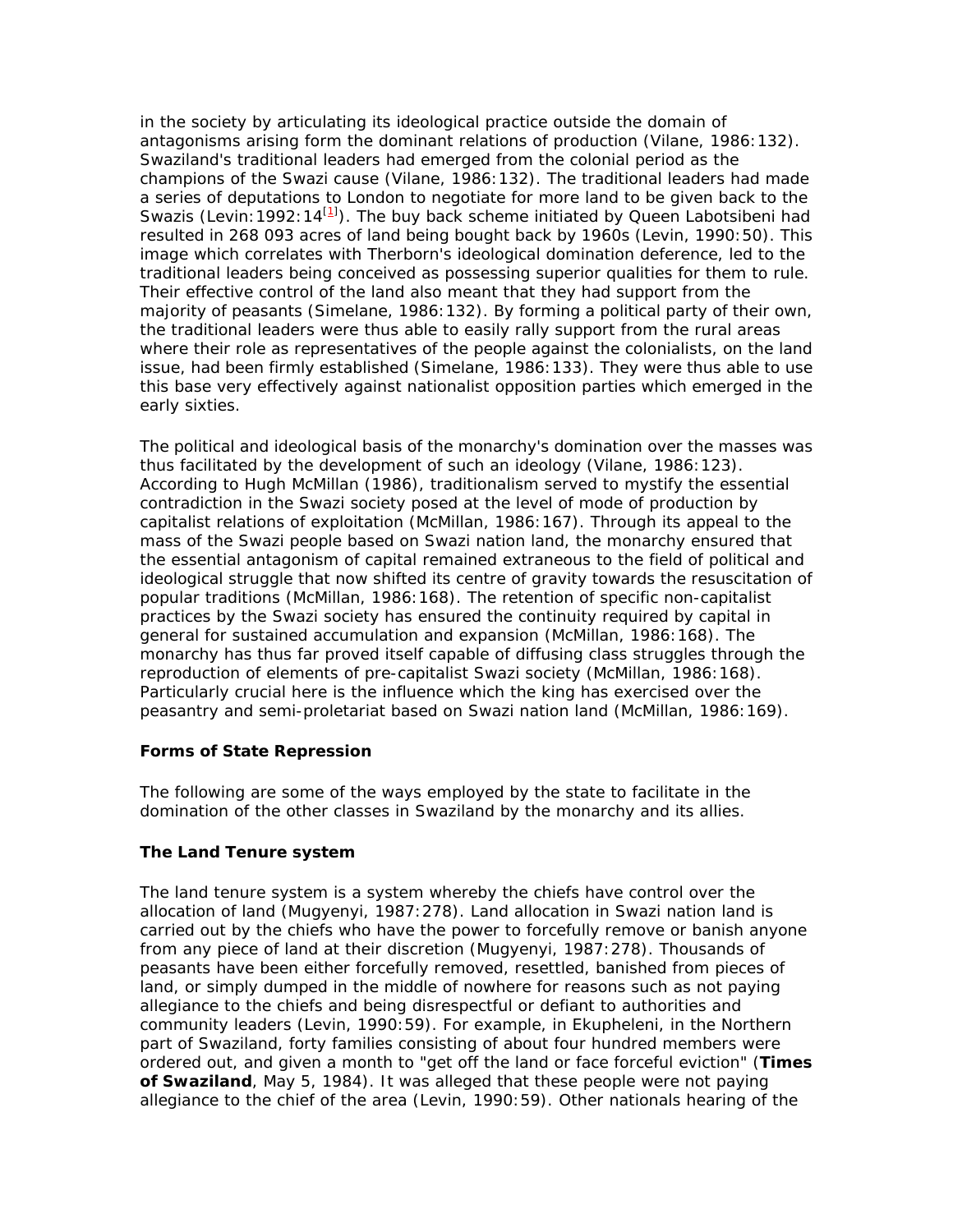dispossessions tend to remain docile and subservient. This is because they fear facing the same consequences. Such forceful evictions exemplify Therborn's ideological domination, fear. This is because the Swazi nationals in Swazi Nation Land are forced to accept the established order. The land tenure system has therefore been used as a mechanism for political and social control. The system thus gives an idea how the state uses its power of land allocation as an instrument of social and political control.

# **Traditional Courts**

Taking advantage of the Swaziland Native Administration Proclamation No.79 of 1950, which allowed for the establishment of Swazi Courts and gave the king powers as the sole authority for issuing orders which were enforceable in these courts, the post-independence, traditional rulers have institutionalized the system of Swazi National Courts to run parallel to the modern legal system (Levin, 1990:50). These are presided over by appointees of the monarch and do not allow legal representation and deal with land, marital and other civil cases (Mugyenyi, 1987:279). Since the rules of the procedure are not written, the chiefs and other traditional functionaries use the system to consolidate their power and induce compliance and political control (Mugyenyi, 1987:280).

### **Swazi Law and Custom**

Swazi Law and Custom is an undocumented and mysterious legal system which is supposed to guide the behaviour of the Swazi at individual, group and state level handed down by ancestors (Mugyenyi, 1987: 282<sup>[2]</sup>). Paradoxically, no single Swazi appears to know exactly what Swazi Law and Custom means nor what function it is supposed to serve (Mugyenyi, 1987:282). On a number of occasions, the state has had to refer to this framework to justify its behaviour and rationalize inconsistencies and irregularities that would otherwise be challenged in modern courts of law. For instance, the forceful selection of the king's wives from young girls, who are kidnapped and made wives even if it may be against their will is a violation of human rights which may not be challenged in any court in the country (Simelane, 1992a:45).

The state has also prevented any means of reforming or having Swazi Law and Custom documented. For instance, in 1983, the Law Department of the University of Swaziland secured funds for a project that was to try and document Swazi Law and Custom (Mugyenyi, 1987:283). This was blocked by the state. The reasons given were that it was un-Swazi to have such laws documented (Mugyenyi, 1987:283).

Against this background of the conceptual clarification of the manufacture, distribution and maintenance of hegemony and ideology (discussed in this Chapter), an attempt to analyze how the Swazi press has portrayed the political processes which have taken place in the country from 1992-1994 shall be carried out in the subsequent chapters. The next chapter attempts to provide an analysis of the structure of the Swazi press.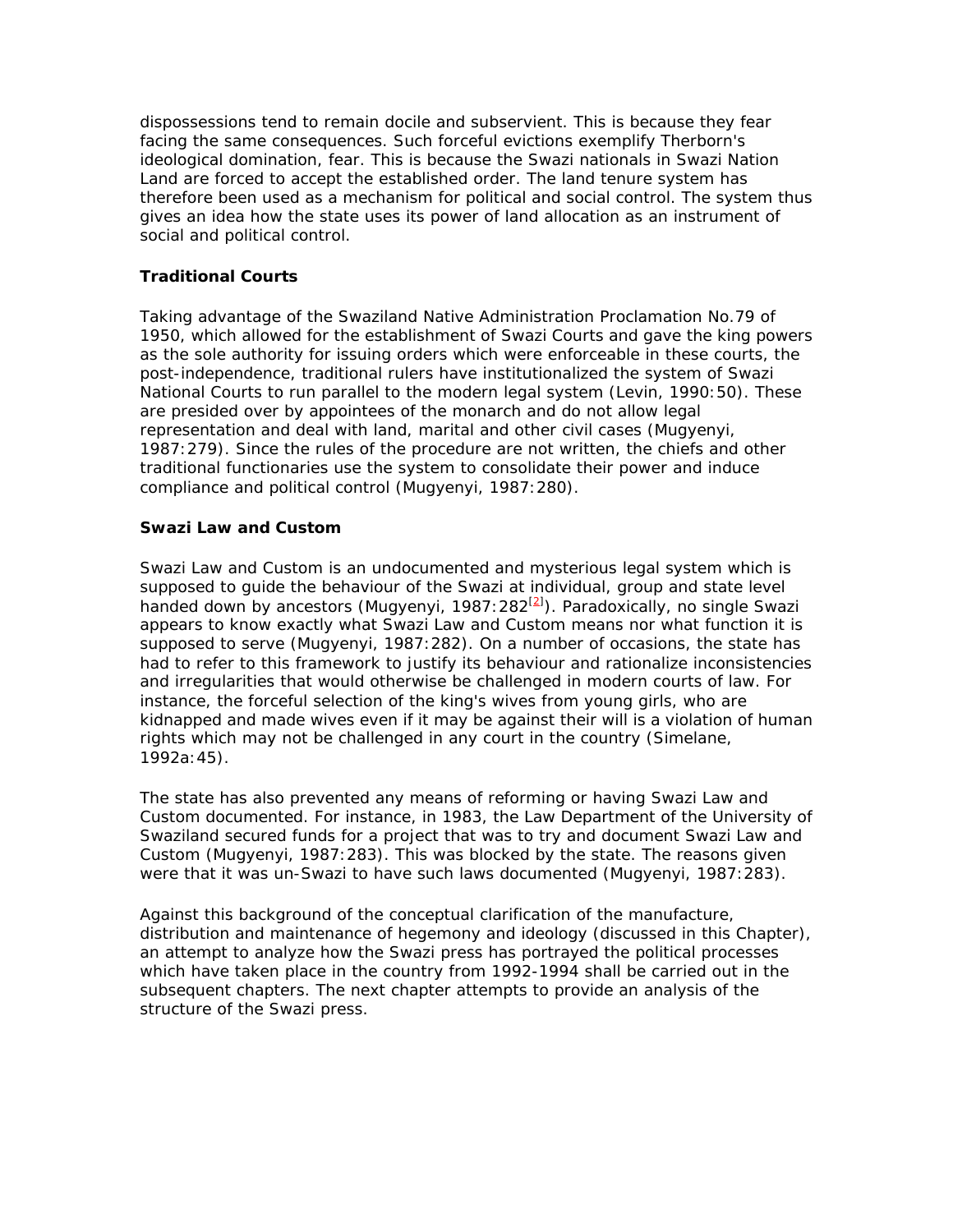### **Chapter 2: Politics in the Swazi State, 1968-1992: Hegemony and Contest**

### **A Historical Background**

The Kingdom of Swaziland is a small, landlocked enclave located in the South Eastern part of Africa. It is completely surrounded by the Republic of South Africa to the North, West and South and the Republic of Mozambique to the East. It covers an area of approximately 1 720 364 square kilometres, making it the second smallest country, after The Gambia in continental Africa (Matsebula, 1975:11). According to the 1986 to 2016 population projections by the end of 1995 Swaziland will have an estimated population of about 927 917 with an estimated population increase of 3,7% per annum, assuming constant fertility, declining mortality and no migration. Out of these, 434 368 are males and 493 549 females. The country is divided into four districts which are the HhoHho with an estimated population of 127 885, Shiselweni with an estimated population of 208 100, Lubombo with an estimated population of 124 760, and Manzini with 256 581 (**The Kingdom of Swaziland's Population Projections for 1986-2016)**. The official languages in the country are English and siSwati.

The Kingdom of Swaziland came into being as a result of the regional state formation called the "MFECANE" which occurred in the first twenty-five years of the Nineteenth Century (Davies, 1985:ix). The mfecane came as a result of land, cattle and wealth struggles around the Zulu Kingdom under King Shaka which resulted in a wave of migrations and the emergence of numerous states in Southern Africa (Daniel, 1983:1). The Dlamini clan, which is the present Swazi ruling group, consolidated its dominance over the area which is present-day Swaziland (Daniel, 1983:1). The Swazi kings extracted surplus in the form of tribute from the population of the region and strove, through the creation of alliances, to protect their territory from attacks and subsequent capturing form other ethnic groups (Davies, 1985:x). Swaziland was formally declared a British Protectorate in 1881 (Davies, 1985:x). The protection by the British came as a result of their wishing to forestall the incorporation of the Kingdom either by the Transvaal Boer Republic or by the Portuguese colony of Mozambique (Daniel, 1983:3). Swaziland gained her independence from Britain in September 1968 under a constitutional monarchy (Daniel, 1983:4). However, the political situation in the Kingdom was to change at a later stage. Economically, in 1981, it had her "GNP per Capita estimated to have reached \$800" (Davies, 1986:8), which elevated Swaziland out of the world's 25 poorest countries.

The development of capitalist relations in Swaziland was stimulated by the discovery of gold deposits in the Transvaal in 1886 (Vilane, 1986:126). This brought prospectors flocking into the country seeking land concessions in the quest for more mineral deposits (Vilane, 1986:126). At the turn of the 1900s, the prospectors were joined by a further surge of farmers and cattle herders who were attracted by the country's fertile soils (Vilane, 1986:126). With the increasing numbers of the concessionaires, the royal court came under pressure to grant the settlers land and mineral concessions (McMillan, 1986:186). This resulted in most of the land in the country being concessioned away. For instance, in 1914, only 8% of the land in the country was reserved for Swazi Nationals (Davies, 1985:2).

The advent of concession seekers then transformed both the structure of Swazi society and the trajectory of the historical process in the country (McMillan, 1986:186). In Swaziland, land partition came through the enactment of the Land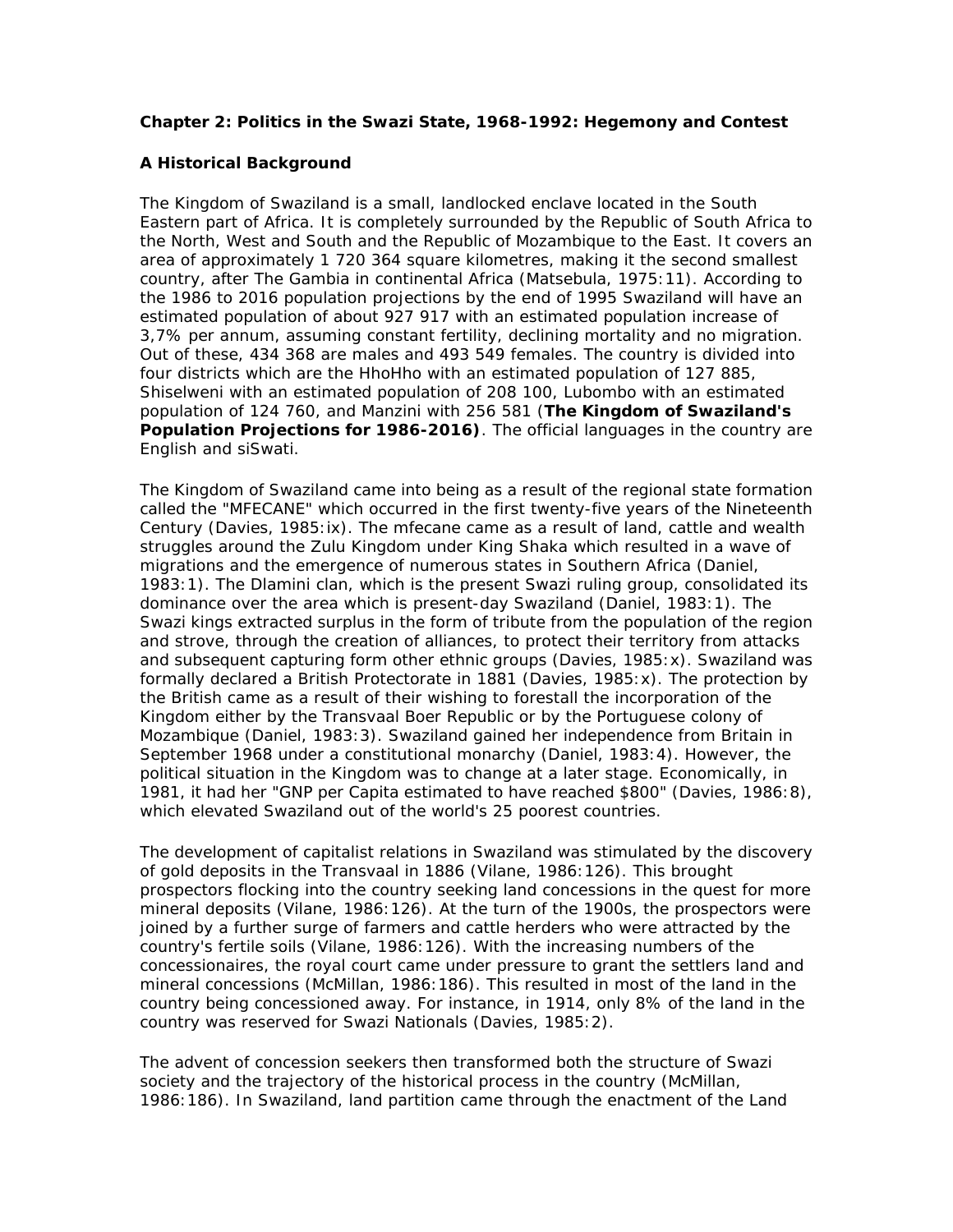Partition Act of 1907. The implementation of the Act, through the recommendation by British colonial authorities in 1908, resulted in two-thirds of the land in the country conceded to foreign concessionaries (Davies, 1985:2). Land partition was followed by the introduction of hut tax $^{[3]}$  in 1915 as an attempt to force the Swazi peasants to become wage labourers for both the settler capitalists and the South African mining industry (Simelane, 1992:26). The expropriation of land and the introduction of hut tax led to the erosion of subsistence agriculture. A large number of Swazi nationals were therefore forced to seek wage-labour in the mines or farms (Davies, 1985:2). Capitalist production therefore emerged in Swaziland through these processes.

Arising out of the capitalist relations imposed by colonial expansion, the rural areas of Swaziland remain divided into land allocated to individual tenure farms and Swazi nation land (Davies, 1985:32). Swazi nation land is reserved for ethnic Swazis and vested in the monarch "in trust for the Swazi nation". Access to it is controlled by the traditional chiefs operating under the umbrella of the institutions of the monarchical system (Davies, 1985:32). Some form of surplus has to be paid to the chiefs in the form of tribute labour and surplus produce in return for the right to use the land (Levin, 1990:50). At independence, Swazi nation land accounted for 33% of the total land area <sup>[4]</sup>. However, because of the "buy-back" scheme embarked upon by the government after independence, Swazi nation land now accounts for 57% of the total land area (Booth, 1986: 19<sup>[5]</sup>). However, much of Swazi Nation land has been ursuped by Tibiyo Takangwane and coverted innto commercial farms. The rest of the land is title-deed land. This is found mainly in the peri-urban and urban areas. Titledeed land is mainly owned by foreign business-persons because most of the Swazi population cannot afford due to the exorbitant prices charged (Simelane, 1992a:45). At the time of the 1986 population census close to 77% of the population of Swaziland lived in the Swazi nation areas, 18% were allocated on farms in the individual tenure areas and 23% in the urban areas (**Department of Economic Planning and Statistics:Report on the 1986 Swaziland Population Census**).

### **An Outline of the Class Structure of Swaziland**

It has been argued that the appearance of a class society in Swaziland can be traced to the pre-colonial period (Vilane, 1986: 126) $[6]$ . It is asserted the tributary relationship which empowers chiefs to extract surplus labour time from their subjects through a work party, along with their control over land allocation gave rise to the formation of a class of aristocrats comprising the monarchy, senior princes and chiefs, on the one hand and a class of commoners on the other hand (Vilane, 1986:126). The incorporation of Swaziland into the global capitalist system during the colonial era, therefore amplified an already existing process of class formation (Simelane, 1992b:28). However, the major development was that class formation during the colonial period was predominantly determined by capitalist relations (Simelane, 1992b:28).

At the apex of the Swazi class structure is the ruling indigenous class. The ruling indigenous class is a configuration of several class fractions (Simelane, 1992b:28). At its head stands the royal family which is made up of the King, Queen Mother, princes, princesses or descendents of the various past Swazi Kings (Matsebula, 1975:23). The royal family is not directly involved inn the process of prouduction. It exists through the expropriatio of surplus from the peasanntry inn the form of material tribute and labour (Simelane, 1992b:28). Below the royal family is found all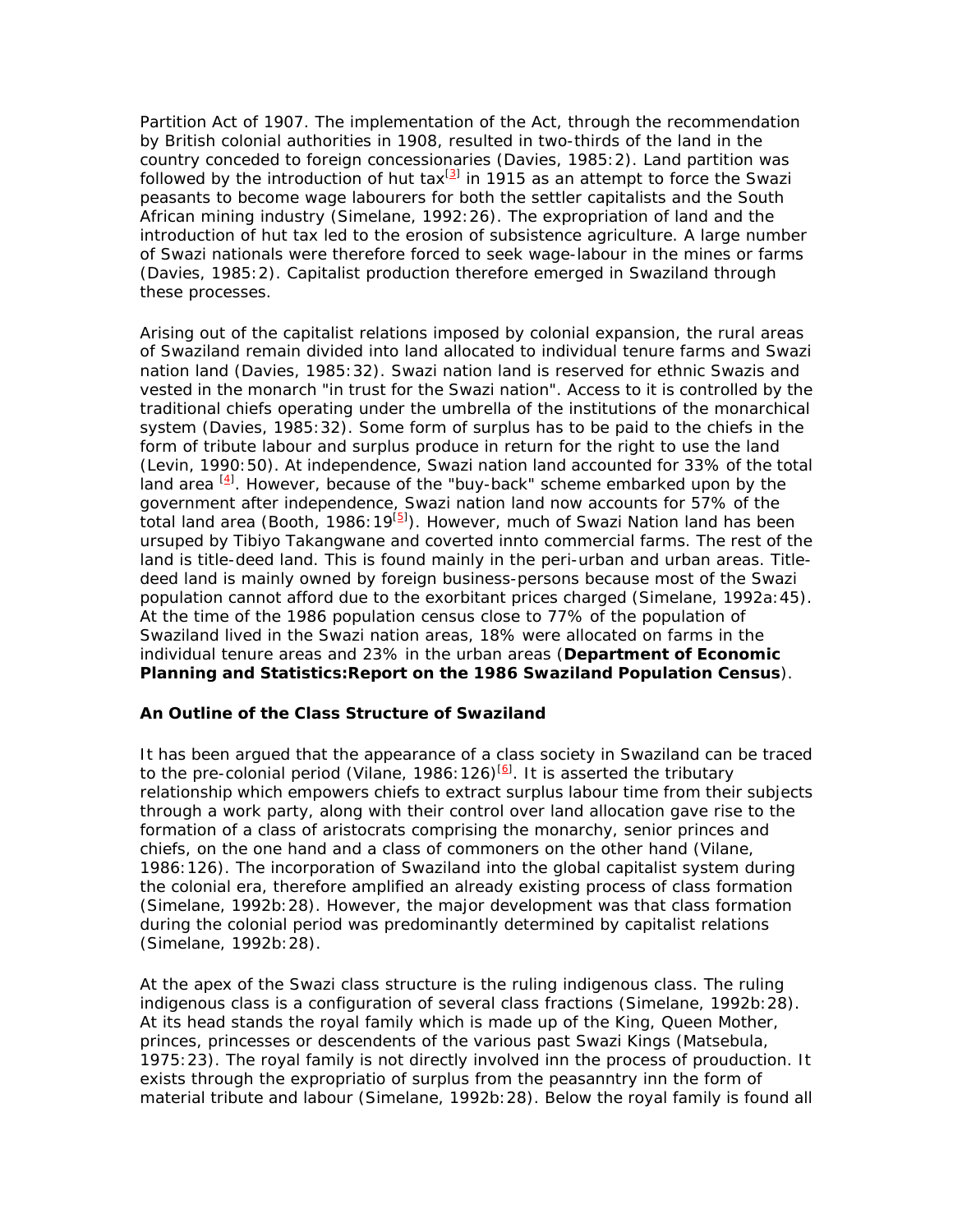the chiefs. Although chiefs are hereditary traditional administrators, they are formally appointed by the king (Simelane, 1992b:28). They exercise some authority in their areas of jurisdiction. They can impose fines, allocate or withold land, demand labour services of their subjects, and banish people form their areas (Green, 1986:161). Chiefs are the enforcers of the will of the monarch in rural areas. They are also an extension of the authority of the King and, therefore, legitimize their presence through upholding royal traditions and values (Simelane, 1992b:28).

The power of the indigenous ruling class is based on its control of land as a means of production and reproduction (Simelane, 1992b:28). According to the traditional system of land tenure, land is communally owned and the king holds it in trust for the nation (Simelane, 1992a:28). However, effective control and allocation of land is vested in the ruling indigenous class (Simelane, 1992b:28). It is through such control that the other classes are commandeered to remain loyal to the traditional political structure (Simelane, 1992b:28). Its power is also consolidated through the perpetuation of the official ideology of traditionalism discussed in the last chapter. The prime minister as well as most of the cabinet, senators and senior civil servants are chosen from this class (Davies, 1985:32).

Through the domination of the political machinery of the state, the ruling indigenous class has transformed itself into a comprador bourgeois class (Davies, 1985:15). This has been carried out through the formation of alliances with the mainly British and South African dominated capital through the creation of an institution called **Tibiyo TakaNgwane** which is an investment corporation owned by the royal family (Davies, 1985:15). Its head is the king. Tibiyo was formed as an investmennt corporation to look after the interests of all Swazi citizens. However, it was to be ursuped by King Sobhuza and made into his own private corporation (Simelane, 1992b:34). Land initially earmarked for the buy back scheme was instead bought by Tibiyo to establish private farms. Towards the end of the 1970's the corporation had spent approximately Five Million Emalangeni on the purchase of freehold land (Simelane, 1992b:34). Through its ability to acquire land earmarked for Swazi Nation areas, numerous complaints and complaints have been raised by some Swazi citizens. One major complaint is that it has peripherised peasannts in terms of access to land (Simelane, 1992b:34). The corporation competes with peasants on the land market, and has in some cases played a prominent role in the process of peasant dispossession. Such dispossession has taken the form of forced removals and eventual establishment of commercial farms on land previouslly occupied by the peasanntry (Simelane, 1992b:35). For example, when the Simunye Sugar Estate ( to which Tibiyo is a major shareholder) was established in Eastern Swaziland, over three thousand peasants were evicted to provide land for the estate (Simelane, 1992b:36). Tibiyo also has significant shareholdings in every major foreign investment in the country (Davies, 1985:15). Such an alliance and the effects it has had has been discussed in the last chapter.

The ruling indigenous class has also incorporated an important section of the Swazi petty bourgeoisie and intelligentsia into its institutions of economic and political power (Simelane, 1992b:28). Such incorporation has facilitated in the sustenance of the groups dominance over the other classes because of its powerful financial status (Davies, 1985:20).

Another significant class force is that of the Swazi petty bourgeoisie. This can be divided into two class fractions, which can be classified as the imperialist or imported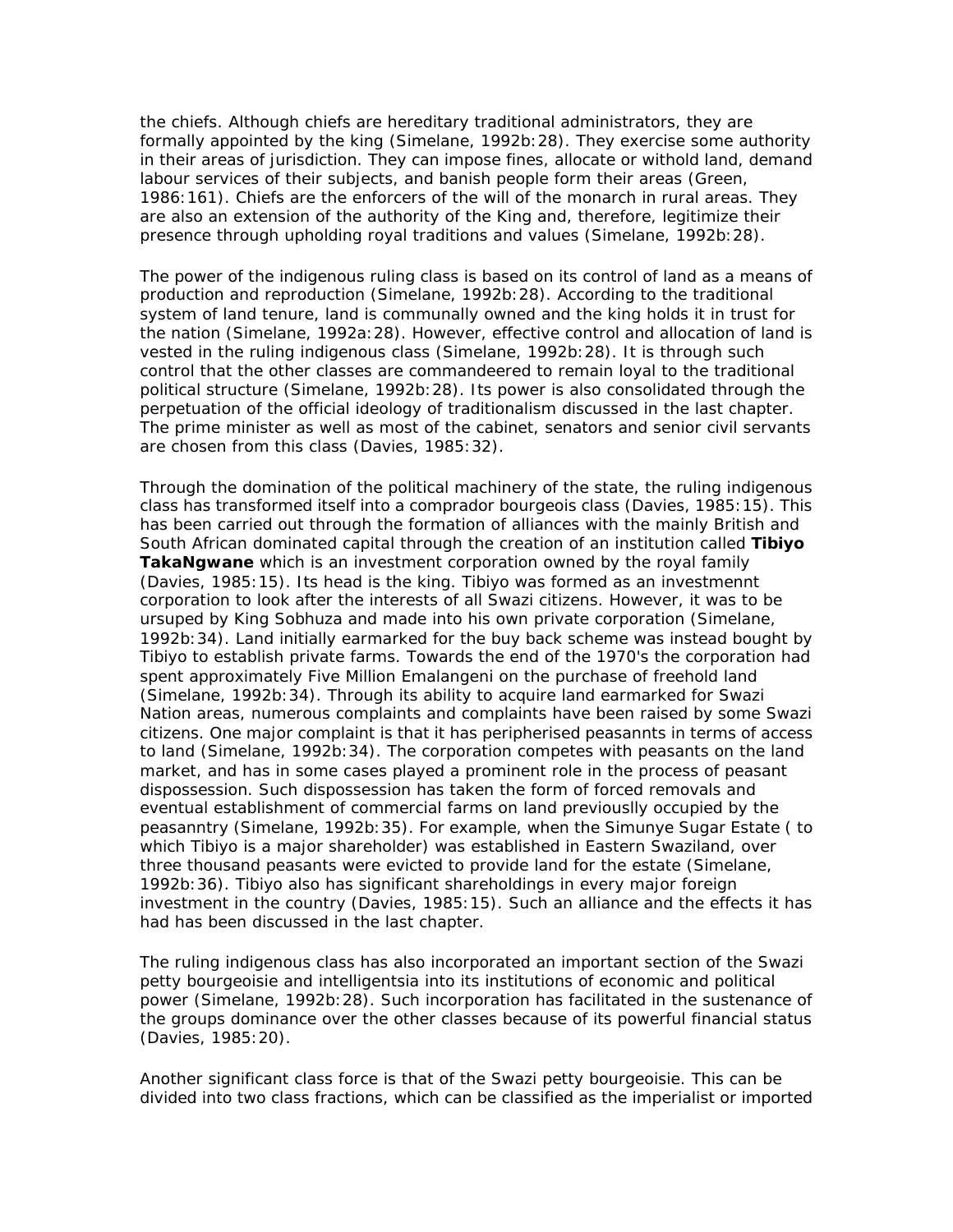petty bourgeoisie and the indigenous petty bourgeoisie (Simelane, 1992:28). Historically, the imperialist petty bourgeoisie has varied origins with some dating back to the second half of the Nineteenth Century as part of the colonial period (Simelane, 1992b:28). This class was employed as administrators in the colonial government (Simelane, 1992b:28). The majority came during the post-colonial period as employees or agents of multi-national firms (Simelane, 1992b:29). These became the pillars in the on-the-spot supervision of the domination of the Swazi economy through ownership and control of foreign monopoly capital (Simelane, 1992b:29). This class includes on the one hand small scale capitalists and petty commodity producers, and on the other, professionals and wage earners who occupy parts allocated to relatively educated persons in the mental and non-manual division of labour (Davies, 1985:47).

The indigenous petty bourgeoisie is a dependent class with its members scrambling for positions within and through the state apparatus (Simelane, 1992b:31). At the top of this group is the category of leading politicians, top bureaucrats in the different ministries and parastatals, the military brass, and some leading academics (Simelane, 1992b:32). Below this category is the fraction of professionals who comprise the lower salaried groups in the civil service, parastatals, private sector and educational institutions (Simelane, 1992b:31). The dependent nature of this class has resulted in some collaboration with the indigenous ruling class. Its members therefore strive to achieve positions through the well established channels of upward mobility determined by members of the indigenous ruling class. Such striving correlates with Goran Therborn's (1982) contention (discussed in Chapter one) that the dominant element of ideology for the petty bourgeoisie is that they should do their duty both towards their employer and country (Therborn, 1982:58).

The majority of the population in Swaziland who live in the Swazi nation areas depend on the regular sale of their labour power in the wage sector for a living (Davies, 1985:35). Thus, far from constituting a peasantry, a majority of the population in these areas is semi-proletariat (Davies, 1985:35). The Swazi semiproletariat class consists of paid employees in all sectors classified under the skilled, semi-skilled and unskilled categories (Davies, 1985:35). The semi-proletariat class constitutes a substantial amount of the Swazi population comprising just over one third of all Swazis between the ages of 15 and 65 (**Report on the 1986 Population Census)**. In applying the classical sociological definition, these workers can be defined as depending for their existence on the regular sale of the labour power of one or more homestead members in the wage sector at any given moment (Haralambos, 1980:116). Their role in providing labour power for the capitalist classes and their poor market conditions as compared to other classes also distinguishes them as semi-proletariat (Davies, 1985:42).

At the bottom of the Swazi class structure is the peasantry. These are concentrated in the Swazi nation areas and are petty commodity producers. These are characterised by a high level of illiteracy and poverty due to shortage of enough land and cattle for subsistence farming as a result of the land alienation implemented by the colonial state during the imposition of British Colonial rule and Tibiyo's ursuping of swazi nation land for commercial purposes (Simelane, 1992b:30). Most of them are also not fully fledged peasants because for a living, they rely on regular sale of their labour in the agricultural sector (Simelane, 1992a:30).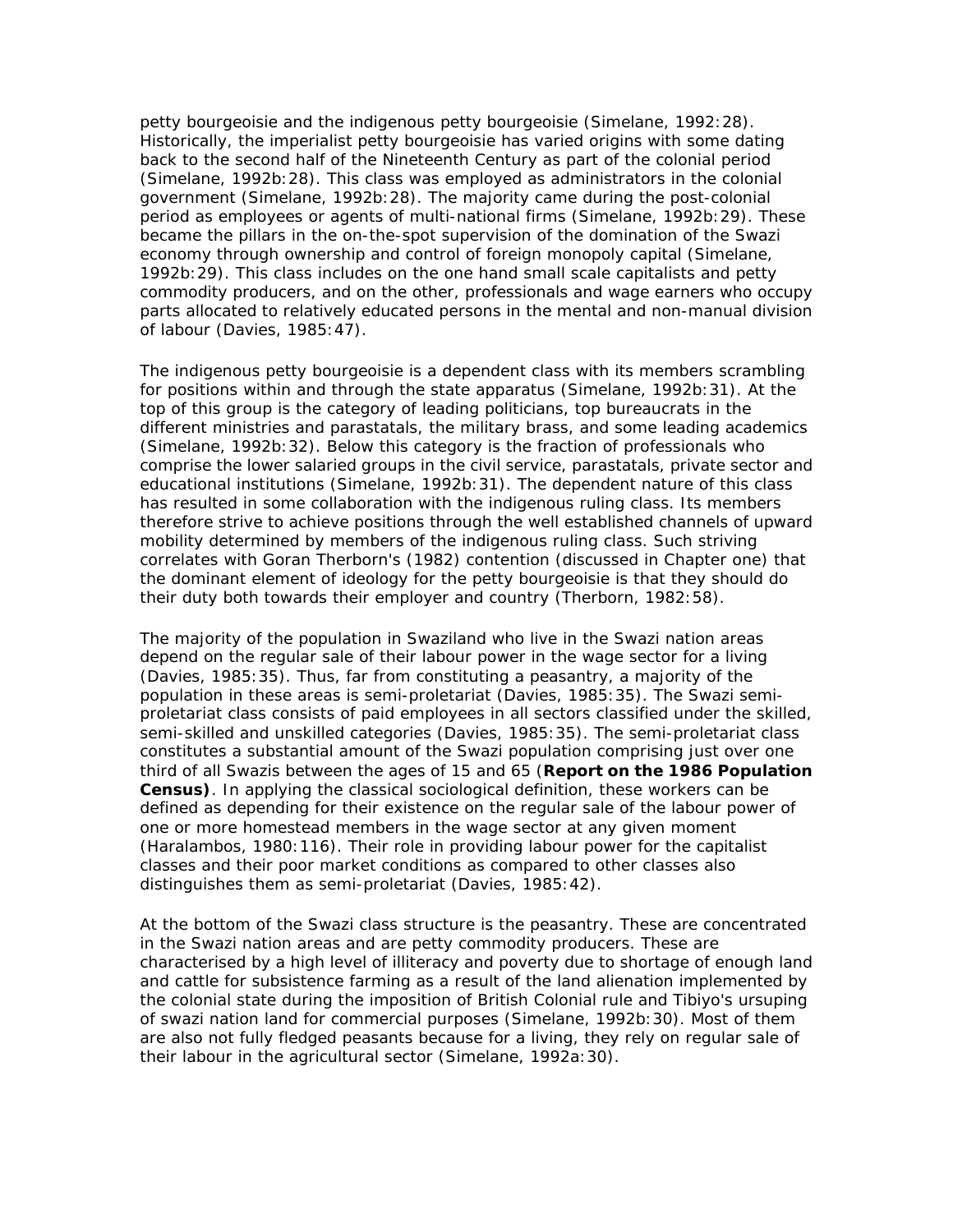A 64% literacy rate was estimated by the 1986 population census. This included people who had partly, or completed, primary and secondary education. Most could only read and write siSWati, the Swazi-mother tongue. A considerable fraction of these can read and write English. Only 1% of the population had by 1986 acquired university degrees, diplomas or vocational training (**Report on the 1986 Swaziland Population Census**). However, judging from the government's major investment policy on education, the percentages must have considerably risen by now.

### **Political Struggles Since Independence**

### *Monarchism and Constitutionalism*

The Imbokodvo National Movement (INM) led by King Sobhuza won the 1967 preindependence elections. It emerged as the party which was to take over from the British (Daniel, 1983:6). The opposition Ngwane National Liberatory Congress (NNLC), led by one Dr Ambrose Zwane, obtained 20% of the votes (Davies: 1985:8). The NNLC represented the radical Swazi petty bourgeoisie and had strong support in the working class sphere of the population (Davies, 1985:9). In terms of the independent constitution, the country was to be governed by a Prime Minister and Cabinet drawn from an elected parliament. The King was to become the Head of State and constitutionally he retained limited executive powers. The NNLC was to become the opposition party (Simelane, 1986a:144). This form of government continued until the political crisis following the 1973 elections. This will be discussed later in this chapter.

The INM was a political party formed by King Sobhuza and the Swazi National Council and dominated by the indeginous ruling class (Simelane, 1992b:27). It was formed by the king as a means of organisinng the monarchy's drive for the control of state power (Mugyenyi, 1987:271). Its formation followed the proliferation of political parties formed to contest the pre-independence elections (Macmillan, 1986:115). King Sobhuza viewed the spread of radical forms of African nationalism in the neighbouring South Africa as a threat to his interests and that of capital in the country (Macmillan, 1986:116). He felt that the rise of such nationalism would lead to mass based organisations which would lead to the marginalisation of the indeginous ruling class (Macmillan, 1986:117).

The INM's victory could be attributed to two major factors. The first was the result of the overwhelming support the party had in the rural areas of Swaziland through the monarchy's control over land allocation and the ideology of "traditionalism" (which is discussed in chapter two). This is an ideology used by the ruling classes that the Swazi nation must keep to its customs and traditions so as to maintain peace (Matsebula, 1975:17). According to Swazi tradition, the King is viewed as the father of the nation, incorrupt and always fighting to maintain the heritage of the Swazi nation. In order for him to properly carry out his duties, he requires total support from the entire nation and opposition is not tolerated (Matsebula, 1975:17). This can be evidenced through the second clause of the election manifesto of the INM which states:

> The Imbokodvo is in essence an elemental or organic movement of the people. The struggle for independence was piloted by His Majesty for a period approaching half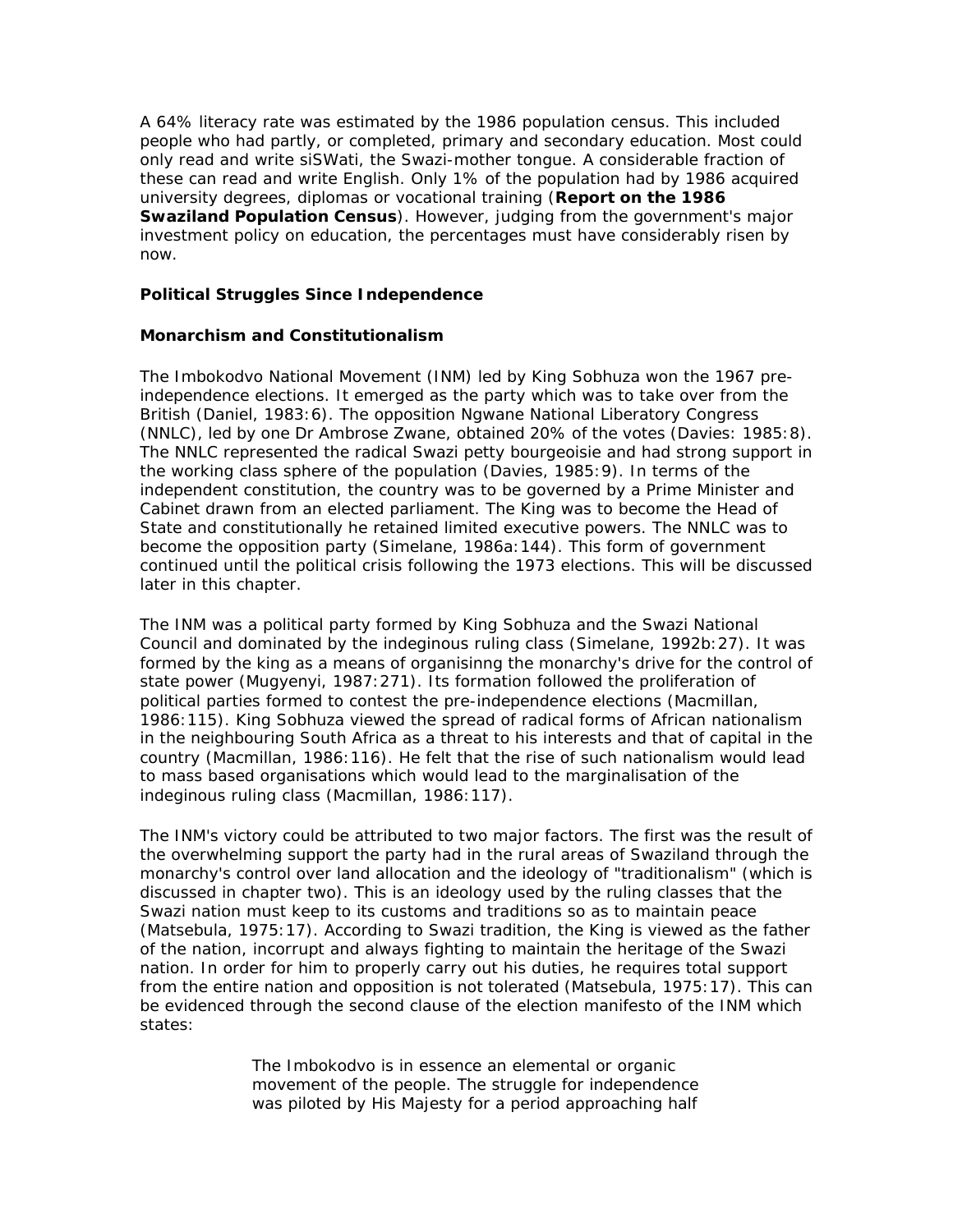a century...This struggle was centred around burning issues of kingship with all its institutions (as against paramount chief), Land and Minerals...The Imbokodvo is the product of this struggle for kingship, land and minerals. It represents the interests of the entire people of Swaziland.(The Philosophy, Policies and Objectives of the Imbokodvo National Movement, undated:4)

The second factor came as a result of support from the white British and Boer settlers through an alliance formed with the United Swazi Association (USA) in 1964 (Davies, 1985:  $8^{[2]}$ ). The alliance with the United Swazi Association proved advantageous in that the USA comprised of a section of the population which owned the means of production, finance capital (Davies, 1985:8). The USA also had support from the foreign multi-national capital investments in the country (Davies, 1985:8). The King's denunciation of strikes and worker's unions, as found in the election manifesto for the INM influenced the major strategists of foreign investors in Swaziland to conclude that a form of state in which the king had a central role would be the best guarantee of the general social conditions of accumulation (Davies, 1985:32). Part of the manifesto states:

> The Movement lays emphasis on production and not redistribution of wealth. For this reason the movement does not support nationalization. The ownership of firms by private individuals will be protected...it is here that the movement advocates maximum vigilance(The INM's Philosophy and Objectives, undated:5).

The INM's victory in the inndependence pre-elections thus entrenched the political power of the Swazi indeginous ruling class.

On the other hand, the NNLC had been propagating for a Pan-Africanist, anti-European and socialist ideology. These were viewed as a threat to capital in Swaziland and the owners of capital had to make sure it was sidelined. A press statement issued by the president of the NNLC, Dr Ambrose Zwane on the eve of independence, stated:

> The NNLC is a party that draws its authority and its authenticity from the masses of the people...we are a party of dedicated freedom fighters determined to bring freedom and independence to the country...The Imbokodvo is a pawn of international imperialism, a real tool of white settlerism...(**Times of Swaziland,** June 10, 1968)

The discourse used by the NNLC, which favoured the working classes, led to its base being predominantly in the constituencies which mainly consisted of a large working class population (Vilane, 1986:137). Because of such support, and the significant role the trade unions played in the quest for independence, the alliance between the NNLC and trade unions were viewed as threat to the state and capital (Mugyenyi, 1987: 280<sup>[8]</sup>). In order to maintain its domination and the capitalist relations in the country, the INM government had therefore to introduce some repressive measures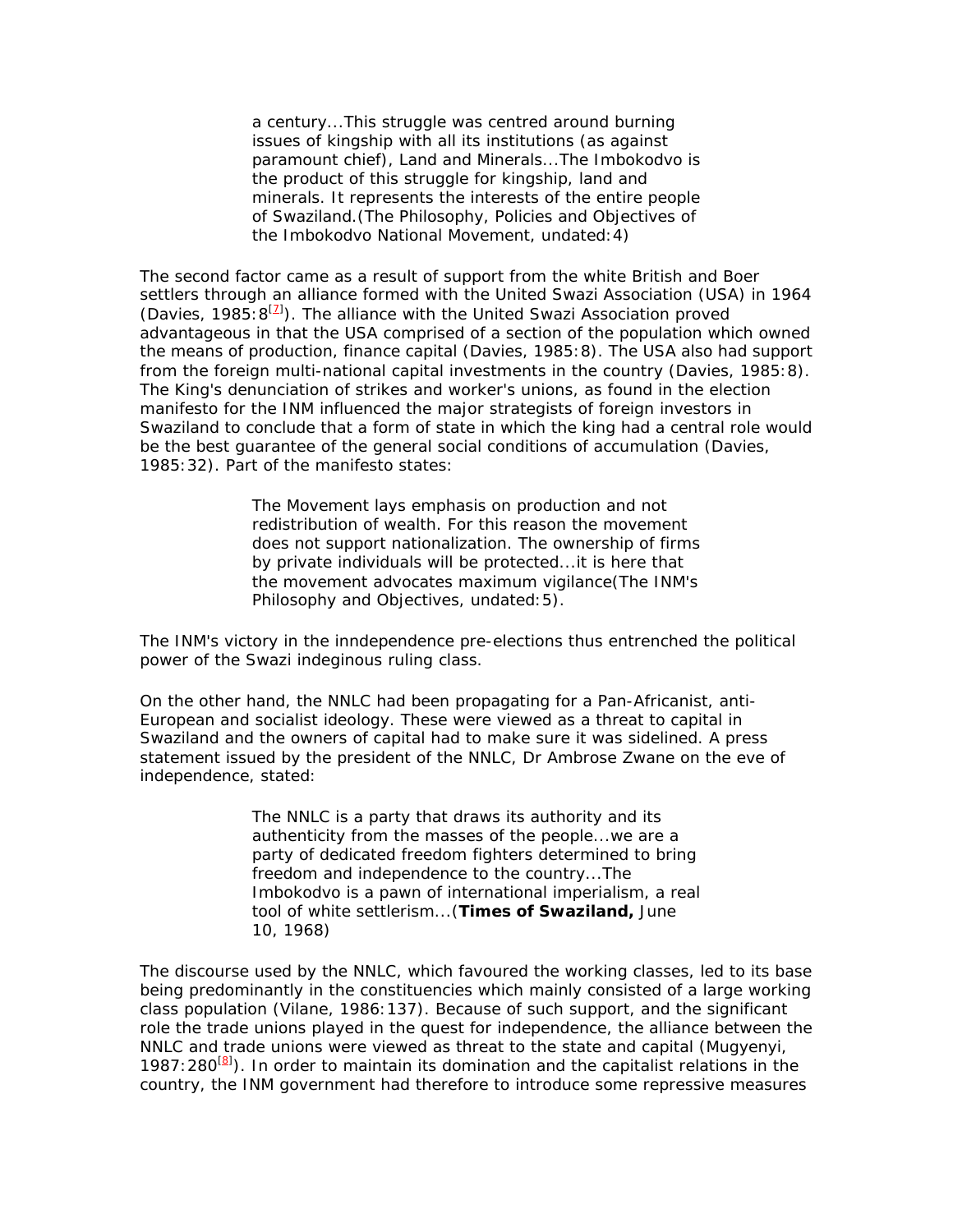to disempower the working classes and disrupt trade unionism and other forms of popular mobilisation (Vilane, 1986:137).

The measures taken to disempower the working classes came through the replacement of trade unions with works councils and various forms of conciliation. This resulted in a decline in the standard of living for the working classes. For instance, between 1968 and 1973, more than 50% of the total labour force employed in the private sector was faced with either constant or declining wages over and above a 6% increase in the retail price index (Mugyenyi, 1987:273). Such repressive measures resulted in the gradual shifting of loyalty from the monarchy to the opposition NNLC. This was manifested in the 1972 elections when the NNLC obtained victory in three constituencies which meant, it was to get three seats in the House of Assembly (Davies, 1985:46). This led to the unseating of the then Minister for Commerce, Prince Mfanasibili Dlamini who was also the accepted leader of the lineage which expected to provide the successor to King Sobhuza (Davies, 1985:53). The NNLC's victory was viewed as an insult and a direct challenge to the monarchy and ruling alliance (Davies, 1985:53). The governing party in effect totally refused to accept the elected NNLC members into Parliament. For instance, the swearing in of the NNLC's Members of Parliament had to be postponed because it was boycotted by certain INM Members of Parliament and a quorum could not be formed (Davies, 1985:54<sup>[9]</sup>).

A number of crude manoeuvres were also made to exclude the NNLC from participating in the government. One of the most prominent was the deportation of one of their members, a Mr Thomas Ngwenya, who it was claimed was of South African origin (Davies, 1985:54). Parliament passed an amendment to the Immigration Act which established a Tribunal of five members to be elected by the Deputy Prime Minister to deal with citizenship disputes (Davies, 1985:54). The bill was challenged in the High Court of Swaziland. In March 1973 the High Court of Swaziland ruled the Act and the deportation as unconstitutional (Davies, 1985:55). The High Court ruling was viewed as a direct insult to the king. Through the enactment of the King's Order in Council of 1973, he declared a state of emergency. Parliament was dismissed and all political parties dissolved (Davies, 1985:54). All legislative, executive and judicial powers were to be assumed by the king who was to rule by decree. Meetings of more than a group of ten were banned (Davies, 1985:56).

The enactment of the 1973 King's Order in Council was carried out because the constitution and opposition parties were viewed as a hindrance to the monarchy's domination over the Swazi (Vilane, 1986:117). In a speech in parliament the then Prime Minister, Prince Makhosini said:

> Many unwarranted restrictions are placed on the executive powers of the ministers and of the king-incouncil resulting in the incapacity of the executive to govern the country properly and without continuously encountering irksome and completely unjustifiable obstacles (**Times of Swaziland,** March 20, 1973).

The subsequent banning of political parties has also been attributed to the growing contradiction between capital and labour (Simelane, 1986:145). In early April of the year the constitution was repealed, a strike had broke out in one of Swaziland's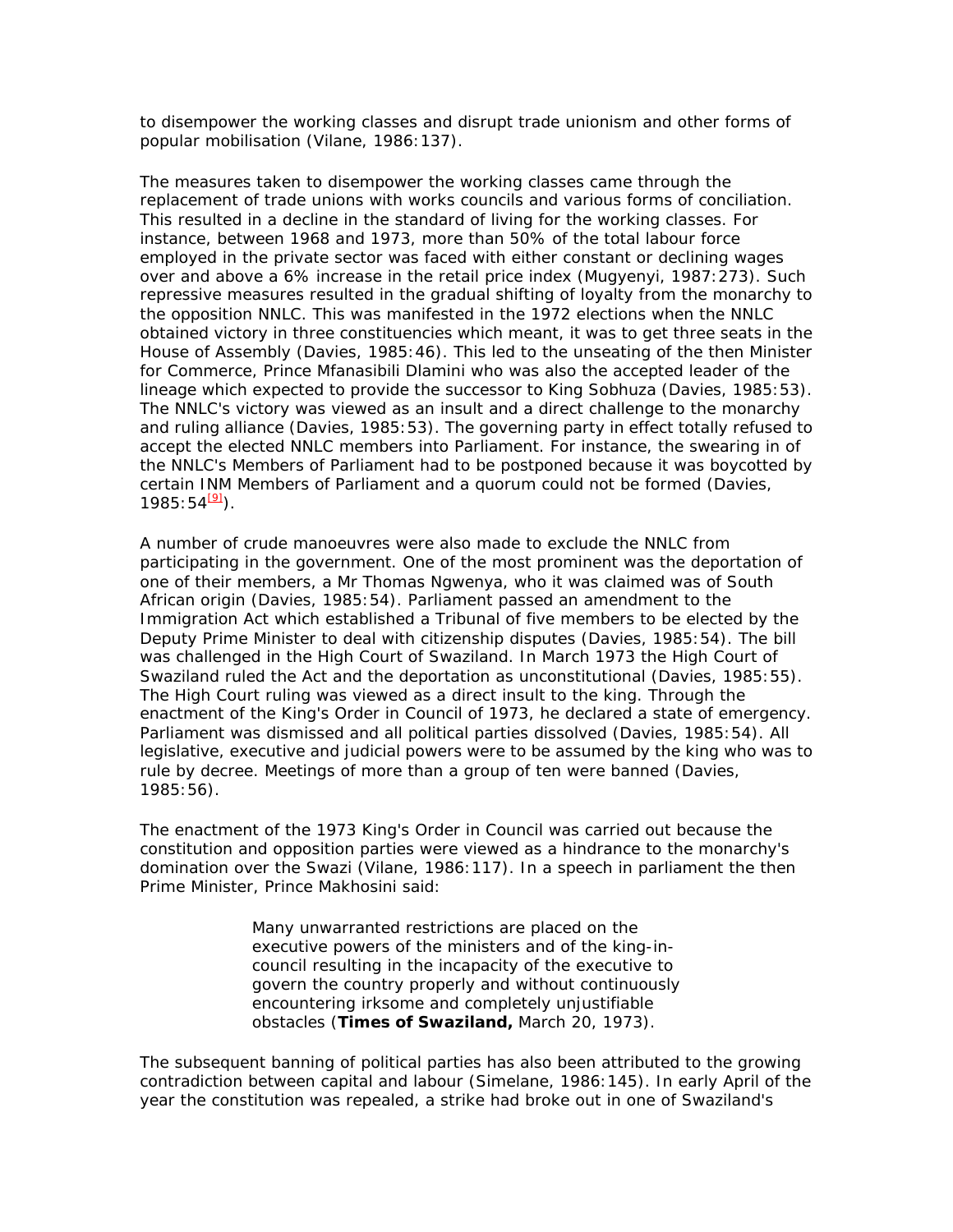asbestos mines. The workers were demanding a 30% wage increase and cash in lieu of food rations (MacMillan, 1986:155). This strike coincided with two events. Firstly was sharp worker militancy in South Africa as evidenced in the 1973 series of strikes which saw roughly one hundred thousand workers involved in labour action which originated in Durban (Simelane, 1986:155). Secondly, **Tibiyo** had just acquired 40% of the mine equity from Turner and Newall who were the proprietors of the mine (Vilane, 1986:36). The strike was then viewed as a threat to capital in Swaziland. This was echoed by Swaziland's then Minister for Finance, R.P. Stevens who gave countenance to the King's actions. He stated:

> Swaziland was on the brink of severe industrial strife as a result of the activities of politicians, political parties and outside influences which had contacts with countries such as Russia and Tanzania. The position was becoming unbearable and the King acted quickly and timeously (**Times of Swaziland,** April

### 12, 1973).

To legitimize the punitive actions taken to suppress the opposition, it was argued that the constitution was "unSwazi", highly incompatible with Swazi tradition and a hindrance to the domination of the monarch who is the legitimate ruler of the Swazi (Daniel, 1983:5). In a speech delivered by King Sobhuza, he stated:

> The constitution has permitted the imposition into our country of highly undesirable political practices, alien and incompatible with the way of life of our society, and designed to disrupt and destroy our own peaceful and constructive and essentially democratic method of political activity...increasingly, this element engenders hostility, bitterness and unrest in our peaceful society (Proclamation by King Sobhuza, April 12, 1973).

What was being referred to here were trade unions, political parties and elections conducted on a universal suffrage (Daniel, 1983:4). By suspending the constitution, the king seemed to have made certain that the monarchy was to have unquestionable control of all political power in Swaziland. This was a final act of consolidating power and a crushing blow to any forms of opposition from any individuals or organizations.

### [Top]

#### **Triumph of the Monarchy**

Apart from the institutional changes mentioned previously, the period between 1973 to 1978 witnessed as series of institutional and structural changes introduced by the monarchy. The institutional changes included firstly, the unconditional banning of trade unions (Simelane, 1992b:42). Trade unions were replaced by a system called the "Nduna" system (works councils). The Ndunas were appointed by the king from outside the enterprise but paid by the enterprise (Simelane, 1992:147). At the level of the enterprise, the Ndunas functioned in handling grievances and disputes at shopfloor level (Simelane, 1986:147). However, since these were appointed by the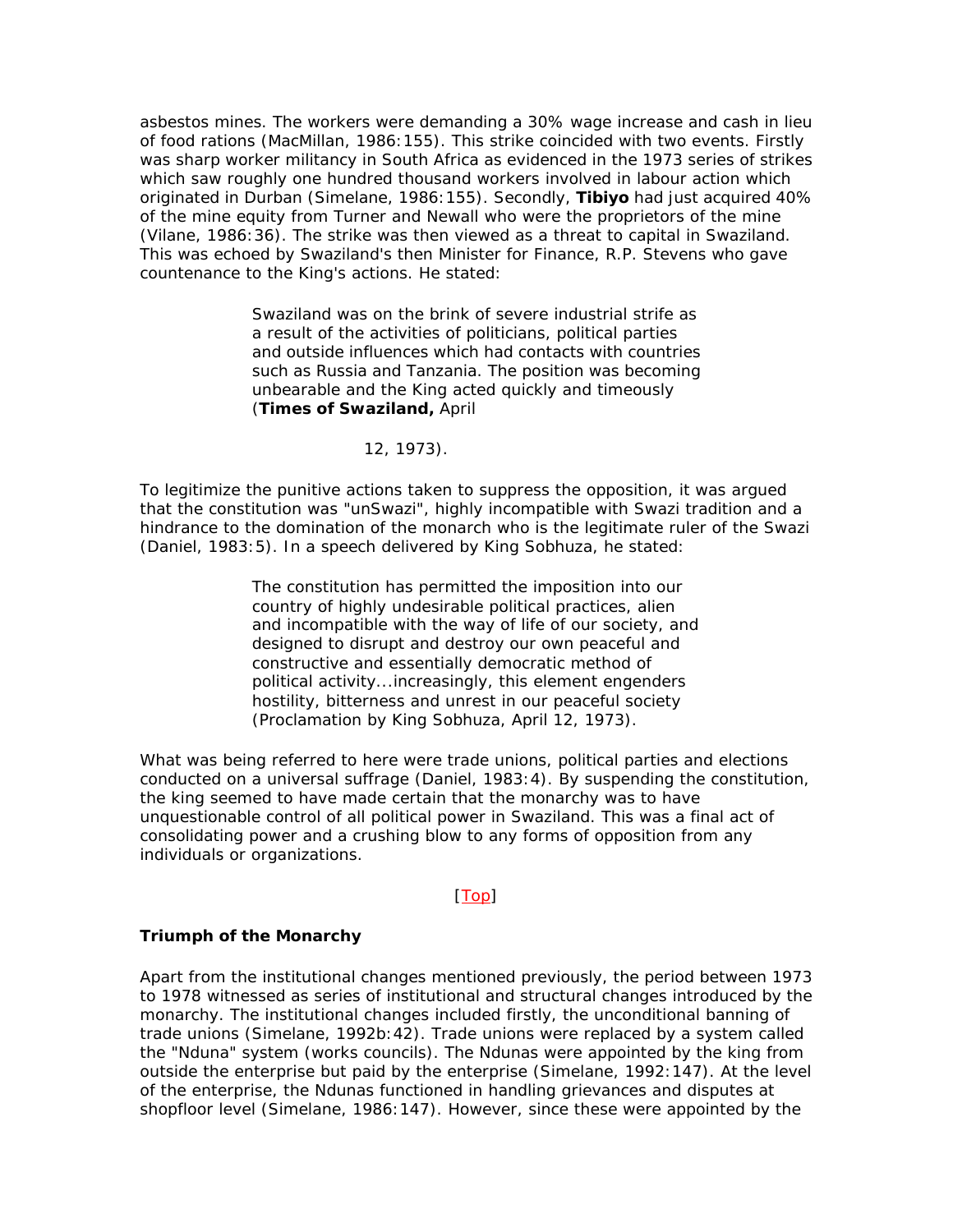King, they saw themselves as representing the King as opposed to the workers (Simelane, 1986:147). Thus, although the Ndunas assumed the role of trade unions or workers organisations, they fell short of representing the interests of the working classes.

The second was the enactment of the sixty days detention without trial order (Davies, 1985:32). The renewal of the term was subject to the discretion of the head of state<sup>[10]</sup>. This period was therefore characterized by a spate of detentions of members of the opposition, leading trade unionists and other political figures viewed as a "threat" to the security and rule of the monarchy (Davies, 1985:32). Such measures succeeded in breaking the opposition and trade unionism. It also led to the depoliticizing of the Swazi masses in favour of increasing loyalty to the monarchy (Simelane, 1986:43). It can then be argued that the loyalty of the Swazi masses was achieved through the use of such Repressive State Apparatuses instituted by the INM's government.

### **Political "Reform" and the "Tinkhundla System"**

In 1978, King Sobhuza considered the situation sufficiently under control to introduce a new system. This was described as a mixture of Swazi tradition and Western democracy (Davies, 1985:47). It contained a number of institutions which included parliament, cabinet, **the Libandla** (Swazi National Council), **the Liqoqo**, and the monarchy (Davies, 1985:47<sup>[11]</sup>).

Under this new system, Parliament was to be elected through traditional constituent structures known as "Tinkhundla." These were divided according to chiefdoms which were to function as constituencies (Davies, 1985:47). Through this system, those elected from the Tinkhundla constituencies were to nominate a group of forty people from amongst themselves. This group would form a body called "The Electoral College". The function of the college was to select members of parliament from a list drawn up by an anonymous person (Davies, 1985:48). It seems that this "person" was the king and his council of advisers (Davies, 1985:48). This meant that those elected in the constituencies were not directly elected into Parliament but were to function as nominators for the Electoral College which would in turn select other people (Davies:1985:50). The Prime Minister and Cabinet were to be selected by the King at his own discretion. The Monarch was still to have control over the executive, legislative and judicial powers and also empowered to dismiss or dissolve Parliament and cabinet at his own will (Daniel, 1983:12).

The cabinet and Parliament were therefore stripped of independent policy-making authority and to effectively function as administrative bodies which run the Civil Service and oversee the implementation of policies decided upon by the king and his council of advisers (Davies, 1985:54). Criticism made in Parliament was then to be directed only at the administrative structures rather than the real policy-making institutions (Daniel, 1983:8). Political power remained at the hands of the king.

The **Liqoqo** functioned as the executive of the **Libandla** and its members were supposed to be appointed by the King and the elders (Davies, 1985:  $47^{[12]}$ ). The Liqoqo's membership was supposed to remain secret  $[13]$  and the libandla had its membership drawn from all chiefs and some members of the royal family. The monarchy, the libandla and the liqoqo were the real policy-making bodies which meant that political power was confined only to the royalist institutions.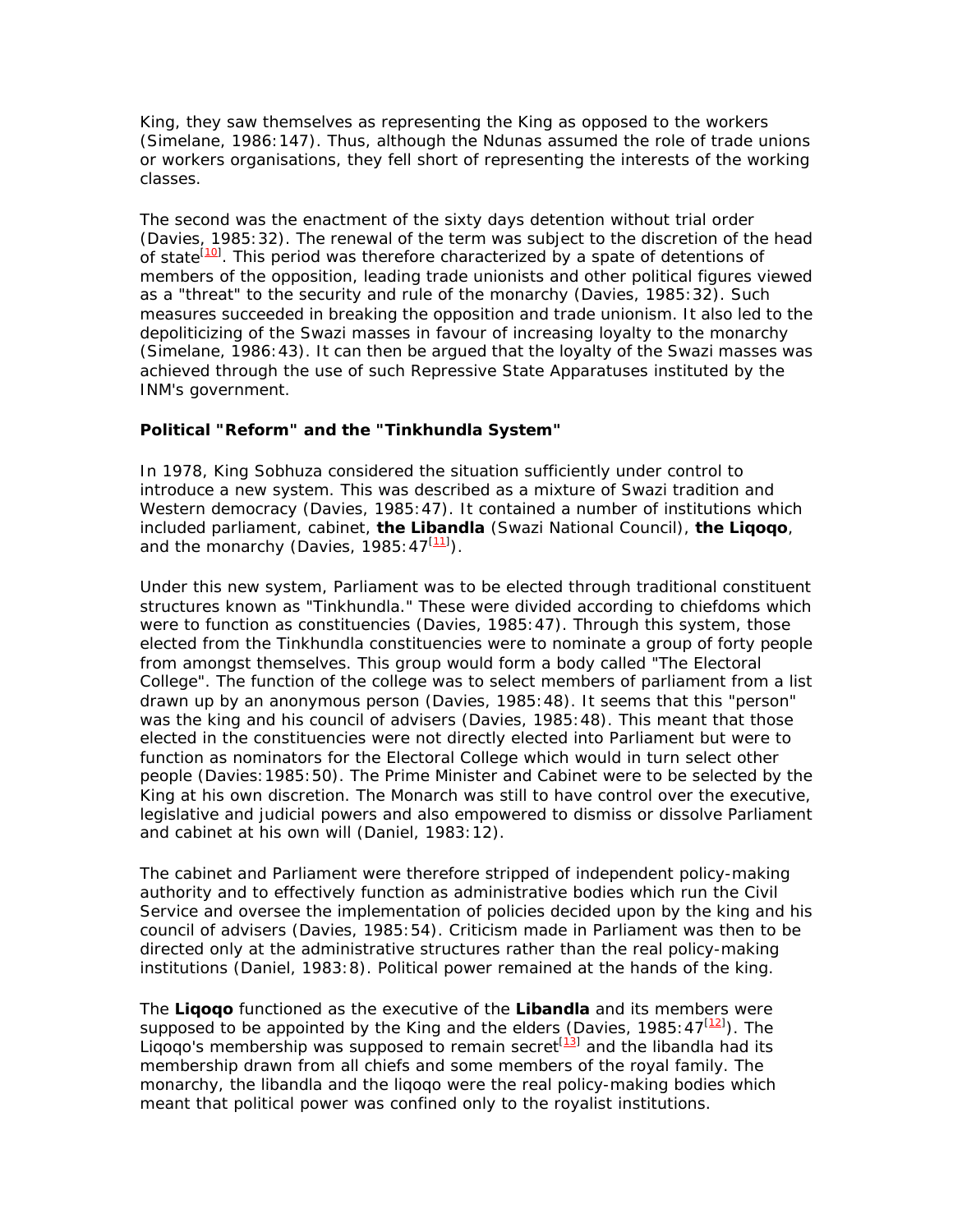This meant that much of the institutional apparatus of the state remained unchanged and continued to function unimpeded. The aims of the reformed state were therefore to ensure that the domination of the monarchy remained unchallenged. John Daniel (1983) has argued that such centralisation of power through the creation of the traditional institutions and the electoral system was designed so as to ensure the domination of the Swazi masses by loyalists to the monarchy (Daniel, 1983:6). What is important here is that the mode of representation was changed so as to suit the monarchy and the traditionalists.

The institutional structure of the Swazi state was then built on a complicated, implicit but nevertheless clear distinction between the "Swazi Nation" and the "Government of Swaziland" (Davies, 1985:16). The former refers to the "ethnic Swazis," particularly in designated Swazi Nation land areas. This institution is organized through the administrative structures of the traditional chieftaincy (Davies, 1985:16). The government of Swaziland consists only of the modern administrative structures of the Swazi state and only deals with public administration, the economic and social development of the country and her international relations (Davies, 1985:16). The monarch presides over both the Swazi nation and the Swaziland government.

To get a clear picture of what is being discussed, an example of the function of the Swaziland government's Ministry of Finance shall be examined:

The ministry is charged with the supervision of the overall budget of the Swazi State and raises its revenue. However, it does not exercise control over the financial assets of the Swazi nation which include, the actual land holdings in the Swazi Nation areas and the mineral wealth of the country. Revenue from these does not enter into the annual budget of the government of Swaziland. These are under the control of a company called "Tibiyo TakaNgwane" which is directly under the control of the King (Davies, 1985:16).

Such a state of affairs displays that two separate administrative institutions are in operation in Swaziland's social, political and economic system. The Cabinet and Parliament do not play any effective political and economic role in policy-making. This is because political power is entirely concentrated in the hands of the King and whatever policy decisions they make are subject to his approval. He can veto, alter or discard any policy which he views as a threat to his dominance. Also the issue of public finance highlighted in the above example leaves a lot to be desired.

In 1982, King Sobhuza died at the age of 83. During the period after his death until the coronation of King Mswati III the country was under the leadership of the council called the "LIQOQO" (Davies, 1985:51). This period was characterised by factional fighting between the Royal Family over who was to hold the political power during the interim period. A spate of arrests of some members of the Royal family and their aligned Swazi citizens followed.

During this period very minor political institutional changes were made to the favour of the majority. The only remarkable change made was the unbanning of trade unions (Davies, 1985:60). King Mswati was officially crowned as the next King of the Swaziland Kingdom in 1986.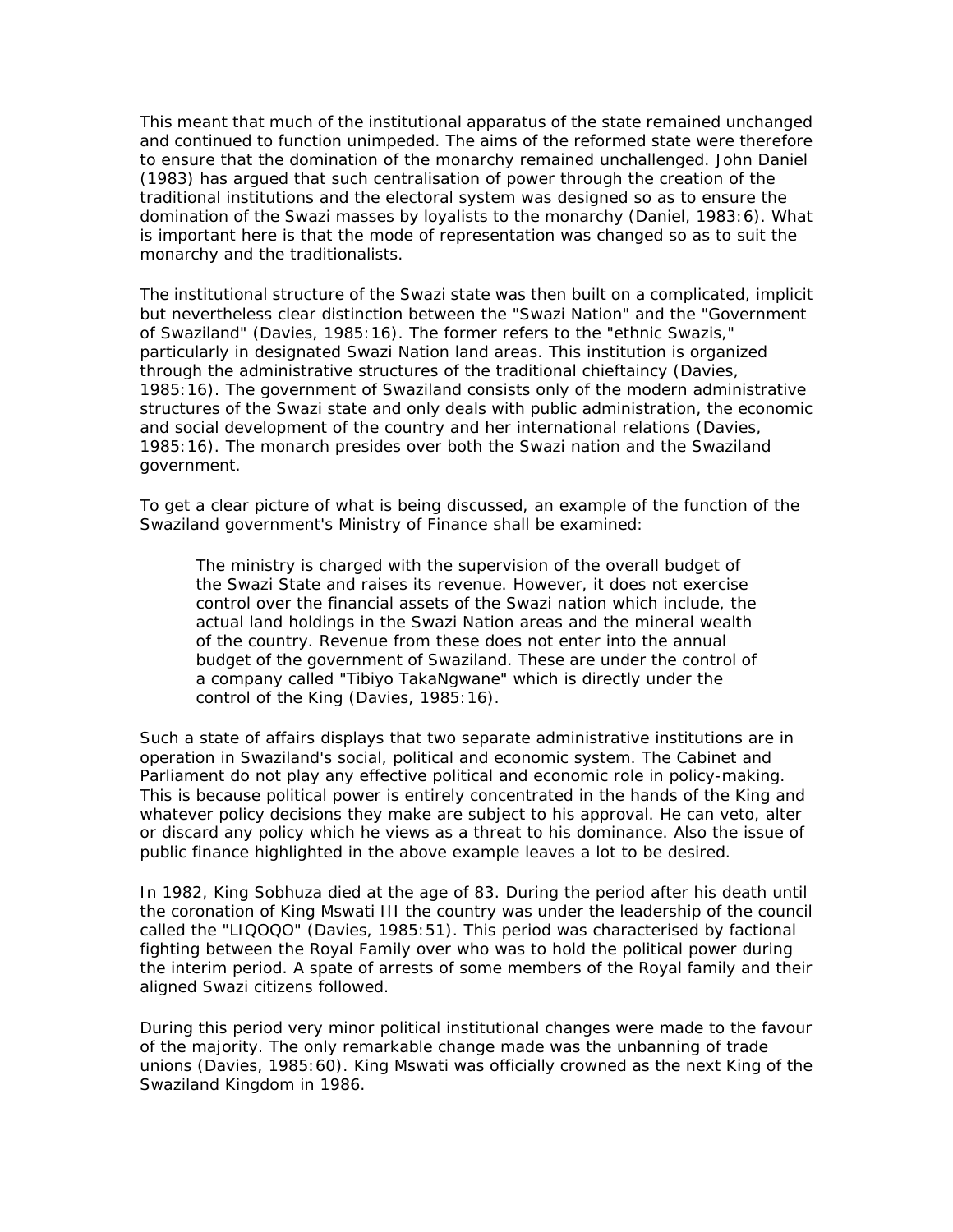### **The Politics of Illegality**

The newly crowned king also followed direct in the footsteps of King Sobhuza through not showing any interest in instituting any kind of institutional changes (Mngomezulu, political activist, Interview, July 1995). This prompted some Swazi citizens to start questioning the King's total authority manifested through the Tinkhundla system. This came first in mid-1988 through the distribution of politically oriented pamphlets by an underground political movement calling itself the "Peoples United Democratic Movement of Swaziland" (PUDEMO) (Levin, 1992:40). These pamphlets were distributed in the main city centres of Mbabane, Manzini, Nhlangano, Piggs Peak and Siteki. These had a lot of questions pertaining to the social, economic and political disparities existing in Swaziland. The Swaziland government was charged with corruption and nepotism (Tsabedze, political activist, Interview, July 1995). Numerous other opposition groups were formed who were also questioning the power relations and calling for the reinstatement of the constitution repealed in 1973 by the INM's government (Khumalo, newspaper journalist, Interview, July 1992). Numerous other demands were made which were calling for:

the replacement of the Tinkhundla system with a Western-style multiparty democratic system. Under this system, the King would either function only as a constitutional monarch, which means he would not be involved in politics, or he would form his own political party and contest in a democratic election. This would mean the king surrendering the total executive and legislative powers in favour of a legislative council and a more representative parliament. The conducting of a national referendum to ascertain whether the Swazi citizens were satisfied with the present system of government or not was also demanded. Swaziland was also to draw a new constitution which would cater for the present and future interest of her population at large instead of only the few privileged classes (Dlamini, Interview, July 1992).

The demand for the establishment of platforms to express political views was also made (Tsabedze, Interview, July 1995). Under the present system, the expression of opposition views is a heresy which is disadvantageous to the social, political and economic development of the country. Any person caught up in such a situation is subjected to the 60 days detention without trial order, which has been replaced by the Non-bailable Offenses Act of 1994 (Masuku, practising journalist, Interview, July 1995). For instance, a number of Swazi citizens have been detained under the claim of being a threat to the security of the state.

The reasons for the expression of discontent were manifold. The major reason can be attributed to the global political changes which emanated from the Eastern Bloc (Matsebula, newspaper editor, Interview, July 1992). These were the democratization of the political systems in the socialist states as a result of the "glasnost and perestroika" policies introduced in the former Soviet Union in favour of more democratic dispensations. The movents towards the democratisation of the Republic of Zambia and other southern African States also played a role. Such events affected the Southern African region as more and more governments were changing their political institutional systems (Dlamini, political activist, interview, July 1992).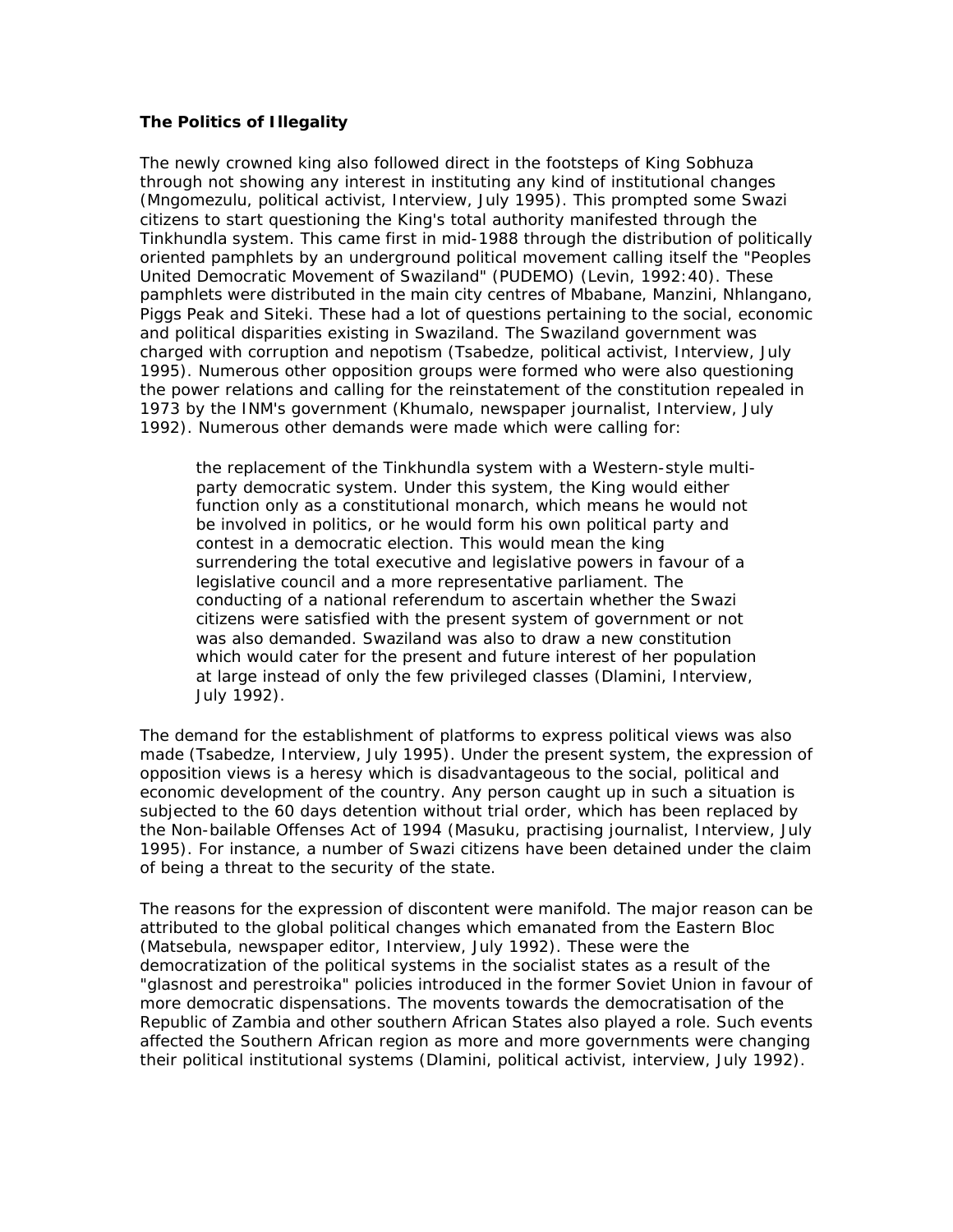The political and institutional changes introduced in the Republic of South Africa also played a major role. The unbanning of political parties, scrapping of certain apartheid laws and the opening of negotiation platforms by the National Party government in 1990 was viewed as a highly progressive step by the entire Swaziland population including the ruling class itself (Ndlovu, university lecturer, Interview, July 1995).

In spite of all these changes internationally, the Swazi State seemed only to be paying lip service instead of instituting changes through either making reforms or completely transforming her political system (Masuku, Interview, July 1995). Swaziland is also one of South Africa's important allies because of her links through capital and the Southern African Customs Union (Daniel, 1983:13). Also during economic sanctions against South Africa, Swaziland was one of the countries which overtly expressed disagreement to the move at every international forum she could get (Daniel, 1983:15). If South Africa was making such changes for the improvement of its power relations, Swaziland being an ally was not to remain behind (Dlamini, Interview, July 1992).

In mid-1990, a number of Swazi citizens were rounded up by the Royal Swaziland Police for allegedly being members of PUDEMO, an organization which was responsible for the distribution of the pamphlets (**Times of Swaziland,** July 5, 1990). These consisted mainly of civil servants, trade unionists, professionals, academics and some University, College and High School students. Subsequently, ten of them were charged with High Treason for their alleged involvement in the organisation. A series of charges were also laid against them which included:

> the distribution of seditious pamphlets, the convening and attendance of an illegal political meeting, the uttering of political statements in a meeting, and the formation of a political organisation (Dlamini, Interview, July 1992).

The trial attracted the attention of various foreign diplomatic offices in Swaziland and Amnesty International which sent two assessors to follow up the case (**The Weekend Sun,** September 13, 1990). The USA Embassy in Swaziland released a statement to the effect that the ten must be given a "fair and open trial." They also condemned the detention of the ten as a violation of the right to "Freedom of Expression" (**The Weekend Sun,** September 13, 1990).

However, they were all acquitted on all charges except one, which was the attendance of an illegal gathering. Sentences ranging from one to two years were given to them and some received suspended sentences (Dlamini, Interview, July 1992). After their release, a series of class boycotts by university and college students followed. These resulted from the expulsion of four university and college students and a lecturer from the University of Swaziland for their involvement in their trial (**Times of Swaziland,** October 4, 1990). The students were demanding the unconditional reinstatement of the expelled four. They expressed that their expulsion was unfair and a violation of their right to education and employment (Speech by UNISWA SRC president, October 3, 1990). Their dismissals were also condemned as a government way of suppressing opposition instead of facing and finding probing the cause of the grievances (Maseko, practising journalist, Interview, July 1992). The students were also supported by members of the public who also expressed great disappointment at such a move (Maseko, Interview, July 1992).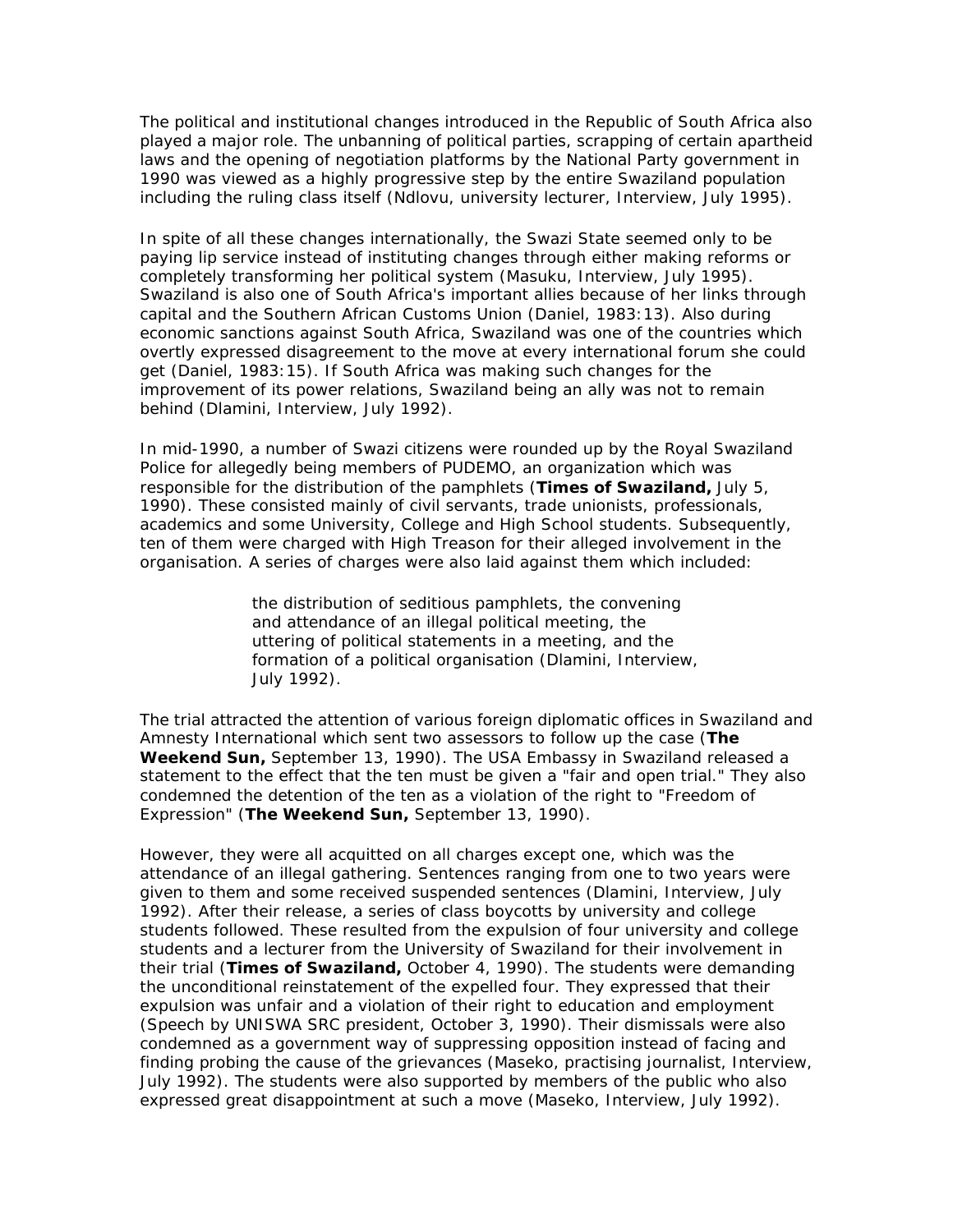The boycotts were followed by a series of repressive measures instituted by the government. Towards the end of 1990, an offensive was waged by members of the Swaziland army and police forces who attacked students at the University of Swaziland, beat them up, resulting in a number being seriously injured (**Times of Swaziland,** October 14, 1990). The offensive on the students was followed by the indefinite closure of the University of Swaziland and six of the ten former treason trialists detained under the "Sixty Days Detention Order". The six were alleged to have instigated the boycotts and were labelled as a threat to the political stability of the country (**Swazi Observer,** October 24, 1990).

The offensive waged on the students and the subsequent detention of the six was condemned by some Swazi citizens. It was viewed as a punitive measure taken by the government to suppress resistance. This was expressed through local newspapers mainly, **The Weekend Sun and The Times of Swaziland. The Weekend Sun** was the most vocal, totally condemning the move. In one of its editorials, it called for the establishment of a Commission of Inquiry to establish who had given orders for the police and army bashing of the students (**Weekend Sun,**  Nov 15, 1990). Also, a series of letters to the editor followed and were published in these two newspapers. Various foreign diplomatic offices also condemned the move and called for the establishment of an inquiry. This was carried out through press releases published in the local newspapers (**Times of Swaziland,** November 21, 1990). Swaziland was also threatened by the international community with the suspension of foreign aid if she did not release the detainees held under the sixty day detention order (**The Weekend Sun,** December 4, 1990)

This era marked a drastic change in the political climate of Swaziland. It was for the first time, since the banning of all political parties, that the country's newspapers and the public in general openly criticised the government (Matsebula, Interview, July 1992). The country was also subjected to intense pressure from the USA, Great Britain and other European and African States which were demanding for the opening up of forums for the discussion of the future political system of the country. They also advocated for the Freedom of Expression, which was to include the Freedom of the Press a move viewed by the press as providing it with some backing (Maseko:interview:July1992). Journalists therefore felt that the backing from the international community would provide a palliative to the press controls initiated by the government.

### **Reforming the Tinkhundla System**

Due to the pressure exerted form within and outside, the monarchy was in August 1991, forced to appoint a commission to review the political system practised in the country (Dlamini: Interview: July1992). This was headed by one Prince Masitsela. The Commission toured the various chiefdoms to solicit views on what political system was preferred (**Times of Swaziland:**August12,1991). Most of the submissions made to the committee proved to be against the "Tinkhundla" system of government in favour of Western multi-party democracy. One member of parliament making a submission said:

> I got to know that I have been chosen into parliament through the press. I still do not know who chose me and what qualities that particular person saw in me. I just know that I am a parliamentarian but who am I meant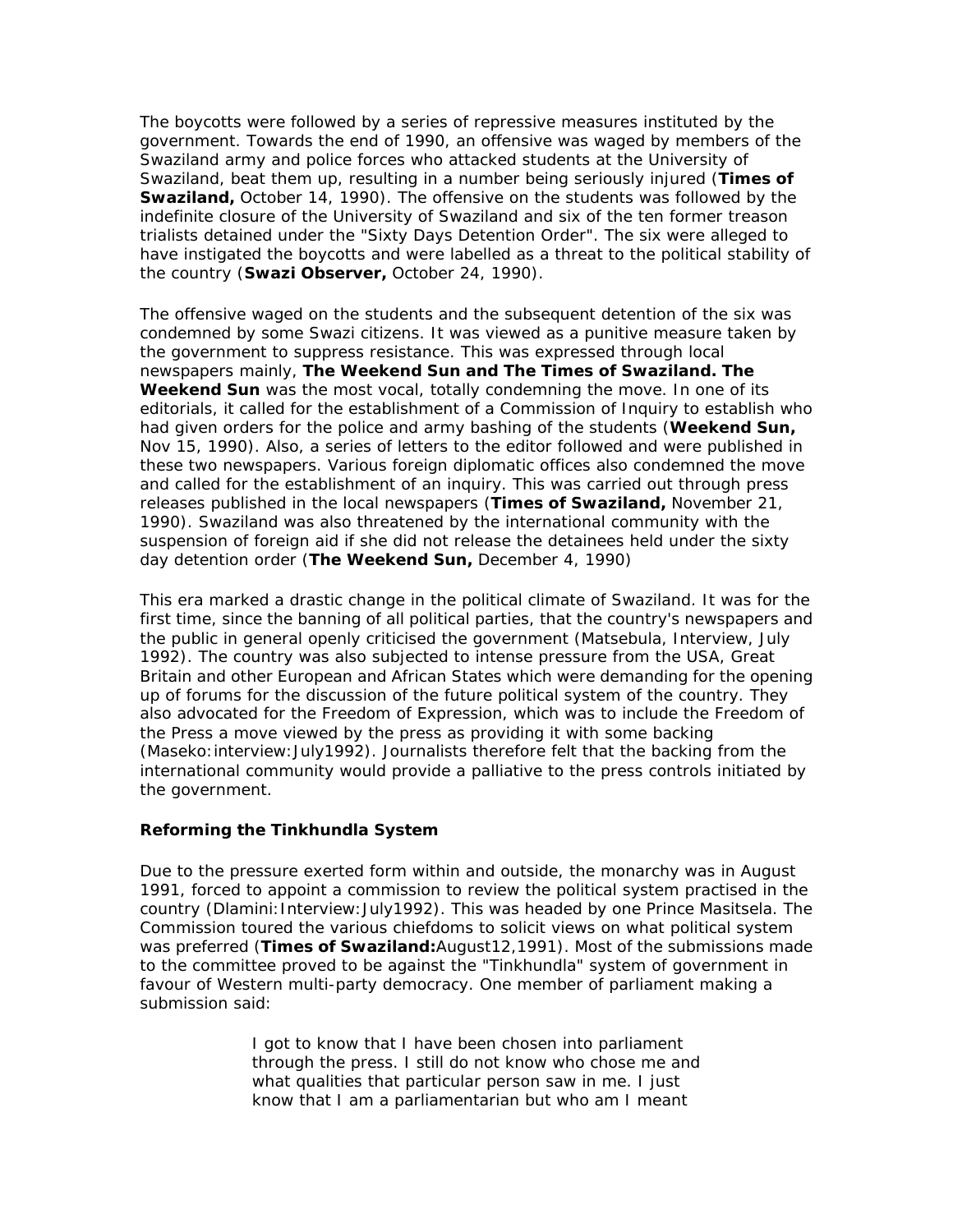to represent? (**The Weekend Sun,** November 20, 1991).

In spite of the negative submissions made to the Commission, its report published that the majority of the population were in favour if the system. One of the statements issued by its chairman, Prince Masitsela stated:

> ...the people of Swaziland are not for the opinion of throwing away what is theirs, unique and belongs to the Swazi only. They have decided that the Tinkhundla System is the most suitable for the country and changing it would result in bloodshed (**Times of Swaziland,** February 19, 1992).

However, the paradox was that such a statement was contrary to the submissions made to the commission which were widely published in the Swazi media. In reaction to the Commission's report, a press statement issued by PUDEMO president stated:

> ...its composition was highly questionable and it even lacked the smallest semblance of representation...it showed obvious biases and untruths (**Times of Swaziland**, February 22, 1992).

In February 23, 1992 PUDEMO declared itself legal. A statement issued by the organization stated:

> The people of Swaziland are sick and tired of the double standards played by the monarchy... Our government is illegal in that it violates our right to choose the people who are to lead us...we are therefore declaring ourselves as legal because we are fighting for a just course...we view the banning of parties as illegal... (and) it is our right to organize and we are prepared to face any consequences thereafter (**Times of Swaziland,** February 24, 1992).

After the launching of PUDEMO, numerous other organizations also declared themselves legal. These included amongst others, the Swaziland National Liberation Front and the Ngwane National Liberatory Congress (Lukhele, Human Rights Lawyer, interview, February 1994).

As the political pressure was increasing, in mid-1993 the King was forced to reform the election system to be used in the country. Representatives of the various constituencies were to be directly elected into Parliament (**Times of Swaziland,** July 12, 1993). However, half of the members of the lower House of Parliament, and the House of Senate and Cabinet were to be chosen by the king (**Times of Swaziland,**  July 12, 1993). The king still holds all the powers and the form of state and institutional structures remain the same.

#### **An Analysis: Maintaining Hegemony**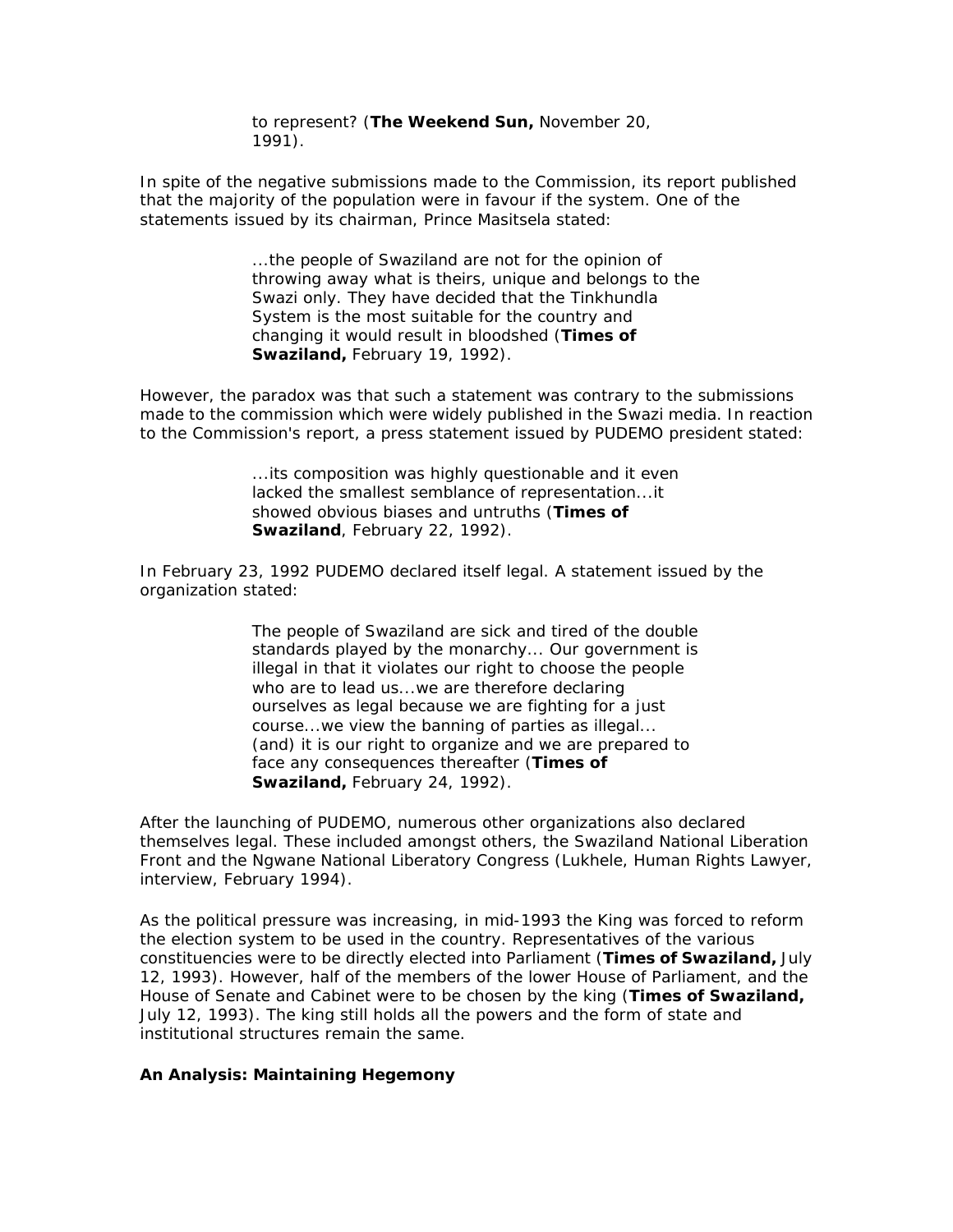In analyzing what has been discussed above, reference shall be made to Antonio Gramsci's (1971) theory of the role of the state in the exercise of hegemony (discussed in Chapter One). He asserts that the state is an instrument of a class in its ability to create and reproduce the social relations of production (Gramsci, 1971 cf Sassoon, 1980:112). Gramsci's conception therefore perceives the state as an instrument used by the dominant classes in maintaining their dominance over the other classes (Sassoon, 1980:112) He states: the normal exercise of hegemony is carried out by the combination of force and consent, which balance each other reciprocally without force predominating over consent (Gramsci, 1971:80). The postindependence political struggles in Swaziland have to be perceived in the context of a systematic attempt by the monarchy and capital alliance to dominate the Swazi masses.

The use of coercion to maintain hegemony by the Swazi State can be exemplified by the enactment of the 1973 King's Proclamation and the subsequent repressive measures instituted thereafter. The banning of political parties, trade unions and annulling of the independence constitution should therefore be viewed as an attempt by the Swazi State to maintain capitalist social relations in the country. These were perceived as being a threat to the monarchy and capital alliance. This can be evidenced in the statement issued by King Sobhuza which was to the effect that political parties, trade unions and the constitution were fostering disloyalty to the authorities. Such a perception came as a result of the NNLC's support in constituencies which had a large working class population. The Pan-Africanist and Socialist oriented discourse used by the NNLC in its election campaigns also led to it being viewed as a threat to the monarchy and capital alliance.

Hegemony has also to be continually renewed, recreated, defended and sometimes modified (Tomaselli, 1987:15 Eagleton, 1991:115). Any governing power is forced to engage with counter-hegemonic forces in ways which are partly constitutive of its own rule (Eagleton, 1991:115). The Swazi state has had to continually modify its hegemonic control through firstly, the introduction of the Tinkhundla System by King Sobhuza in 1978, and secondly through reforming the Tinkhundla System in 1993 by King Mswati III. The aims of the reformed state were to ensure that the domination of the monarchy remained intact. Much of the state institutional apparatuses have remained the unchanged. The retention of the traditional institutions has led to the domination of the Swazi masses by loyalists to the monarchy. The counterhegemonic forces have therefore been engaged in a way that is partly constitutive of the monarchy's rule.

The role of the press in the Swazi political formation should therefore be understoond against the background of the maintaining and contestation of the hegemony and ideology of the Swazi monarchy. The next chapter focusses on outlining how hegemony and ideology are constructed and contested in society.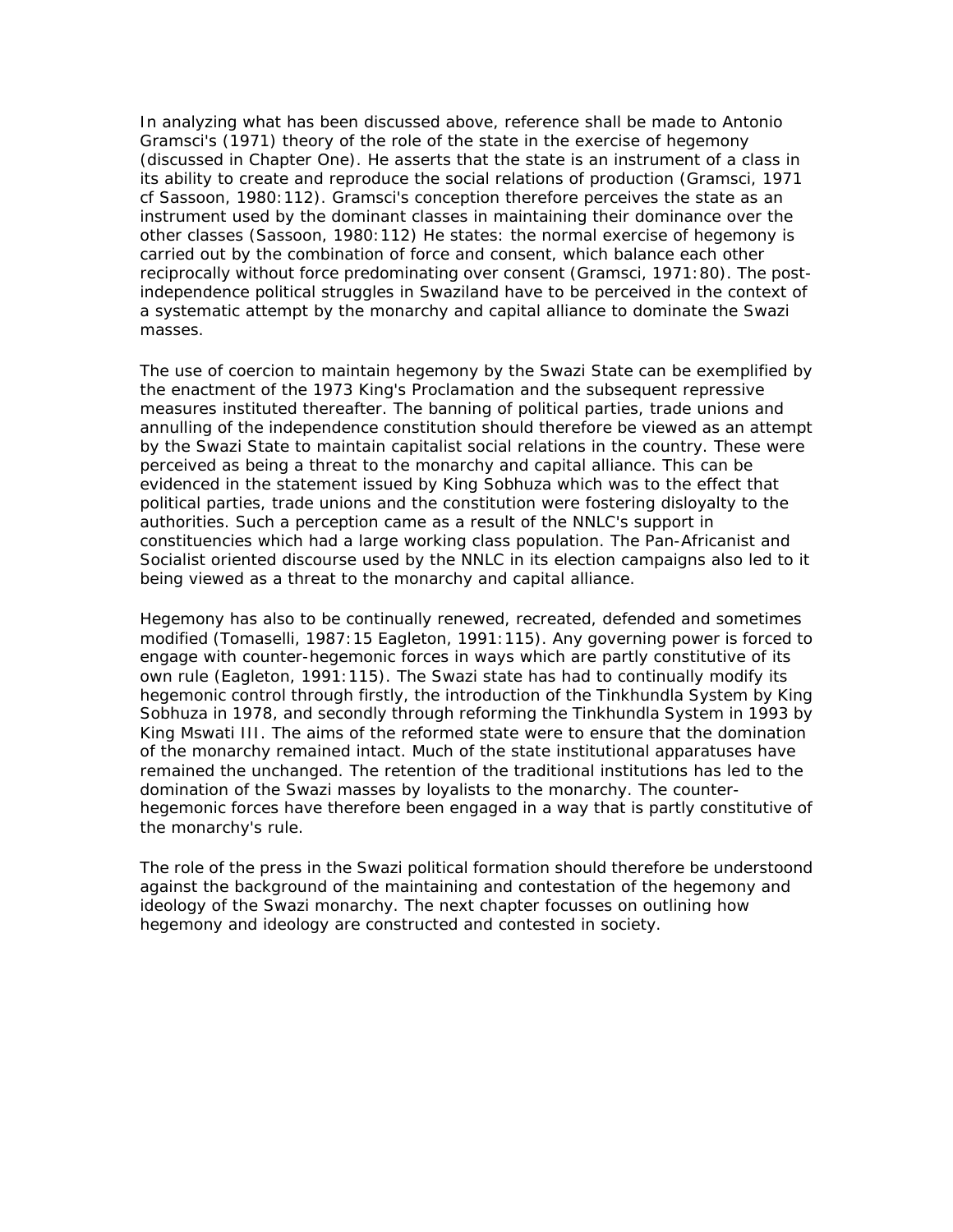#### **Chapter 3: The Structure of the Swazi Press**

In providing an analysis of the structure of the press in Swaziland, it has to be highlighted that a critical analysis of the media and its structures has currently not been carried out. Previous works have focussed on the role of the press and broadcasting in development communication and have been carried out by students, (Tsabedze, 1990 Hlatshwayo, 1992) government officials and numerous experts from inside and outside the country. These have utilized the structural functionalist paradigm which is highly uncritical and has a limited scope of analysis. This section is based on a chronological history of the Swazi press. It derives from detailed interviews conducted between July 1992 and July 1995. This section is therefore a reflection of the views expressed by practicing and former media professionals, journalists, editors, political activists, trade unionists, academics, the owner of The Times group of newspapers, (which is one of the two media groups currently in existence) opinion makers and the general public.

### **The Pre-Independence Press**

The press can be traced to as far back as 1897, when Sir Allister Miller, Swaziland's then British Resident Commissioner formed **The Times of Swaziland.** This was the first Swazi newspaper to be established (Mangena, retired newspaper journalist, Interview, July 1992). **The Swaziland Chronicle** was formed in 1933 by a white settler resident in Swaziland (Mangena, Interview, July 1992).

Both newspapers were printed in Johannesburg and published fortnightly. The main reason for printing these in South Africa was that Swaziland lacked adequate printing facilities (Mangena, Interview, July 1992). Another reason was that **The Times of Swaziland** was established by the Colonial Government which meant it had to be printed at the United Kingdom Information Office in South Africa (Mangena, Interview, July 1992). Circulation was mainly centred in the major towns of Swaziland, the then Bremersdorp, later to be known as Manzini, and Mbabane (Magagula, retired newspaper editor, Interview, July 1992). The **Swaziland Chronicle** is now defunct. **The Times of Swaziland** is still in existence as a daily.

The British Government financed the costs of the printing, publication and circulation of **The Times** (Loffler, proprietor of **The Times**, Interview, July 1992). Towards independence, the British Government withdrew its subsidy for the newspaper and it was bought by the South Africa media conglomerate, the Argus group of Companies, which also established the Swaziland Printing and Publishing Company where **The Times** was then printed (Loffler, Interview, July 1992). The Argus group ran the paper until Swaziland obtained independence in September, 1968 (Loffler, Interview, July 1992). During this period, an offer to sell the newspaper and printing company to the government was made by Argus. The offer was refused by the Swaziland government in favour of establishing its own newspaper later, to be known as **Umbiki** (The Reporter) in 1969. However, the government bought the printing company in 1969. It later sold the it to a private company due to loss making (Magagula, Interview, July 1992).

The content of the news published in **The Times** was geared towards the dissemination and legitimation of British colonial policies in Swaziland and to keep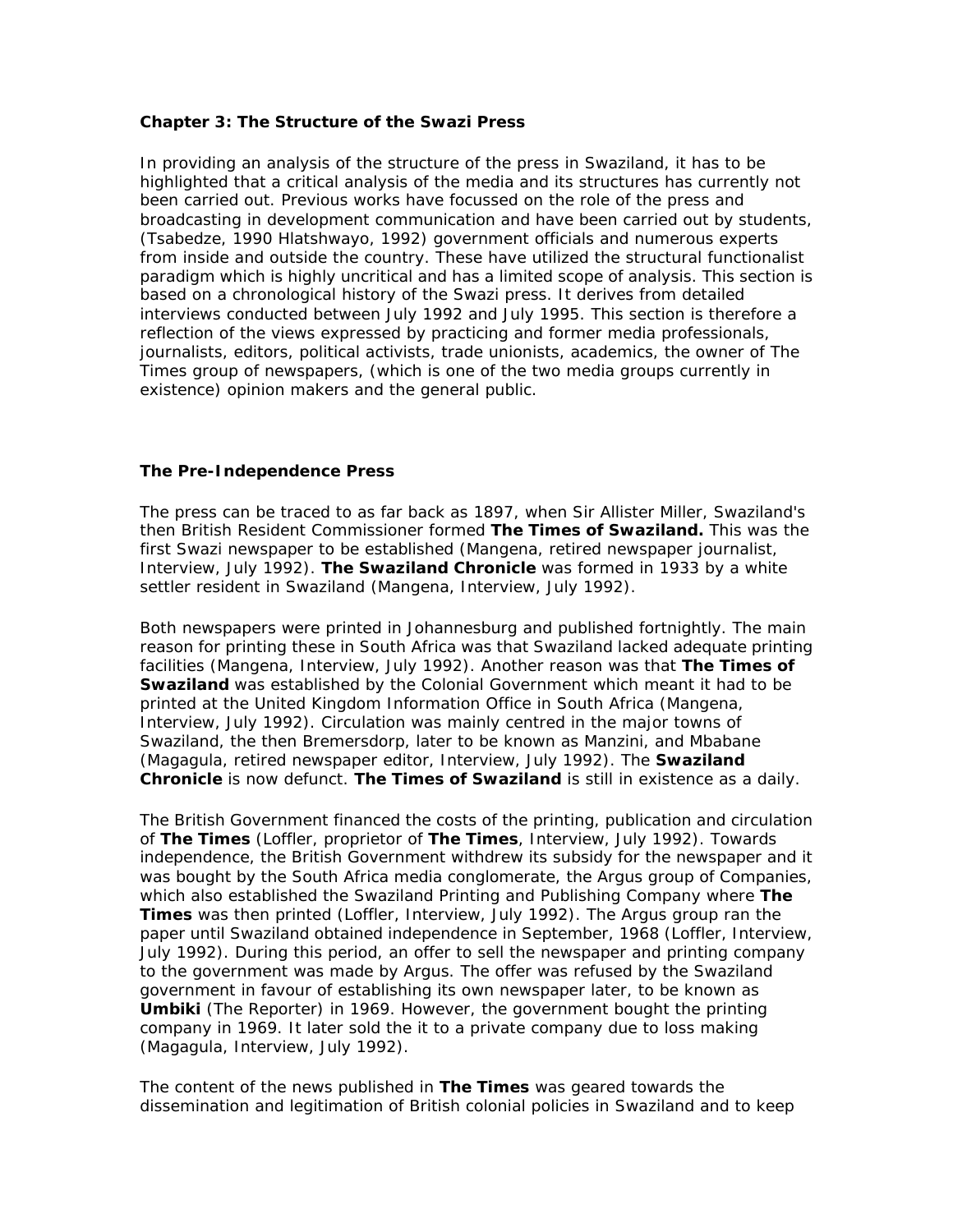the Colonialists informed about the activities going on in Britain and the rest of the world. The most popular features were therefore British news and Commentary from Britain (Magagula, Interview, July 1992). An insert printed in Zulu called **Izwi LamaSwazi** (Voice of the Swazi) was published with every issue of **The Times.** This mainly consisted of issues pertaining to the activities of the Swazi and the promulgation and justification of newly enacted government legislations, orders, and government appointments and dismissals (Mangena, Interview, July 1992).

### **The Post-Independence Press: The Government Owned Press**

After independence, the Swaziland Government assumed control over the United Kingdom Information Service and formed the Department of Swaziland Information Services (Mangena, Interview, July 1992). In 1969 the Department of Information Services was merged with the Department of Broadcasting Services thus forming the Department of Broadcasting and Information Services (SBIS), which fell under the then Ministry of Home Affairs (Mangena, Interview, July 1992<sup>[14]</sup>).

**Umbiki,** was published fort-nightly in English and siSwati by the Department of Broadcasting and Information Services (Malinga, Principal Secretary in the Ministry of Broadcasting and Infromation, Interview, July 1992). Due to escalating costs for printing and publishing, it is currently a three monthly publication (Malinga, Interview, July 1992). It is circulated free of charge to government departments and mailed to subscribers (Kasoma, 1992:86). The newspaper focuses on the activities of the civil service, publication of newly gazetted laws, government appointments and dismissals, and justification of newly enacted government policies and Acts (Kasoma, 1992:86).

Another government publication is **Swaziland Today**. The publication is aimed at informing readers throughout the world about "up-to-date" Swaziland. Its contents is mainly on tourist attractions and other issues which may be of interest to foreign business persons wishing to invest in the country (Kasoma, 1992: 87). Also included in the publication is a mixture of official government write-ups, human interest stories and poetry (Kasoma, 1992:87). It is circulated quarterly and free of charge.

**News From Swaziland** is another government-owned publication. This is a handout produced daily by the printing section of the Swaziland Broadcasting and information services (Malinga, Interview:July1992). Its content is mainly based on keeping civil servants informed about the operations of the various other government departments (Kasoma, 1992:87). About two hundred and fifty copies are printed daily and it is circulated free of charge to all government departments. The distribution list includes senior government officials, members of trade and commerce establishments, senators and news desks of the various media houses (Kasoma, 1992:86).

Due to the losses incured by these publications, they are directly funded by the government. Such losses can be attributed to the failure by these to attract advertising revenue emanating from their circulating patterns which are not audience maximizing (Malinga, Interview, July 1992). **Swaziland Today** has been the only one which manages to attract some advertising revenue because of its tourist content. However, it is not sufficient to cater for all the expenses needed to keep it running (Malinga, Interview, July 1992).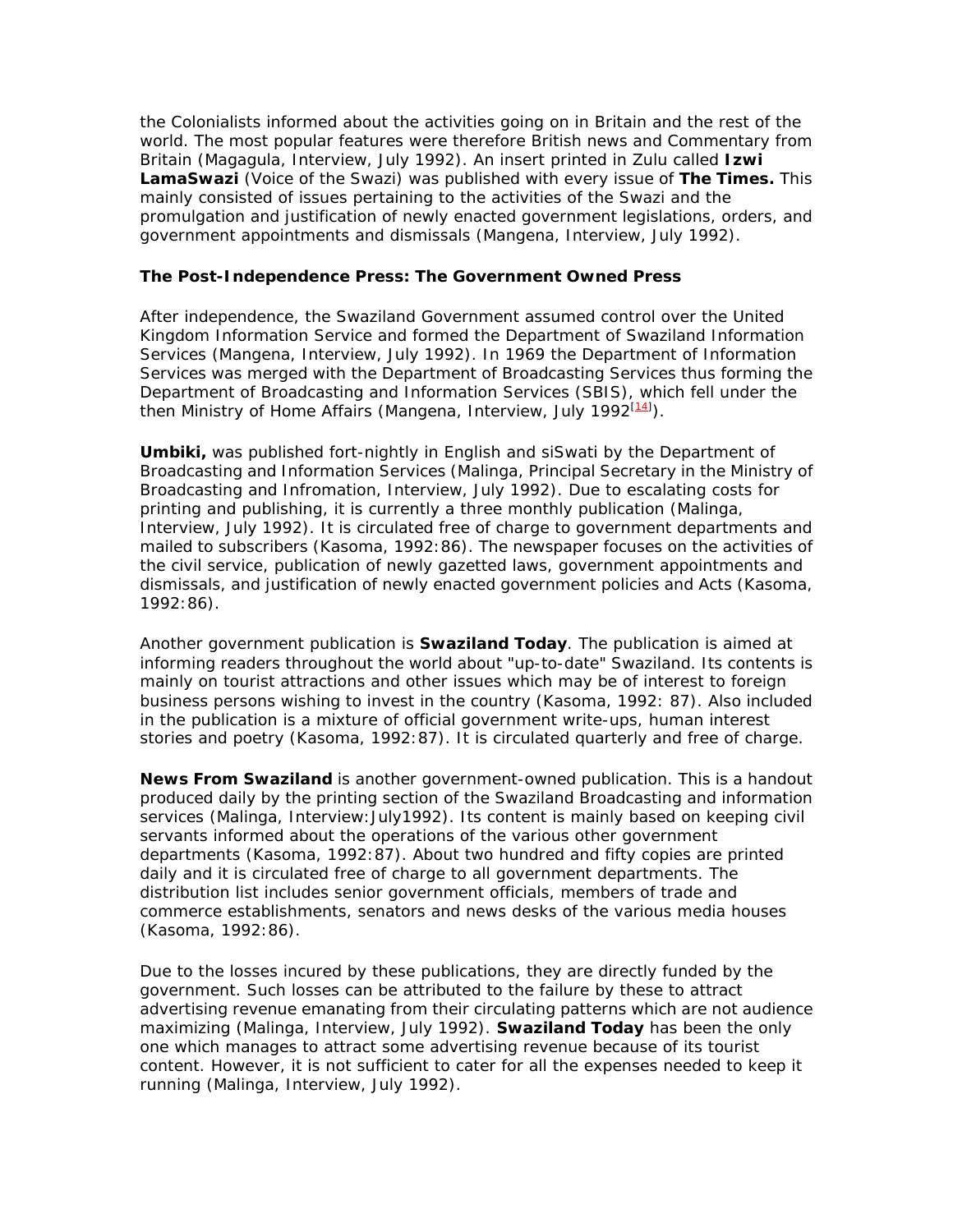### **The Commercial Press**

#### *The Swazi Observer and Weekend Observer*

The **Swazi and Weekend Observer,** are both English publications published by The Observer Media Group of Newspapers, a subsidiary of the Tibiyo TakaNgwane National Trust Company whose head is the King and the Prime Minister, its chairman (The Observer Media Group Rate Card, Undated). Its editorial policy is a duplicate of the International Federation of Journalists "Principles on the conduct of Journalists" with only minor alterations. The policy states: The policy of the Observer Media Group, Publishers of the **Swazi Observer and Weekend Observer** is based on:

1) Respect for truth and for the right of the public to know the truth which is our first duty;

2) At all times to defend the principles of freedom in the honest collection and publication of news, and of the right to fair comment and criticism;

3) Reporting only in accordance with facts of which the origin is known and shall not suppress essential information or falsify documents;

4) Using only fair methods to obtain news, photographs and documents;

5) Doing the utmost to rectify any published information which is found to be harmfully inaccurate;

6) The observing of professional secrecy regarding the source of information obtained in confidence;

7) The awareness of the danger of discrimination being furthered by the media, and shall do the utmost to avoid facilitating such discrimination based on, among other things race, sex, sexual orientation, language, religion, political or other opinion and national or social origins;

8) Regarding as grave professional offenses the following: Plagiarism Malicious misrepresentation. Calumny, slander, libel. The acceptance of a bribe;

9) Within the general laws of the Kingdom of Swaziland shall recognize jurisdiction of only the King (at the time) or the head of the royal family to the exclusion of every kind of interference by others;

10) Considering it our duty to observe faithfully the principles state above (The Observer Media Group Policy, 1980:3).

Clause #9 indicates that the newspaper only functions in the interest of the monarchy who are its proprietors. Any report dealing with issues pertaining to the monarchy has to be printed in the first page and constitute the main headline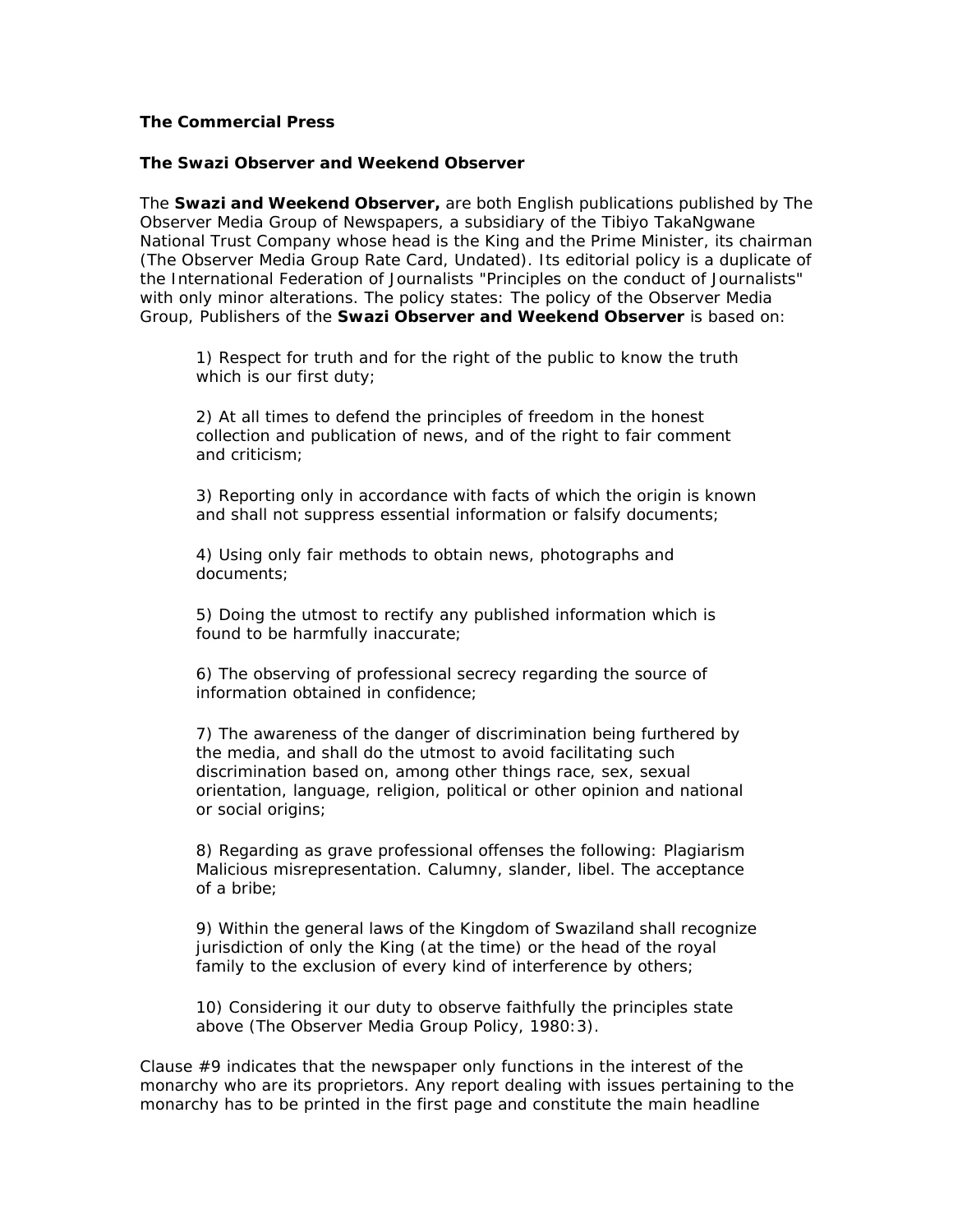(Lenaghan, **The Observer's** newspaper managing editor, Interview, July1992). Failure to do so may result in the subsequent expulsion of the editor responsible (Lenaghan, Interview, July 1992). The newspaper rarely publishes editorial comments. On the rare cases that they do appear, they are only concerned with social issues (Starriter, newspaper journalist, Interview, July 1992). Criticisms levelled against the state, including any issues deemed politically hostile to the monarchy are either never published or published with a highly biased and subjective tone (Starriter, Interview, July 1992). Focus is then based on sport, entertainment features, crime, foreign news (which are in most cases outdated and based on political conflicts) and development news (Starriter, Interview, July 1992).

In an interview carried with one of its journalists, it was established that the Prime Minister, as chairman of Tibiyo, usually gives out orders as to what to publish and what not to publish. In some cases, some reports which were to be included in the newspapers have to be cancelled as a result of orders from above. Reporters are thus never sure of what issues to report on and what to exclude (Motsa, **The Observer** journalist,Interview, July 1992). This was confirmed in an interview with one of its editors who said: Where the privately owned press is critical, we try to be objective (Sibisi, **The Observer editor**, Interview, July 1992).

Adhering to **The Observer** policy has had adverse effects on the sale of the newspaper. One journalist commented: How can we expect to sell a newspaper whose main headline is always about the Prime Minister officially opening a bridge? (Starriter, Interview, July 1992). As a result, the newspaper is gradually losing readers who opt for the other newspaper (Starriter, Interview, July 1992). This is manifested through the copies the newspaper claims to be selling daily which is between two thousand five hundred to three thousand copies<sup>[15]</sup>. Advertisers have also gradually withdrawn from the newspaper because of the readership it commands (Lenaghan, Interview, July 1992). The newspaper has reacted to such withdrawals by lowering the advertising rates so as an incentive for attracting advertisers (Starriter, Interview, July 1992). This was confirmed by one of its journalists who said "had it not been for the subsidy we receive from Tibiyo, The newspaper would have long folded up as a result of the losses accrued" (Starriter, Interview, July 1992). Despite the losses, Tibiyo has continued to maintain the newspapers from revenue derived from its other projects. What was also established was that the salaries earned by the staff are higher than those derived from the other newspaper (Motsa, Interview, July 1992). The salaries then keep the staff relatively content. Such conformity reinforces Gramsci's (1971) contention that society may conform not because people consciously value certain patterns of behaviour, but as result of pursuing certain goals in life (Hibbin, 1978:32).

In analyzing the role played by **The Observer**, reference shall be made to Olav Stokke (1971) on his assertions on state-owned mass media. He argues that the political ideology of a government may also influence the degree of independence of the mass media (Stokke, 1971:76). Therefore, such governments will not be content with passive and non-committal mass media, but will consider them as instruments to be actively used to perpetuate their ideologies (Stokke, 1971:76). The political ideology and the achievements of such regimes may be most strongly and favourably reflected, and dissident or critical reports may be consistently excluded (Stokke, 1971:77). The consistent exclusion of opposing views exemplifies Therborn's (1982:96) ideological domination, accomodation. **The Observer** keeps the exploitative qualities of the monarchy concealed through the distribution of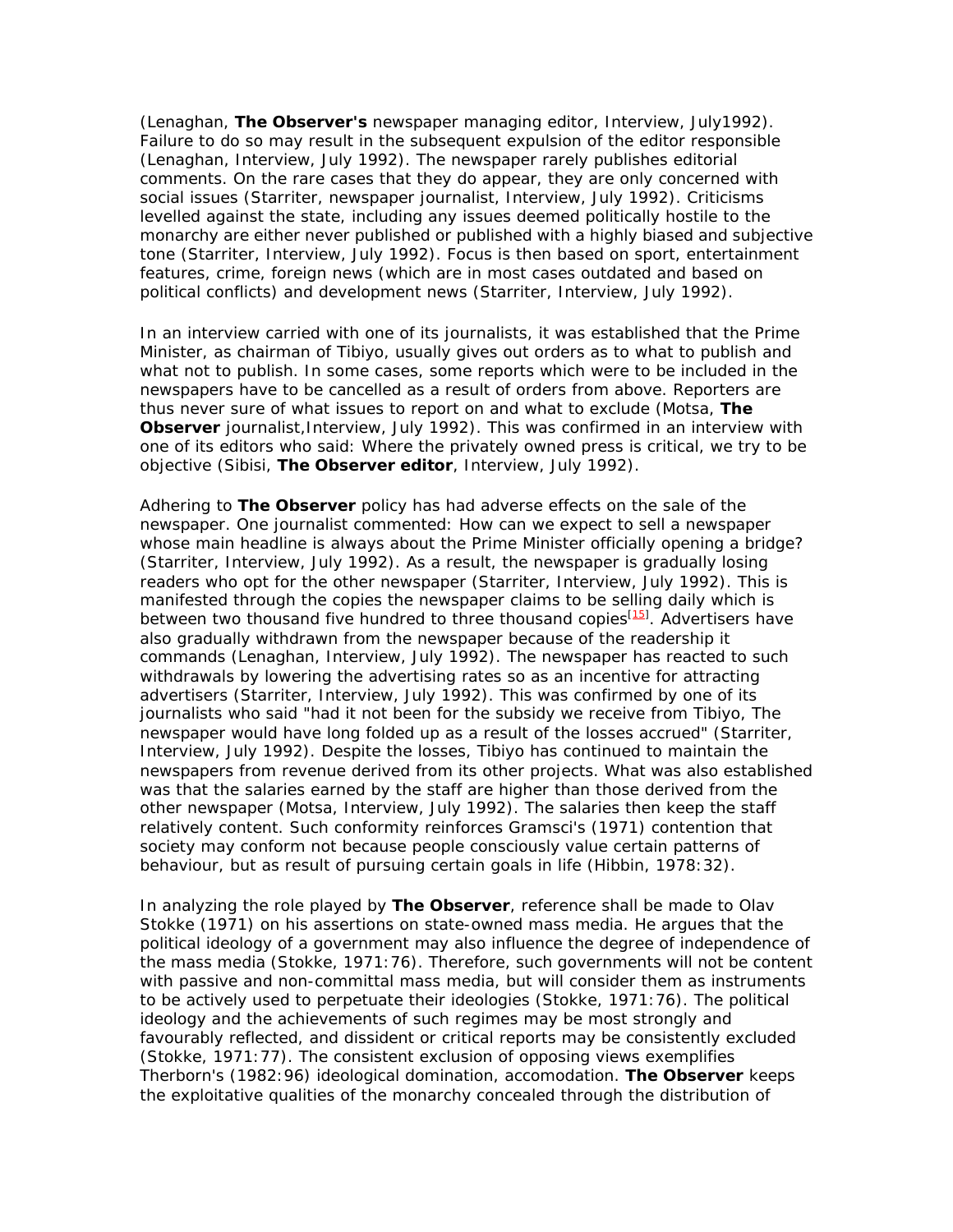knowledge which is pro-monarchy. The newspapers are therefore linked to the state apparatus and also used to promote various forms of personality cults of the monarchy. This has taken the form of featuring any news dealing with the monarchy on the first page and constituting the main headline (Starriter, Interview, July 1992). This is carried out regardless of how insignificant these events may be. The newspapers can then be termed, according to what Graham Murdock and Peter Golding (1983) refer to, as flagships", for the monarchy. Such legitimation also reinforces Therborn's (1982:104) Ideological domination, deference. The tendency of not criticising the state has led to the monarchy being perceived as having qualities which are necessary qualifications for the monarchy to rule. The newspapers therefore explicitly reinforce the "hegemony and ideology" of the monarchy through legitimating the status quo.

### **The Times Group of Newspapers**

The Times Group of Newspapers is under the ownership of Mr Douglas Loffler, a Swazi based British Businessman. Newspapers under this group are: **The Times of Swaziland, Tikhatsi TakaNgwane** which are daily publications, **The Swazi News, The Times Sunday, and Tikhatsi Ngelisontfo,** which are weeklies (Loffler, Interview: July 1992). Its policy states:

1) We are a private newspaper with the main goal of making profit. We are therefore part of the private sector constituency and we fully support the private enterprise system.

2) We are purveyors of news and we accept paid advertising without any prejudice.

3) We are a non-partisan group with no political affiliations and we therefore discourage and avoid bias at all costs.

4) We promote and defend ideas that promote democracy and other basic freedoms which include the promotion of the "Universal Declaration of Human Rights," and the expression of the views of the voiceless (The Times Group of Newspapers Media Policy, Undated:1).

**The Times** daily sells an estimate of about fifteen thousand copies a day and **Tikhatsi**, (which is a siSwati verison of the daily **Times)** seven thousand five hundred copies a day. The weekly **Times Sunday and Swazi News** sell an estimated ten thousand copies a week and **Tikhatsi Ngelisontfo** (The Times on Sunday which is a siSwati version of **The Times Sunday**) four thousand copies a week (Loffler, Interview, December 1994). The newspapers have also attracted a large pool of advertising. For instance, the English language newspapers have advertisements in almost all of their pages, excluding the classifieds.

The content of these newspapers is dominated by crime, business news and foreign and domestic political issues (Matsebula, Interview, July 1992). Different views (including political views) from the different sectors of the public are published through the letters to the editor sections (Matsebula, Interview, July 1992). The newspapers have made some considerable criticisms on the Swaziland government. These include amongst others criticising policies created at government level, newly enacted government legislations and various other government policies (Matsebula,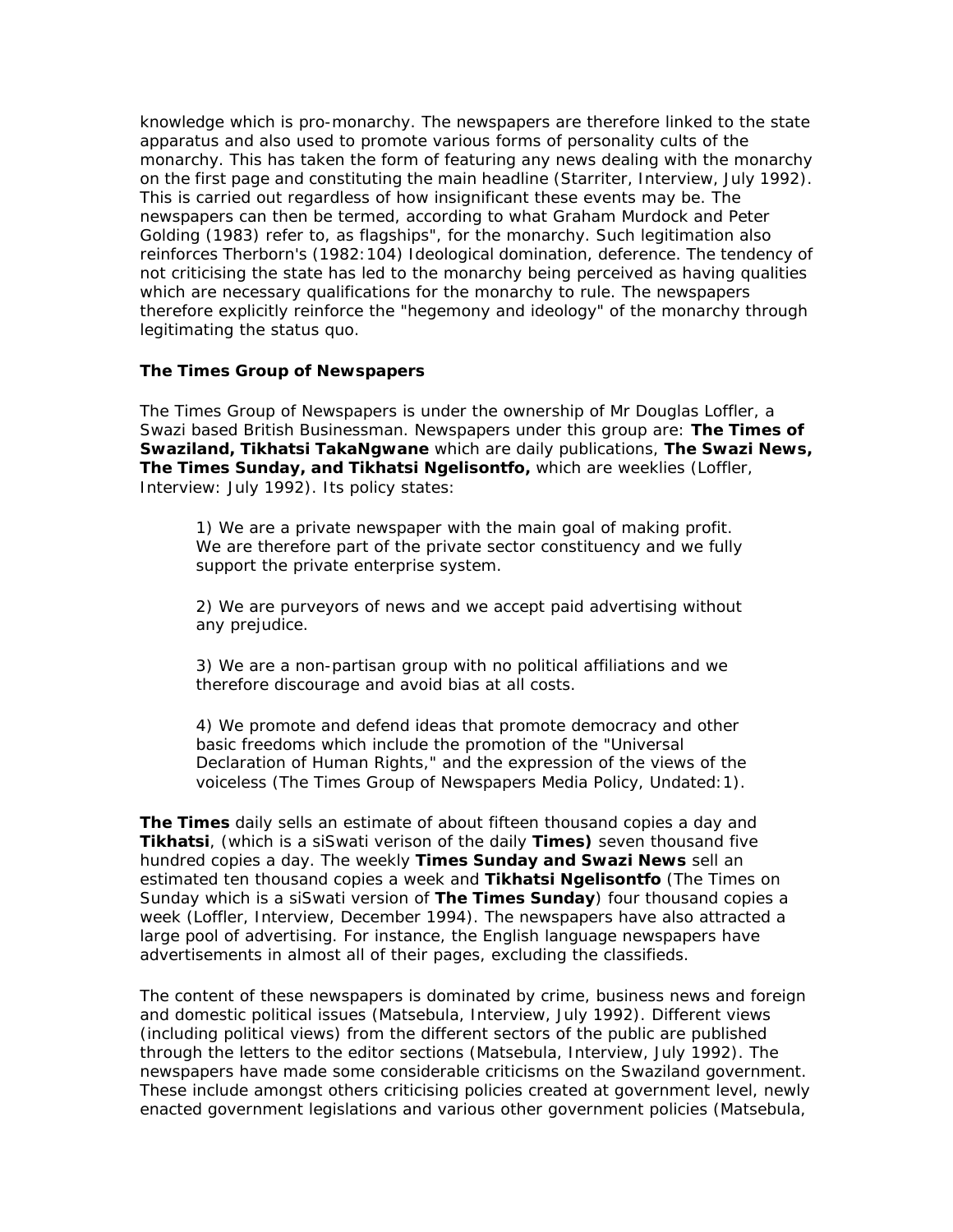Interview, July 1992). These are criticized through editorials and letters to the editor. Some of the criticisms have achieved considerable success in that notable changes were made by the government (Matsebula, Interview, July 1992).

An example can be made through the enactment of the "Land Evaluation and Transference Bill"<sup>[16</sup>><sup>]</sup> which in one of its provisions stated that, the evaluation of a piece of title-deed land is vested upon the jurisdiction of the Minister for Justice in the case of a dispute arising out of the buyer and seller (**The Times of Swaziland**, June 11, 1991). The bill also empowered the minister to force the sale of any piece of land to any person if the seller refused. Failure to comply would have resulted in a prison sentence (**The Times of Swaziland**, June 7, 1991).

The Bill was widely criticized by the various sectors of the community with **The Times** spearheading the campaign (Matsebula, Interview, July 1992). A series of editorial comments and letters to the editor from the public complaining about the unfairness of the Act were published (Matsebula, Interview, July 1992). The Bill was described as being "unfair and an instrument of depriving the residents of their right to land ownership and determination of the price they may wish to sell their land" (**Times of Swaziland,** June 11, 1991). It was also highlighted that the bill would scare foreign investors from investing in the country. Such criticism led to the subsequent suspension of this act by the king (**The Times Of Swaziland**, September 1, 1991).

What has to be noted however, is that the newspaper gave so much attention to this bill because it was also affecting the business sector. Since the newspaper's policy explicitly states that it supports the free market system, it therefore follows that any policies viewed as a threat to capital are strongly criticised. The government may have also gave in to such criticism because of fear and pressure from the business sector. This is because the country's economic sector is dominated by foreign capital. Those who had invested in the agricultural sector were therefore not to be secured of their land holdings.

Focus on labour issues is usually narrow and mainly based on the reporting of events rather than conditions (Dlamini, trade unionist, Interview, July 1995). The issue of labour exploitation in the country, for instance has been downplayed. For example, a government document called **A Guide to Investors**, states:

the government operates on four major aspects: Swaziland offers a guaranteed cheap and docile labour force. Wages are low in Swaziland as compared with those of other African countries. Goverrnment policy is designed to maintain this situation (**A Guide to Investors**, Undated:6).

In spite of such conditions the masses are exposed to, in the reporting of industrial actions which have mushroomed since the beginning of 1992, most reports concern themselves with particular events (Dlamini, Interview, July, 1995). This is carried out through treating each and every strike action as a separate event (Dlamini, Interview, July 1995). Focus has also been on the disruptions at the work places rather than the structural conditions the working classes are exposed to which include amongst others: low salaries in an economy faced with a high inflation rate: appalling working conditions in the work places: lack of job security: retrenchments at the will of the employer: longer and unpaid for working hours: racist employers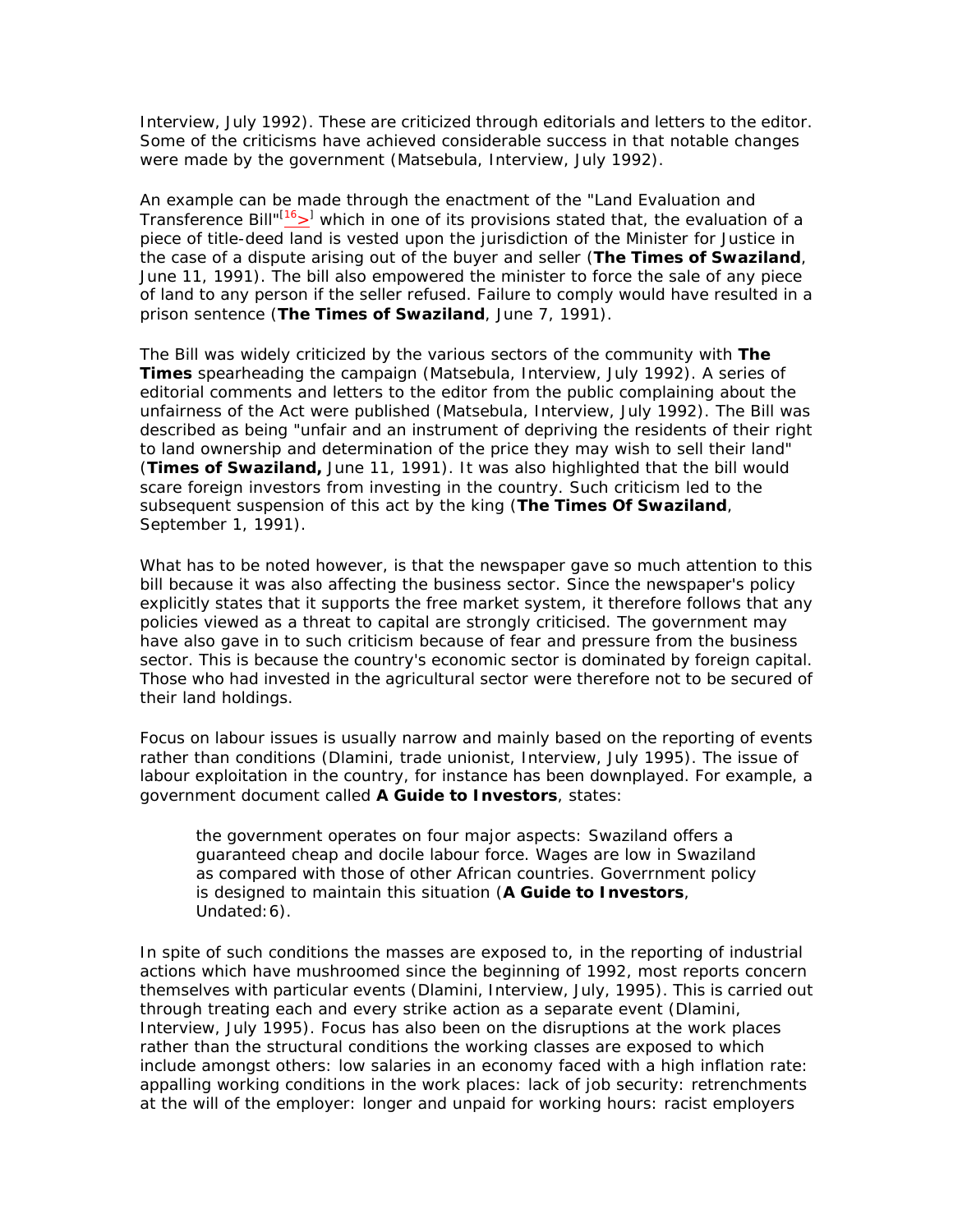and a generally low standard of living (Dlamini, Interview, July 1995). There is also the tendency of stressing that industrial action is detrimental to the country's economy and negating the fact that a symbiotic relationship exists between the employer and the employees (Nxumalo, trade unionist, Interview, July 1995).

Numerous other major issues directly affecting the Swazi citizens have also been left unquestioned by the newspaper. An example has been the issue of nepotism. Numerous complaints have been made to the effect that senior posts in both the public and private sector have been given by favour as opposed to merit (Mabuza, political activist, Interview, July 1995). This has been neglected by the newspapers which has led to such allegations being labelled as unfounded. The only time they are reported is when there has been a case reported and the treatment given only focuses on them as events rather than as on going practices (Mabuza, Interview, July 1995).

The newspaper has also not addressed the issue of the shortcomings of the present political system as manifested in the unveilling of opposition political groups at the beginning of 1992 (though these were banned in 1973) (Mabuza, Interview, July 1995). News on the opposition political groups is treated as individual opinions rather than opinions representing the underprivileged and exploited part of the population (Mabuza, Interview, July 1995). Stress made through the editorials has been placed on the notion that opposition organisations constitute individuals who have sinister motives and want to achieve their political goals at the expense of the Swazi population (Mabuza, Interview, July 1995). However, the organizations have stated that their main goal is to propagate for a system which allows every Swazi citizen to actively partake in the decision-making process of the country (Mabuza, Interview, July 1995).

On the activities of the government, reliance is on "authoritative sources" (Tomaselli et al, 1987:65). These include findings of government enquiries and parliamentary debates. Any comments made on the such issues are based on the contents derived from them. For example, in July 1992, the government revealed the findings of a commission it had established to ascertain the performance of the Central Transport Administration (CTA), which is a Government Department responsible for the maintaining and buying of government vehicles (**The Times of Swaziland**, July 24, 1992). Although prior to setting the inquiry by the government, the newspaper was aware of corruption in the Department, it never conducted any independent investigations on the issue (Maber, former **Times** journalist, Interview, July 1995 $\left(1\overline{1}\right)$ . It was only after the publishing of the enquiry findings that some comments on the scandal were made by the newspaper. Most of what was commented on was based on the content derived from the report (Maber, Interview, July 1995).

### **The Weekend Sun**

**The Weekend Sun** was a weekly publication owned by Dr. Allen Nxumalo, a private businessman who is a retired politician and former cabinet minister (Magagula, Interview, July 1992). **The Weekend Sun** had no overt documented editorial policy. The reason given was that policies limit the newspaper's ability of publishing news which may not be agreeable with the policy (Magagula, Interview, July 1992).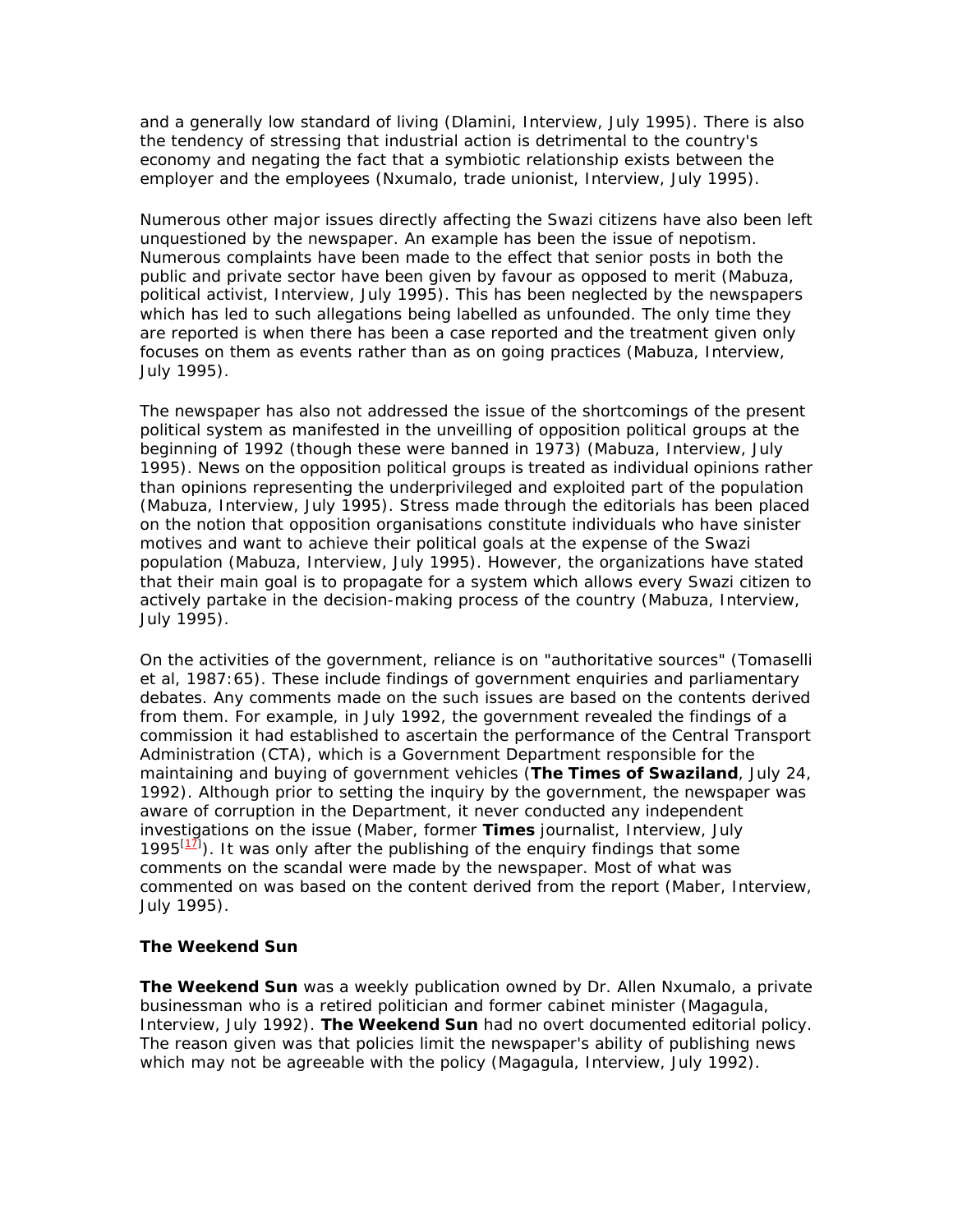The reason for the formation of **The Weekend Sun** was according to one of its editors to provide a paper that would portray the political and economic relations as they were (Magagula, Interview, July 1992). The other newspapers were seen as publishing a distorted view of the relations thus leaving the voiceless without any platform for expressing their plight (Magagula, Interview, July 1992). What was interesting is that the establishment of the newspaper coincided with the period when the challenge to the monarchy was just starting. The newspaper had one major strength over **The Times** and **The Observer**. This was its ability to embark on investigative journalism. Numerous government scandals were investigated and concrete facts established by this newspaper (Magagula, Interview, July 1992). One famous scandal was the revealing of a government cheque amounting to Five Million Emalangeni which had been deposited in the personal account of Tibiyo's legal adviser who is also the son to the then Minister for Foreign Affairs (**The Weekend Sun**, November 30, 1991). A facsimile of the cheque was also published with the report. The investigation led to an uproar amongst the population of Swaziland and potential foreign donors questioned the legitimacy of giving out such a large amount of money when Swaziland is always appealing for aid (**The Weekend Sun,** December 6, 1991). The cheque was subsequently returned to the Central Bank of Swaziland (**The Weekend Sun**, December 12, 1991).

Because of **The Weekend Sun** being viewed as a threat to the political, social and economic establishments, numerous measures were used to frustrate the newspaper's survival. These included advertisers who refused to place their advertisements in the newspaper which meant it had to rely on the sale of the publications for income (Magagula, Interview, July 1992). Secondly, local printing companies refused to print the editions which meant the newspaper had to be printed in South Africa. Printing was thererfore carried out at high costs incured in transportation. Most distribution outlets utilised by the other newspapers turned them down for fear of victimisation (Magagula, Interview, July 1992). This led to inconsistency in the number of issues published weekly. The newspaper's circulation pattern was grossly affected which resulted in loss of revenue (Magagula, interview, July 1992). Because of these problems, the newspaper was forced to close down in mid-1992 (Magagula, Interview, July 1992).

#### **Problems Faced**

One of the major problems the press in Swaziland is faced with is the lack of properly qualified journalists. Most of the media houses have employed reporters who did not receive any formal training in journalism. Reporters are recruited from fresh school leavers who are not acquainted with journalism ethics. The presentation skills are poor which has led to reports which are full of grammatical errors. Such ignorance has resulted in an increase in the workload for the editors who have to cross check every copy very carefully (Ziyane, practising journalist, Interview, July1 1992).

Swaziland has no journalism school and the Department of Communication Studies at the University of Swaziland is not yet fully established. The government has also not concentrated on the training of newspaper journalists rather favouring radio and television journalists.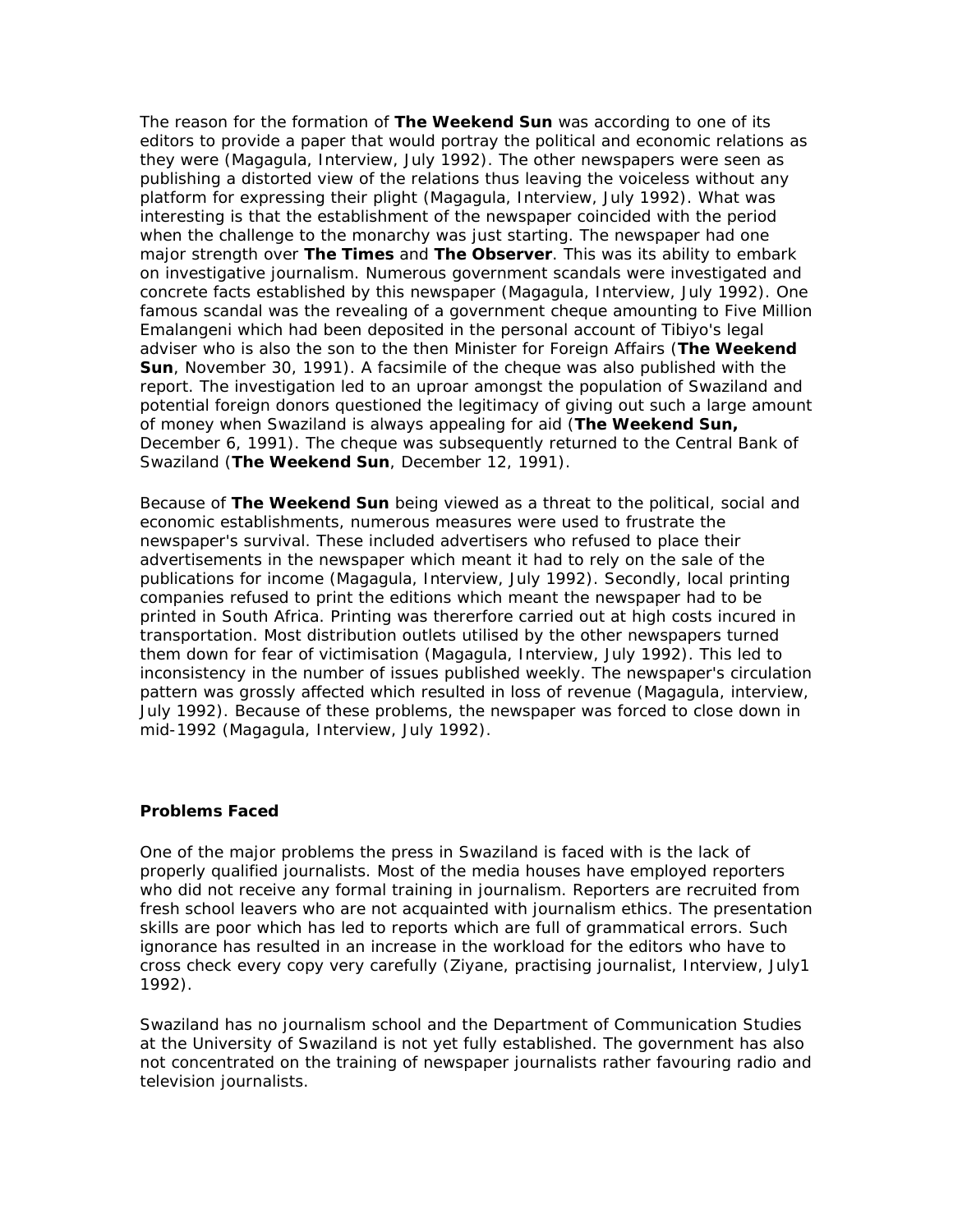### **An Analysis of the Print Media Outlets**

The distribution of newspapers is the sole responsibility of the publishers. There is no agent designated with the function of distributing newspapers. Newspapers are sold in grocery shops, supermarkets and street parlours in towns. In the rural areas, the outlets are mainly centred in shops which serve the community's needs. These can either be hardware shops or general dealers. This displays that circulation is countrywide which makes access to newspapers easy for everyone. However, access to newspapers may not be available to all the sectors of the population. Given the fact that most of the working class

population earns very low wages, the affording of the price for buying newspapers is difficult for them. They have to rely on the radio for news.

### **State Intervention and Harassment**

The State, through the government has displayed a negative attitude towards the role of the press in the political formation. It has now and again implemented measures in an attempt to limit the flow of information in the country. State control in the press has ranged from legislations, censorships, detentions, intimidations, and death threats to individual journalists. These shall be discussed in the next chapter.

# **An Analysis: The Swazi Press as "Ideological State Apparatuses"**

In assessing the political role played by Swazi press, reference shall be made to Louis Althusser's (1971) assertions on the media as an Ideological State Apparatus (ISA). He states:

Ideological State Apparatuses (consist of) a certain number of realities which present themselves to the immediate observer in the form of distinct and specialised institutions. ISA's are part of the private domain and they include churches, (political) parties, trade unions, some schools, most newspapers and cultural ventures. ISA's function by ideology and their function is to reproduce the relations of production. It is through them that the role of any ruling ideology is heavily concentrated (Althusser, 1971:22&24).

**The Times** policy states that the group promotes and supports the "free market" system (Times Group Media Policy, Undated:1). The Observer policy also states that it recognizes the jurisdiction of only the king or head of the royal family (Observer Media Group Policy, Undated:3). Since the **Tinkhundla** system of government provides a fertile ground for capitalist relations of production and exploitatio, the press therefore promotes the ideology and hegemony of the Swazi traditional ruling classes. The rule of the monarchy has been portrayed as legitimate and suitable for the Swazi citizens and the Tinkhundla system of government as having brought prosperity and peace to the Swazi Nation (Mabuza, Interview, July 1995). Any effort to challenge the present establishment is discouraged by the press. The organizations opposing the Swazi state are presented as indidviduals having "secret agendas" (**Times of Swaziland**, January 20, 1993).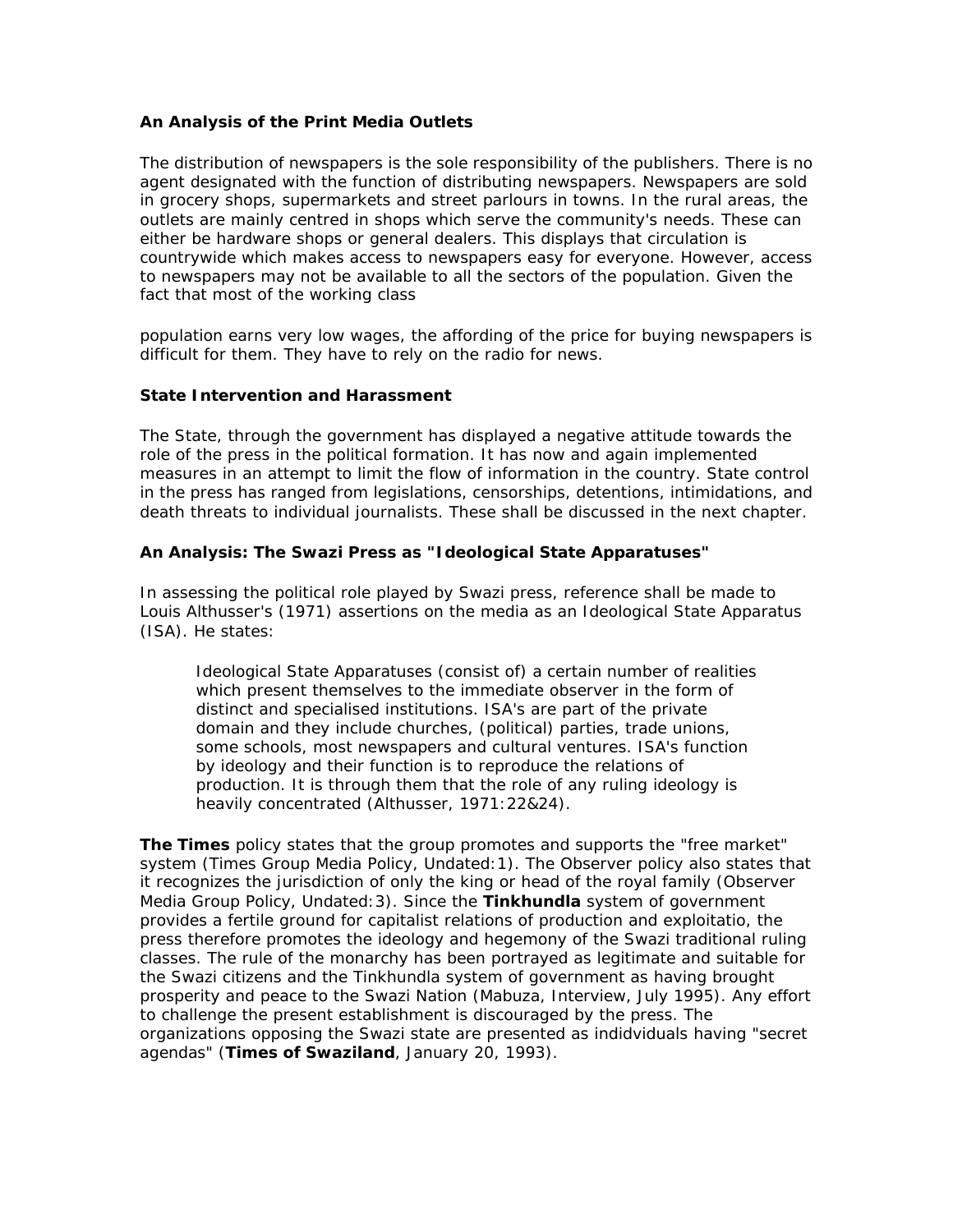The press has potrayed corruption in the government as a result of corrupt individual officials. Such portrayal has led to the Tinkhundla system being presented as administratively inefficient. This has concealed the lack of transparency in the system which has resulted in it being inundated with public service corruption, labour exploitation, nepotism, poverty and lack of a system of checks and balances (Mabuza, Interview, July 1995). This reinforces Murdock and Golding's (1982) contention that the owners of communication companies use their control of cultural production to ensure that the dominant images and representations support the existing social arrangements (Mudorck and Golding, 1982:139).

In-spite of the press's support of the present ruling establishment, the Swazi state has introduced some control measures in an attempt to limit the flow of information in the press. These have ranged from direct to indirect state intervention. The next chapter attempts to provide an analysis of such measures.

### **Chapter 4: Political and Legal Pressures on the Press**

In discussing the press and the law in Swaziland, it is necessary to highlight that the Swazi state's intervention into the function of the press correlates closely with the press's sporadic efforts to articulate the views of the existing opposition and other pressure groups which are perceived as a challenge to the monarchy's rule. Government control on the press should then be viewed within the broad context of the state's reaction to resistance against it. Such an assertion is based on the contention that the legislations aimed at controlling the press also most effectively restrict the activities of the prevailing opposition groups in the country. Also, prior to the unveiling of opposition movements in the country, the state operated without any punitive measures in attempts to control the press. Also, government officials have constantly accused the press of promoting dissent within the Swazi population. The State has thus stressed that the role of the press should be to promote the developmental needs of the country. However, such information has been conceptualised as the coverage of the launching of various social and economic government development plans and projects. Any vigorous or negative analysis of these plans have been viewed as being "unpatriotic, and a threat to stability and nation-building which shall not be tolerated" (Masuku, Minister for Economic Planning, Speech, July 1995). One senior government official commented thus:

...a responsible press is always in line with the developmental efforts of the government. Our press is always undermining the government and always portrays the negative side of the government under the guise of democracy and freedom of the press. There are hidden elements behind that to prove that Swazis are an incapable and corrupt nation (Malinga, Interview, July 1994).

The state is therefore particularly suspicious of the media which is seen as a tool for the sowing of dissent. Journalists are then taken as intruders, rebels and people who constantly blackmail the state and always waiting to report on the blunders made by the government (Magongo, practising journalist, Interview, July 1992).

Onuora Nwuneli (1985) characterises one party states as an attempt by the ruling powers to...remain in power to ensure the fruition of their economic development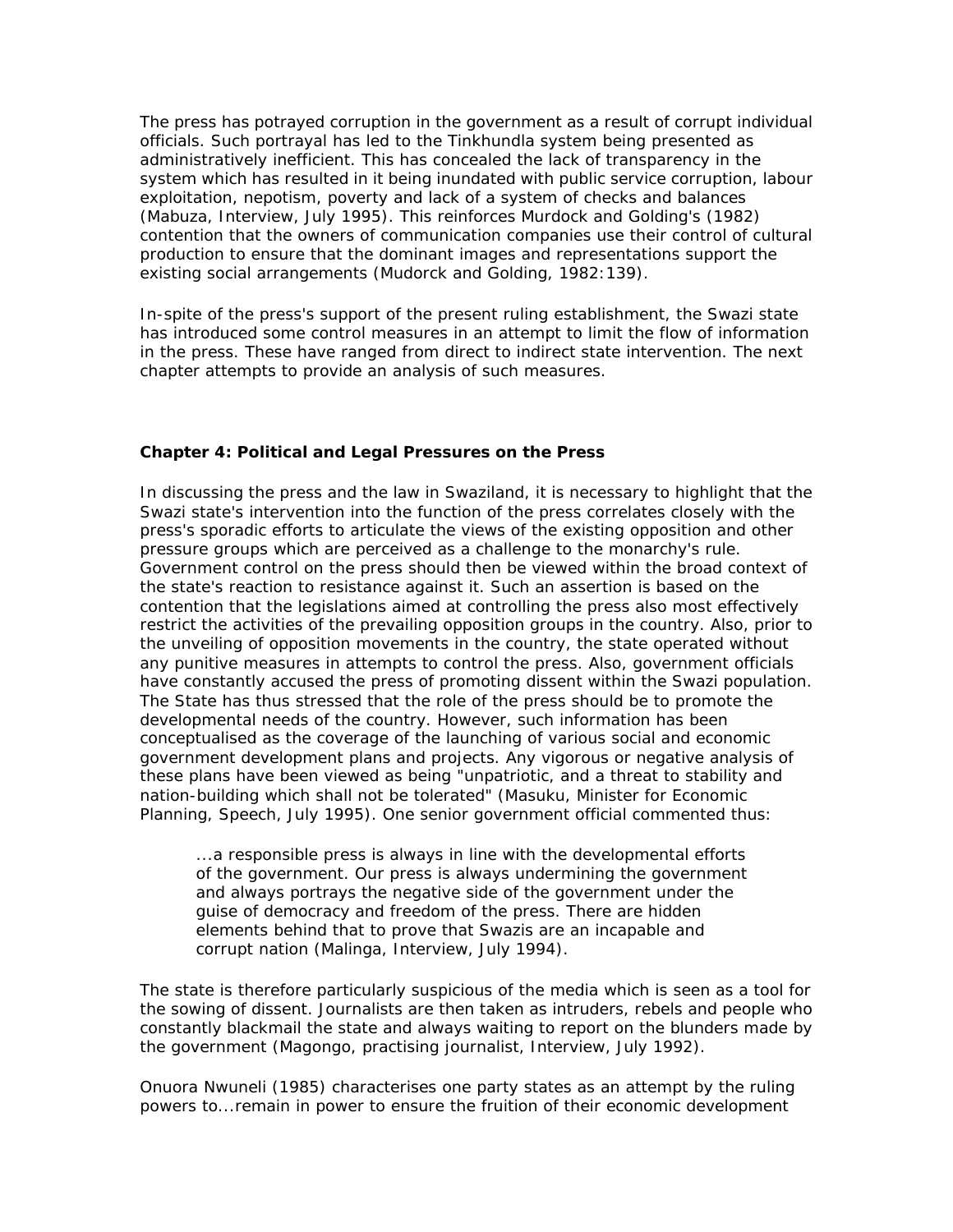objective...at the same time attempting to control the information machines of their countries...to make it possible to disseminate only what they consider essential information (Nwuneli, 1985:32). To achieve this objective, the Swaziland government has gone to the extent of introducing repressive measures, ranging from direct to indirect intervention to suppress opposition.

# **Forms of State Control**

Dhyana Ziegler and Molefi Asante (1992) identify three measures which may be employed by the state in an attempt to control the flow of information in the press (Ziegler and Asante, 1992:115). These are legislative acts, pre-publication censorship and self- censorship. Robert Moore (1992) defines pre-publication censorship, as the deletion of parts or all parts of a story. Reporters may also be often prohibited from covering certain news or events. On the other hand, in selfcensorship individual journalists, because of either past experiences or fear of repercussions, may decide to omit some sections of a story or not to publish it at all (Moore, 1992:38). This is common in the Swazi press due to the lack of clearly defined media guidelines and the sedition laws. Francis Kasoma (1992) gives another form of censorship which he refers to as post-publication censorship or harassment (Kasoma, 1992:48). This type consists of reprisals and indignities that media people and institutions are subjected to after they have disseminated information that is objectionable (Kasoma, 1992:48 Tomaselli, 1987:78).

The Swazi press has been subjected to such kinds of control which have at times been implemented in a highly punitive manner. These are exerted by the government through the Ministry of Justice and the Ministry of Broadcasting and Information Services, which the press falls under. However, as mentioned above, these should be understood as the state's attempt at subverting opposition.

# **Legal Acts**

The most punitive Act has been the Sedition and Subversive Activities (Amendment) Bill, of 1994, (which is an amendment of the 1938 Sedition Law) which makes it a criminal offense to make or publish any "false or derogatory" statements about the king, the Indlovukazi (Queen Mother), their immediate successors and the government (The Sedition and Subversive Activities Bill:1994). Anyone contravening the act is liable to a minimum ten years and maximum twenty years imprisonment, or a fine between ten thousand and twenty thousand Emalangeni. In the case of a company, liability will rest with the managing director, manager, editor, or publisher while the state has a right to seize any seditious publications relating to an offense under the Act (The Sedition and Subversive Activities Bill, 1994). The bill defines sedition as an intention to:

(a) bring into hatred or contempt or to excite disaffection against the person of His Majesty the King, the Indlovukazi (Queen Mother) His Heirs or successors, or the Government of Swaziland as by law established: or

(b) excite His Majesty's subjects or inhabitants of Swaziland to attempt to procure the alteration, otherwise than by lawful means, of any matter in Swaziland as by law established: or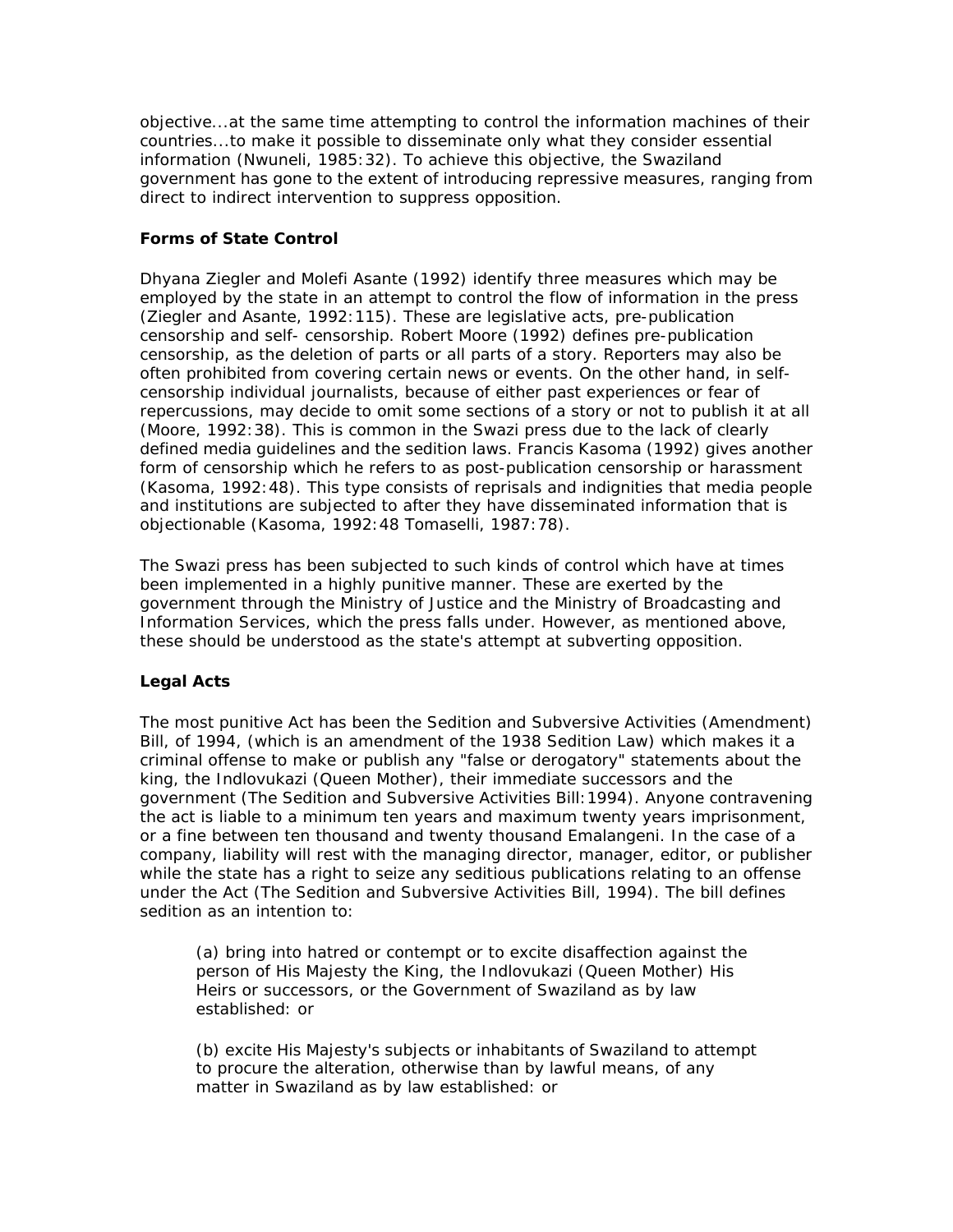(c) bring into hatred or contempt or to excite disaffection against the adminstration of justice in Swaziland: or

(d) raise discontent or disaffection amongst His Majesty's subjects or the inhabitants of Swaziland: or

(e) promote feelings of ill-will and hostility between different classes of the population of Swaziland: or

(f) makes or publishes false or derogatory statement about His Majesty the King or Indlovukazi/Queen Mother (The sedition and Subversive Activities Bill, 1994).

The Sedition and Subversive Activities Bill also allows for the establishment of a Special Tribunal at the discretion of the Prime Minister. Such occures when a person charged under this law is perceived as a threat to the security of the country. The Tribunal is appointed by the king at his discretion and has the same powers, privileges and immunities as the supreme court. All the proceedings relating to an offence under this Act are to be held in camera if the prosecution so requests and no other authority has any right to challenge any decisions taken by the tribunal (The Sedition and Subversive Activities Bill, 1994). In defence of the amendment the justice minister expressed that it was meant "...to protect the monarchy from the press and other individuals who have down-played the development efforts of the kingdom...which is viewed as a threat to the sovereignty of the state" (Simelane, Minister for Justice, Speech in parliament, May 1994).

#### **Censorship and Harassment**

The government, through the Ministry of Broadcasting and Information Services regularly gives out orders to the press regarding the publication of certain news about the government. These have come in the form of orders and regulations given out to the various media houses which usually prevent the covering of certain issues or prescribe the way in which they are to be written (Motsa, practising journalist, Interview, July 1995). For example, in mid-1991, the government issued an order to the press which stated that press statements of all matters dealing with the government would be issued by the government spokesperson who was also the director in the Ministry of Broadcasting. Journalists were required to submit written questions to him and he would then seek answers from the various ministries and issue a press statement thereafter. The reason given for such a move was that there were constant misrepresentations of information appearing in the press and given out by unauthorised persons (Tembe, Director of Broadcasting and Information Services, Press Statement, June 1991). The order made it difficult for journalists to obtain information from the government because the director did not have much time to respond to the questions. Sometimes he would go on for days without responding and in some cases he never responded. Information about the government was also highly censored and lacked some of the facts (Motsa, Interview, July 1995).

Another example was in late 1991, when there was the Masitsela Commission appointed by the king to solicit for views on how to improve the Tinkhundla System of government. The Commission went all over the country soliciting for views and most of the contributions spoke for the replacement of the system with a more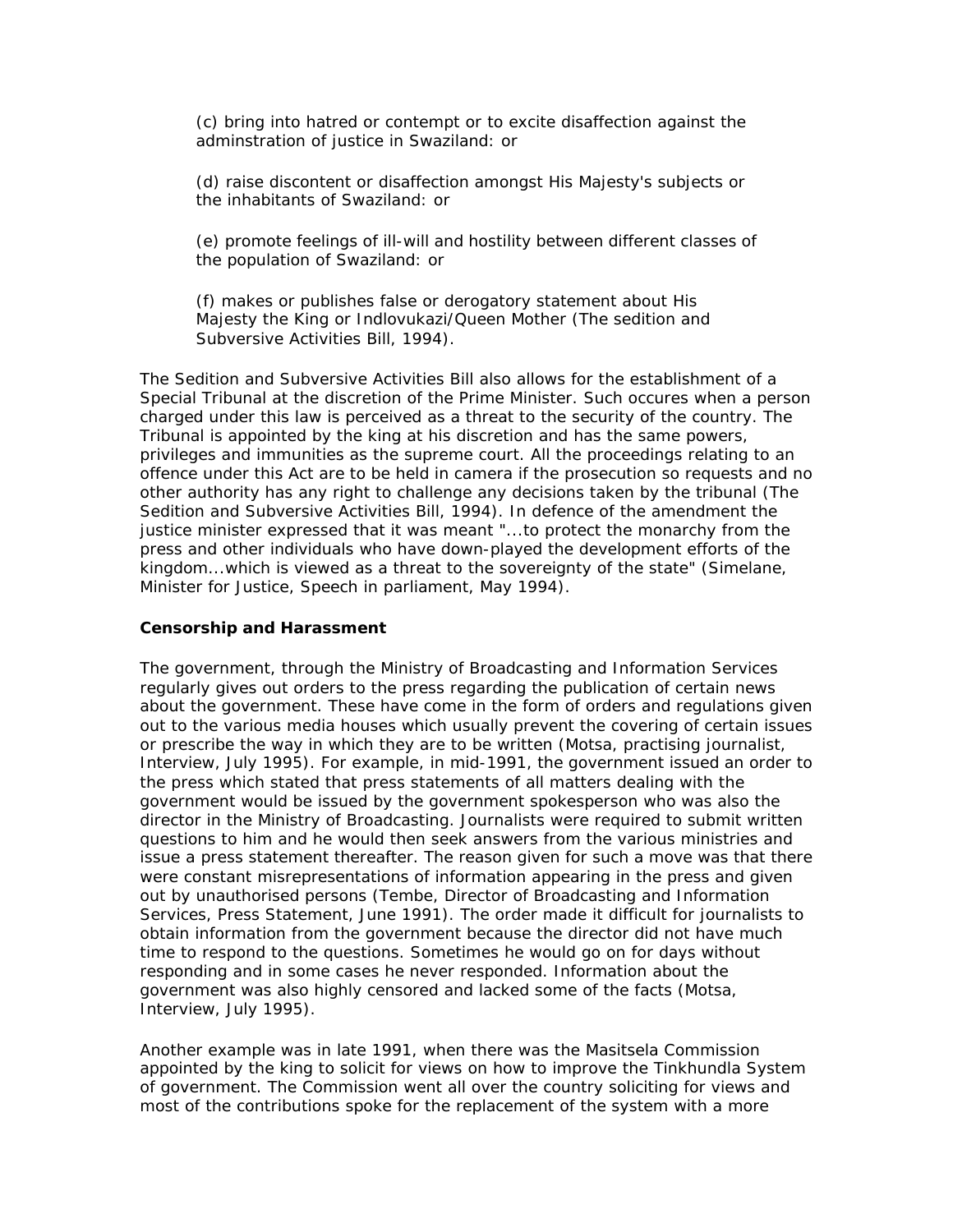appropriate transparent government system. On fearing the impact from the contributions, the government issued an order banning the coverage of the sittings (**The Times of Swaziland,** November 11, 1995). The reasons given were that such coverage prejudiced those areas whereby the Commission had not visited. People were being polluted by some of the contributions made which would result in them not making any constructive contributions to the Commission (Tembe, Press Conference, November 10, 1991).

Swazi journalists are vetted before covering official functions attended by the country's royal ruler, and accreditation is denied to some journalists as a result. This was explained by one journalist as a way of avoiding negative reporting of state occasions by some of the reporters. It is also a way of "alienating the bad boys" in the profession (Maber, Interview, July, 1995). One senior government official commented, how can they cover a story about the king at the same time being negative to his government? We do not want deviants next to our king (Malinga, Principal Secretary to the Ministry of Broadcasting and Information, Interview, July 1995).

**The Swazi Observer**, which is state-owned, has suffered the most in terms of prepublication censorship and these have been mentioned in the last section. On the other hand, **The Times** has occasionally ignored orders from the government and has now and again published reports which are critical of the government. For example, during the banning of the Masitsela Commission, **The Times** vehemently criticised the order and led a campaign for its lifting (**Times of Swaziland**, November 13, 1991). This resulted in the lifting of the ban by the then prime minister, Obed Dlamini who termed it as a careless mistake by some government officials (**Times of Swaziland**, November 19, 1991). As a result of ignoring some government orders, the role of **The Times** is viewed with caution. It has therefore been labelled as promoting dissent in the country and a threat to the peace enjoyed by the Swazi nation (Nxumalo, Deputy Prime Minister, Speech, February 1995). One government official commented thus:

**The Times** has perpetually polluted the minds of the Swazi citizens which its preachings under the guise of democracy and freedom of speech. This is known to everyone that it is "un-Swazi" and shall not be tolerated by any patriotic citizens. The Times has been used by certain individuals who want to realise their political dreams at the expense of the Swazi Nation. It has a secret agenda (Nxumalo, Deputy Prime Minister, Speech, February 1995).

Swazi journalists have been exposed to detention, death threats and intimidations from politicians and government officials. Journalists have claimed that they have been personally intimidated by government officials for reporting negative things about them. For example, three journalists received death threats after they had published a debate in parliament which was criticising the Prime Mininster's plans to buy a fleet of luxury cars worth in the region of three hundred and thirty thousand United States dollars (**The Times of Swaziland**, March 16, 1994). It is alleged that one of the journalists was "grilled" for two hours over the phone and was accused of promoting opposition parties (Motsa, Interview, July 1995). One editor also stated that he had been more than once called to various government ministries to answer questions about some of the reports which appeared in his newspaper (Matsebula, Interview, July 1993 $\left(\frac{18}{1}\right)$ . Although the government has persistently denied such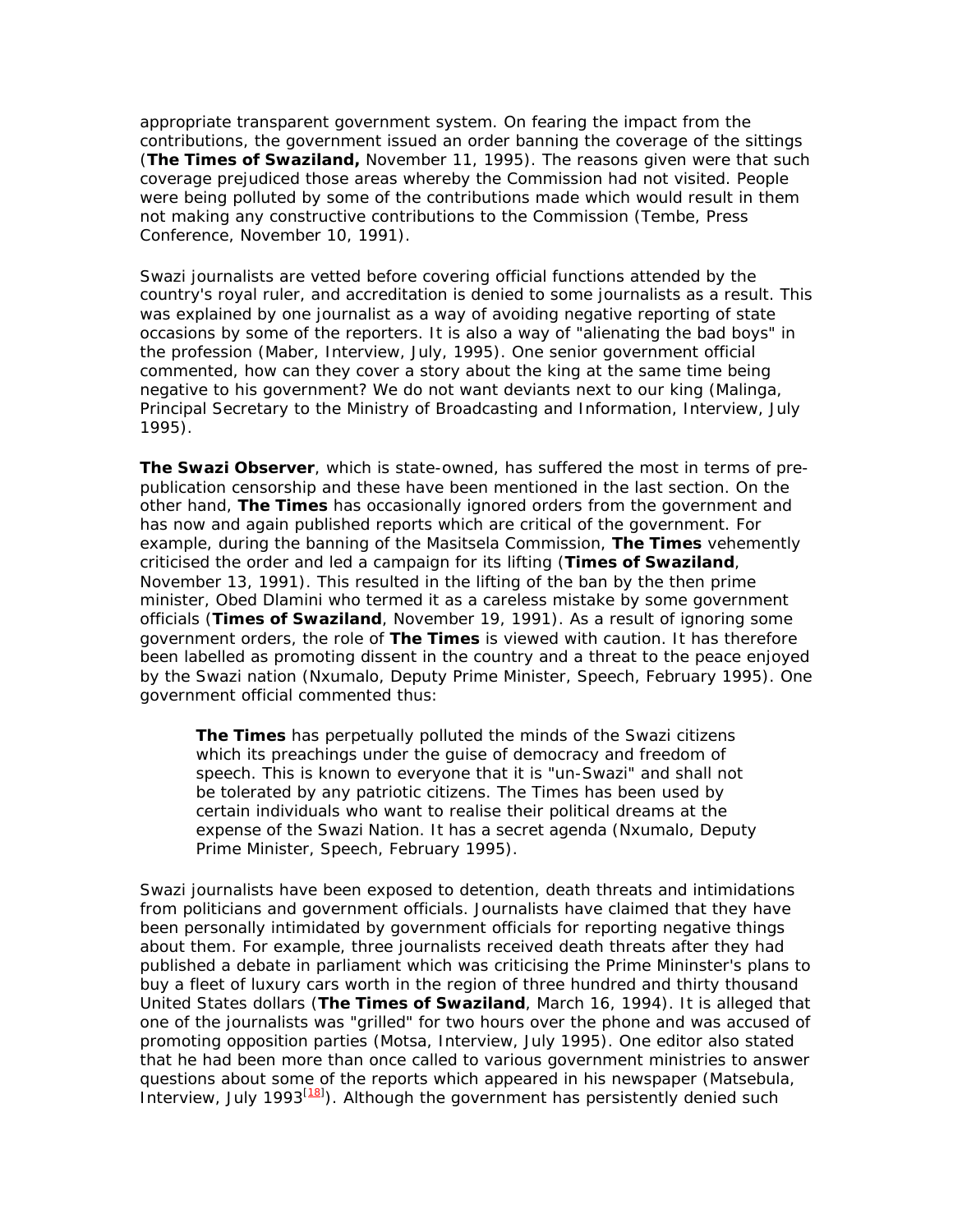allegations proof can be found in what one cabinet minister uttered about **The Times** when he accused it of having formed a political party to oppose His Majesty's Government, a point which needed to be given attention (Nxumalo, Speech, July 1993). Such allegations were expressed in reaction to a series of reports and letters to the editor which were questioning the legitimacy of his appointment as minister for justice while he had prior been involved in a fraud scandal.

Some journalists have been detained for reporting what the government termed as subversive. For example, in 1984, two **Times of Swaziland** journalists were detained for reporting about the presence of RENAMO bases in Swaziland (Motsa, Interview, July 1995). The report led to the Mozambican authorities lodging complaints to the Swaziland government. The journalists did not want to reveal their source of information (Matsebula, Interview, July 1992). In 1991 an editor of **The Times** was also detained for publishing a story which was "slanderous" to the government (Motsa, Interview, July 1995).

### **An Analysis: Fear as Ideological Domination**

In analysing the measures used by the government to control the press, reference shall be made to Therborn's (1982) notion of fear as ideological domination (discussed in Chapter Two). He asserts:

> Force and violence operate as a form of rule only through the ideological mechanism of fear. Society (therefore) consents because of fear of consequences of non-conformity. Fear brings about acceptance of the state of affairs (Therborn, 1982:97).

The reprisals, which have come in the form of intimidations and subjection to the Sedition and Subversive Act, have led to Swazi journalists to "consent". Such consent has come in the form of practising a lot of self-censorship. Sally Hibbin (1978) defines such consent as conformity through coercion (Hibbin, 1978:31). The punitive actions taken by the state in attempting to control the press has resulted in stifling the degree of criticism on the government published in the press. Helge Ronning asserts:

> Contemporary African governments use the media they control to stifle criticism and suppress dissent in the name of national unity political stability and nation building (Ronning, 1994:10).

The mass media is thus perceived by the Swazi state as having to participate in securing national independence, social and national integration and economic development. However, such a process has been to the benefit of the monarchy and its allies. The press has seldom been used to combat illiteracy, poverty and building political consciousness. It has rather been used to maintain and consolidate the power of the monarchy and its allies at the expense of limiting individual human rights as a means to that end. The Swazi dominated masses have been left without any forums to voice out their aspirations in a system inundated with poverty, labour exploitation, nepotism, corruption and the alienation of the general Swazi population from taking part in decision making. The press controls initiated in the name of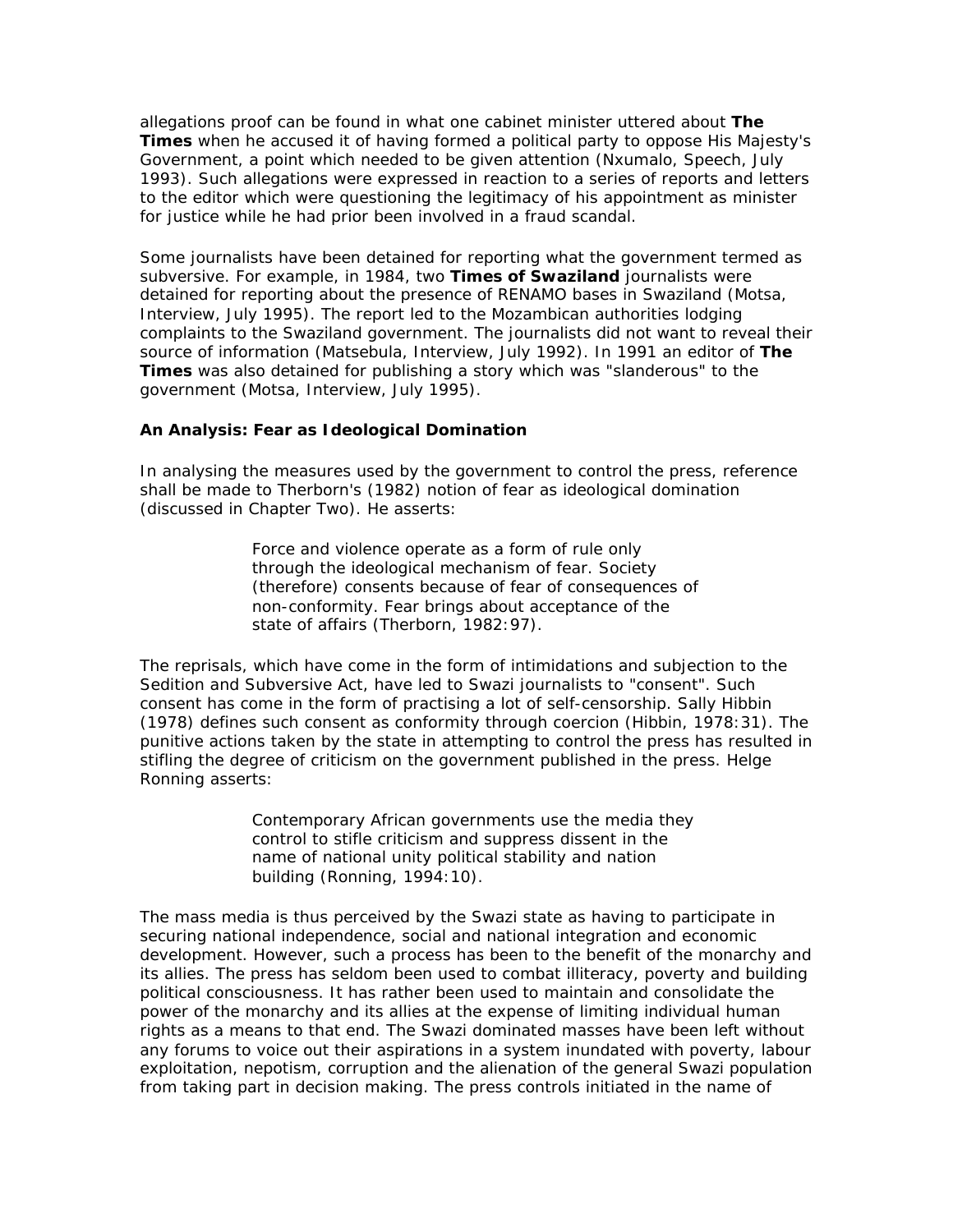nation-building were then designed to maintain political power and to deny access of information to the masses.

As it has been stated in Chapter three that the press has supported the monarchy, it seems paradoxical that the Swazi state has introduced such punitive measures to control the press. An explanation for taking such measures could be that the state has misunderstood the press's support of the monarchy and capital alliance. There is also less necessity for the punitive actions to be applied to **The Observer** because it is a "flagship" for the monarchy. The next chapter focuses on the role assumed by the press in portraying the political processes, which have taken place in the country between 1992 and 1994.

### **Chapter 5: The Role of the Press in the Political Formation**

Olav Stokke (1971) asserts that there exists a direct relationship between the nature of a society and the quality of independence of its press (Stokke, 1971:21). Because of such a relationship, the press does not have an independent existence of its own and cannot be isolated from other institutions in society (Stokke, 1971:21). The role of the press is therefore largely determined by the political, social and economic atmosphere of the society under which it operates. The media's role has to be analyzed in terms of how it portrays the socio-political and economic atmosphere at a particular time and context.

In order to provide an analysis of the role of the press in the political formation in Swaziland, it is therefore necessary to make an overview of the historical relationship which has existed between the press and the state.

### **The Historical State and Press Relationship: 1973 to 1992**

### *The Conservative Period: 1973 to the late 1980s*

During the period 1973 to the late-1980s, the Swazi press was dominated by news which was not at all critical of the government. The major reason given was the autocratic political nature of the system. The Swazi political system was totally negative towards any form of criticism (Mangena, Interview, July 1992). This was also confirmed by the proprietor of the Times group of companies:

Because of the autocratic nature of the political system, the publishing of any issues viewed as being hostile to the government could not be carried out because the government viewed this as a threat to nation building. This would have led to the subsequent closure of the newspaper. The press then had to choose from either closing down or complying with what the state dictated (Loffler, Interview, July 1992).

One of the justifications used was that Swaziland had just obtained independence. The monarchy was still trying to implement a political, social and economic system which was to be conducive for the development of the country and maintain peace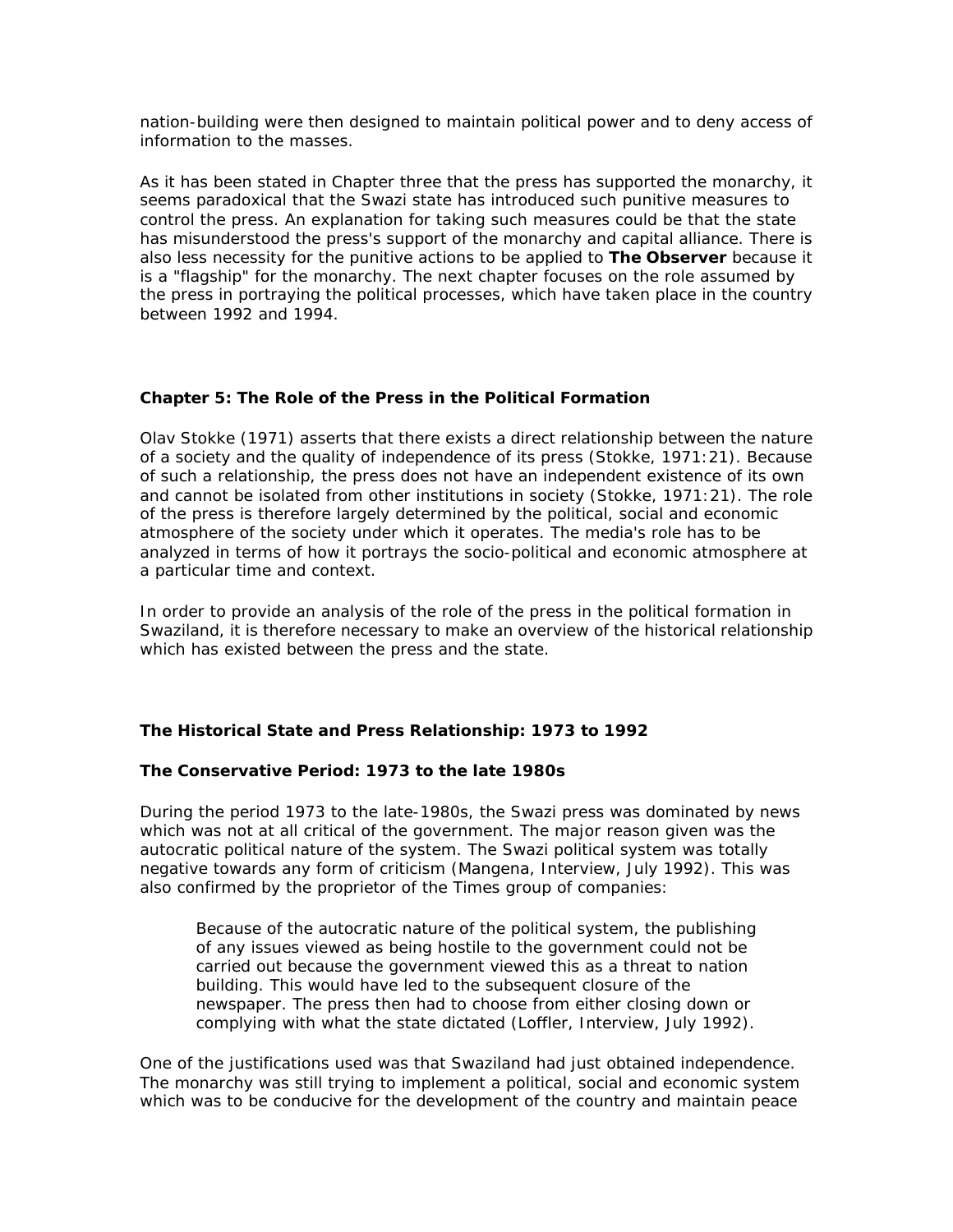and stability (Mangena, Interview, July 1992). The state therefore insisted that every Swazi citizen should be patriotic and ostracise negative views on the government (Loffler, Interview, July 1992). Criticising the government was considered as a heresy and destructive to nation-building (Loffler, Interview, July 1992). Appeals for patriotism were disseminated through public speeches made by the King and the Cabinet both internationally and locally, through the press (Mangena, Interview, July 1992). In explaining such a state of affairs in the African continent, Simon Fisher (1984) asserts:

At independence, African leaders, sometimes almost in desperation, turned to the mass media they had inherited to help them assume and hold their political positions...and to build a favourable self-image in the world family of nations (Fisher, 1984: cf Ronning, 1994:13)

Dissenting views in Swaziland were suppressed through the enactment of the Sixty Days Detention Order, which came as a result of the 1973 King's Order in Council (Davies, 1985:48). The Act forbid the publication of any material which perceived as critical to the state (Mangena, Interview, July 1992). The media was consequently vulnerable to subjection under the Act. Journalists for fear of victimisation had to be extremely cautious in their reports.

Another reason could have been that the print media was by then not fully developed (Maber, Interview, July 1995<sup>[19]</sup>). The Times was the only local commercial newspaper and there were few trained Swazi journalists in the country. For instance, until the late 1970s, **The Times** daily had only one trained Swazi journalist at its employ. Other trained Swazi journalists had been employed in the broadcast media (Matsebula, Interview, July 1995). Most of the press journalists comprised of British expatriates who in most cases feared for their job security. The state could at any time order for their deportation, non-renewal or withdrawal of their work permits (Sowerby, BBC Correspondent in Swaziland, Interview, July 1992). It was only after 1980, when the **Swazi Observer** was formed that there was a proliferation of Swazi press journalists (Maber, Interview, July 1995).

The only type of news published during this period was pro-government which included information on newly created government laws and policies, civil service appointments and dismissals, national state celebrations and events and so forth (Loffler, Interview, July 1992). These were always published on a positive note and letters to the editor and opinion columns which were in opposition to the government were not published (Loffler, Interview, July 1992).

The press at this time was therefore used as an instrument for promoting the monarchy's dominance over the Swazi population. It helped in establishing a framework of consensus and developing a climate of conformity. Dissenting views were totally suppressed and alienated.

#### **Cracks on The Wall: 1989-1991**

The late 1980s witnessed a dramatic turn in the approach used by the media in portraying the government. Numerous reports and letters to the editor which were criticizing the government appeared in the newspapers and these had not been seen since the "1973 King's Order in Council" was enacted (Ndlovu, university lecturer, Interview, July 1995). Reasons for the transition from non-criticism to criticism can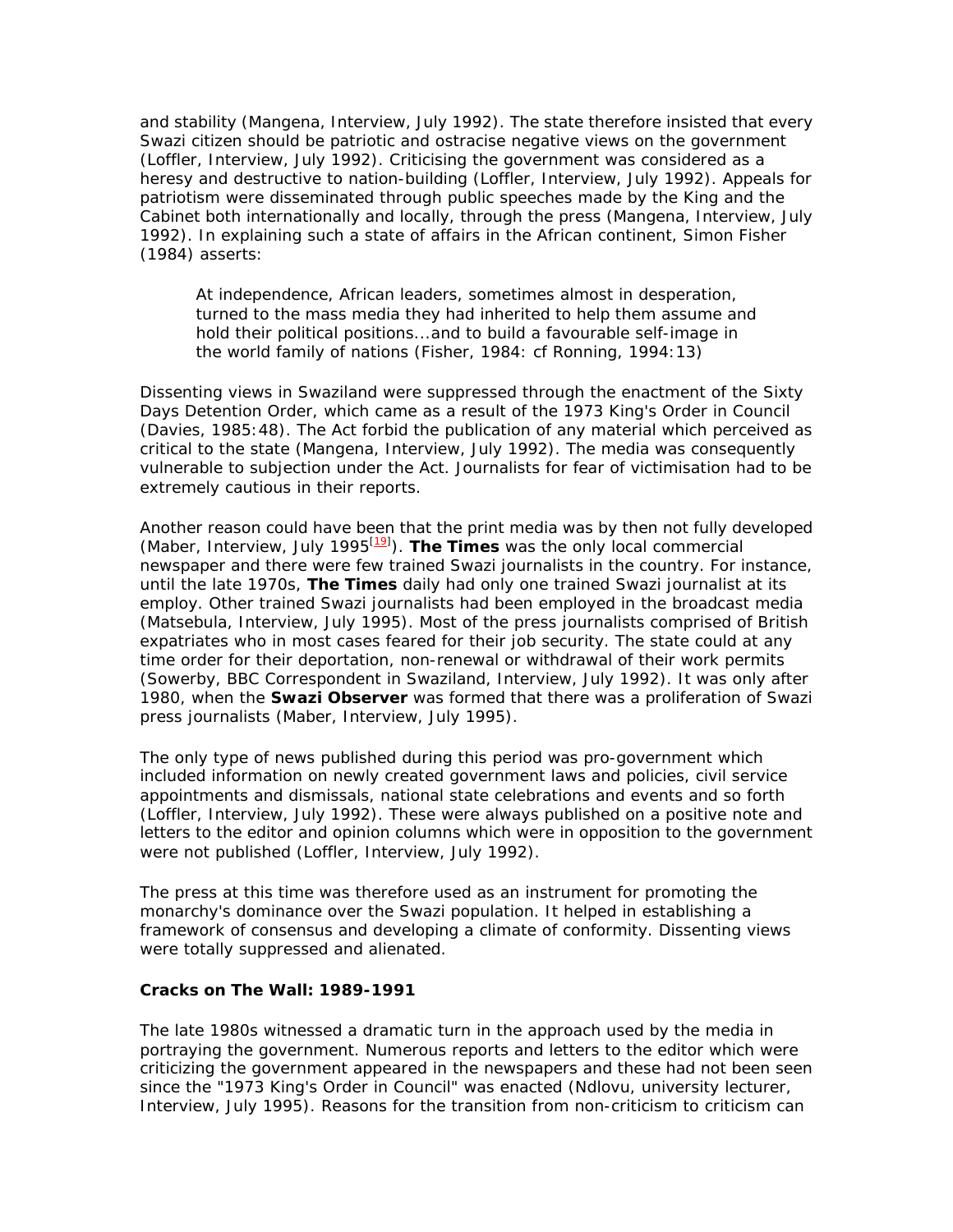mainly be attributed to the detention of ten Swazi citizens who were charged with treason because of their involvement in the formation of an opposition movement and distribution of politically oriented pamphlets, and the events which followed thereafter discussed in Chapter One (Matsebula, Interview, July 1992). The diplomatic offices, led by the United States embassy also advocated for the implementation of freedom of expression, which was to include the freedom of the press (Motsa, Interview, July 1995). Therefore, any measures taken to suppress the press were to be condemned by these countries who form a formidable force in global politics (Maber, Interview, July 1995).

A transitional period in mid-1989 which was characterised by passive comments in the editorials on certain government policies was thus noted (Maber, Interview, July 1995). As time went by, the criticism intensified from merely passive comments to direct attacks on government moves and decisions (Maber, Interview, July 1995). For example, in 1990 a cabinet minister was dismissed by the government for reasons given as being in the "public interest" (Lukhele, Chief of the Civil Service, Speech in Parliament, November 1990). In fact, it was rumoured that the said minister had refused to sign a sixty day detention order for some political activists charged under the Public Order Act (Maber, Interview, July 1995). His dismissal was directly challenged through the newspapers in letters to the editor and editorials. The minister had not been implicated in any scandal and the public had not raised any negative criticism on him (Maber, Interview, July 1995).

Another government policy to be criticized was the controversial citizenship bill which discriminated against the Swazi coloured community (Springle, school teacher, Interview, July 1995). Many complaints had been made by the coloured community to the effect that they were being discriminated against by the government. These alleged to have encountered problems in obtaining full citizenship which led to difficulty for them in obtaining, amongst other things, travel documents (Bennet, Letter to the Editor, **Times of Swaziland**, July 3, 1991). Discrimination against coloureds was strongly condemned through and by the press. Calls for the redrafting of a new Citizen Bill to include all the races living in the country were made (**Times of Swaziland:**July20,1991)

Another example was the appointment of the foreign affairs minister's son as Swaziland's Ambassador to the European

Community (**Times of Swaziland**:October10,1991). It was alleged that he did not have the necessary qualifications. These included having either lived in Swaziland or served in the civil service for a specified period (Dlamini:practising journalist: Interview: July1992). His appointment was condemned by the press as the perpetuation of nepotism (**The Times of Swaziland**:November6,1991).

What can be noted is that this period was characterised by some negative reporting on the government. This meant that there was a shift in the mode of the press's reporting on the government.

### **Political Reporting in the Swazi Press: 1992-1994**

*The Press, the Monarchy, the Government, Labour and the Opposition*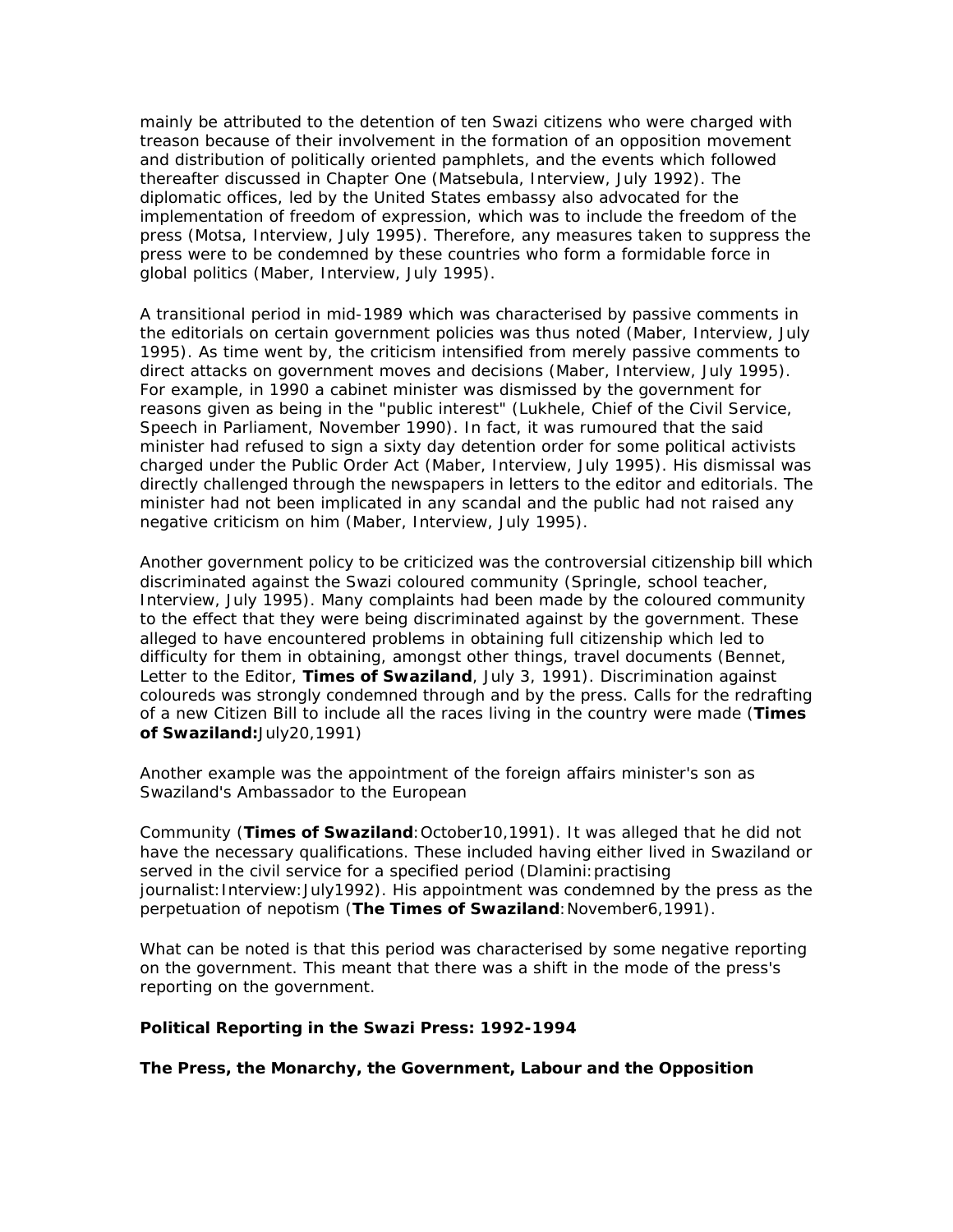The beginning of 1992 was characterised by a shift in the political atmosphere of the country. This was evidenced in the unveiling and subsequent mushrooming of opposition political organisations and the proliferation of industrial action by the Swazi working classes. The unveiling meant there was to be open confrontation between the government and the opposition. The opposition groups were challenging the legitimacy of the monarchy who wields all the executive, judicial and legislation powers. In this contested process, the opposition, labour movement and the government have employed the press to put forward and justify their positions. The following section therefore aims at assessing the role assumed by the press in portraying such processes.

### [Top]

#### **The Press, the Government and the Monarchy: Supporting the Status Quo.**

Although the government has now and again attacked the press for being antigovernment and supporting the opposition movements, it can be asserted that such a view is shortsighted. My assertion is that the press has continued to support the existing status quo and has vehemently down-played the role of the opposition and progressive forces. The press has portrayed the Tinkhundla system of government as legitimate and suitable for the Swazi nation. This can be evidenced in the overt support the newspapers have displayed to the current political reform program instituted by King Mswati 111 as from 1993 (Maber, Interview, July 1995). The newspapers have published voters' rolls and numerous other campaigns which in most cases called for maximum support for the reforms (Maber, Interview, July 1995). Through editorials, the King has been praised and the press has pledged its support for the reform program and its implementation (Ndlovu, Interview, July 1995). For instance, one of the editorials in **The Times** daily stated:...the reforms displayed that the king was in touch with the aspirations and wishes of the peace loving Swazi nationals which is a positive step towards democracy (**Times of Swaziland**, January 20, 1994).

The implications of the reforms instituted by King Mswati III have been the consolidation of the monarchy's domination. Firstly, the reforms were contrary to the submissions made to the Masitsela Commission and given wide coverage in the newspapers (Ndlovu, Interview, July 1995). Most of the views were advocating for the complete transformation of the Tinkhundla system with a more transparent and representative democratic system (Mzizi, Interview, July 1995). Secondly, the reforms have only resulted in changing the system of electing members of parliament. The King still wields absolute power. Parliament and Cabinet still function as administrative bodies with no power to implement any effective policies (Ndlovu, Interview, July 1995). Thirdly, the state has not lifted the state of emergency enacted through the 1973 Kings Order in Council (Mabuza, Interview, July 1995). Political parties are still banned and the state has introduced more punitive measures to counter the opposition. For example the Sedition and Subversive Bill (discussed in Chapter Four) and the Non-Bailable Offenses Bill of 1994, which has provisions for the refusal of granting bail to suspects charged under the contravention of the Public Order Act of 1963 (The Non-Bailable Offenses Bill, 1994:3). This can be evidenced in a letter written by PUDEMO to the king which partly stated:

The Tinkhundla system does not have a democratic foundation based on the will of the people. This institution was founded on fraud, (and)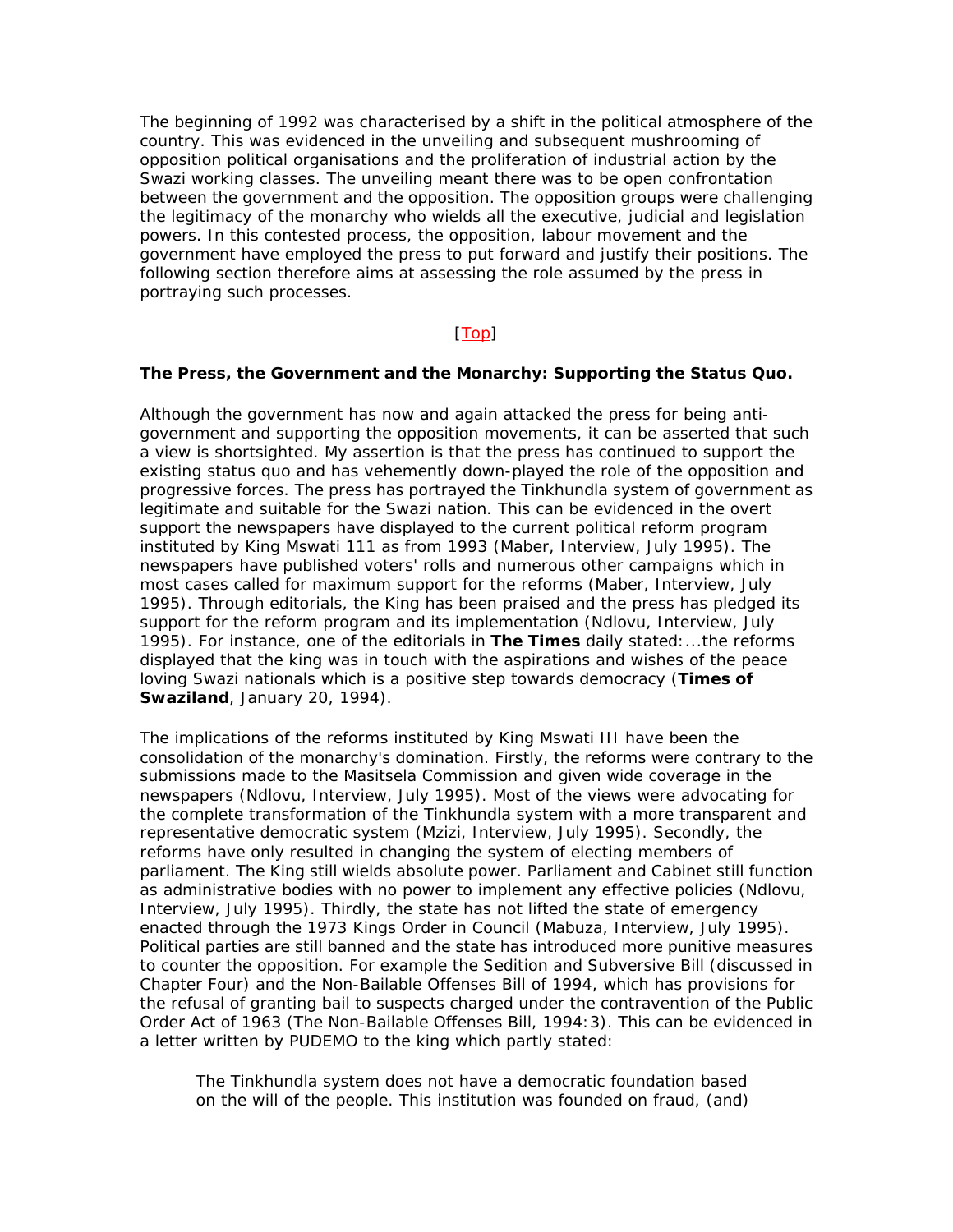supported by intimidation of the population. This is why the system cannot operate without the state of emergency secret committees which are, in reality, responsible for political authority in the kingdom and other instruments of repression. This is why the system could never ensure supremacy of parliament (Letter from PUDEMO to His Majesty the King, March 31, 1993).

This was also echoed by one former journalist who in an interview commented:

The Swaziland government is infested by dishonest politicians who are always preaching against progress. We therefore have an incompetent minority government and an incompetent press. Despite their very often public disagreements, the two must be seen for what they are: bedfellows who keep each other in business by their mere incompetence (Maber, Interview, July 1995)

As it has been pointed out in Chapter Three, the press has in most cases relied on "authoritative sources" for issues dealing with the government. These include amongst others, commissions of enquiry, government press statements and parliamentary reports and debates. In portraying government scandals, stress is placed on individual attacks rather than treating them as a result of officials serving in a corrupt and unaccountable system of government (Ndlovu, Interview, July 1995). The tendency to stress on individual attacks has led to the system being viewed as administratively inefficient. Such a perception then relegates the fact that the government's mode of operation lacks accountability and transparency (Mzizi, university lecturer, Interview, July 1995). Although government scandals are a recurring problem, the press treats them as separate events and rarely draws parallels to other previous and similar scandals (Maber, Interview, July 1995). The press also never conducts its own independent investigations to reveal irregularities within the government. One university lecturer commented thus:

Our journalists are not interested in providing a thorough going analysis on issues relating to the government. Their reports are weakened by focus on personality issues which take priority, as opposed to social, historical and sociological analysis. They also do not solicit for opinion about the government from the masses. They always want a pat on the back from the power stakeholders (Ndlovu, Interview, July 1995).

Government criticism carried out in the press also steers well away from the king (Maber, Interview, July 1995). For instance, the King's total control of the executive, legislative and judicial powers has not been criticised by the press. The king is above the law and he commands absolute power. Policies taken by him are never challenged or criticised (Maber, Interview, July 1995). For instance, a lot of state money is spent through the celebration of state events which is at the expense of the tax-payer (Mzizi, Interview, July 1995). All these and numerous other issues affecting the Swazi masses have not been addressed by the press. One interviewee commented:

This makes changing the system highly impossible. How can you criticise only the manager who is carrying out instructions and policies enacted from above? (Mzizi, Interview, July 1995).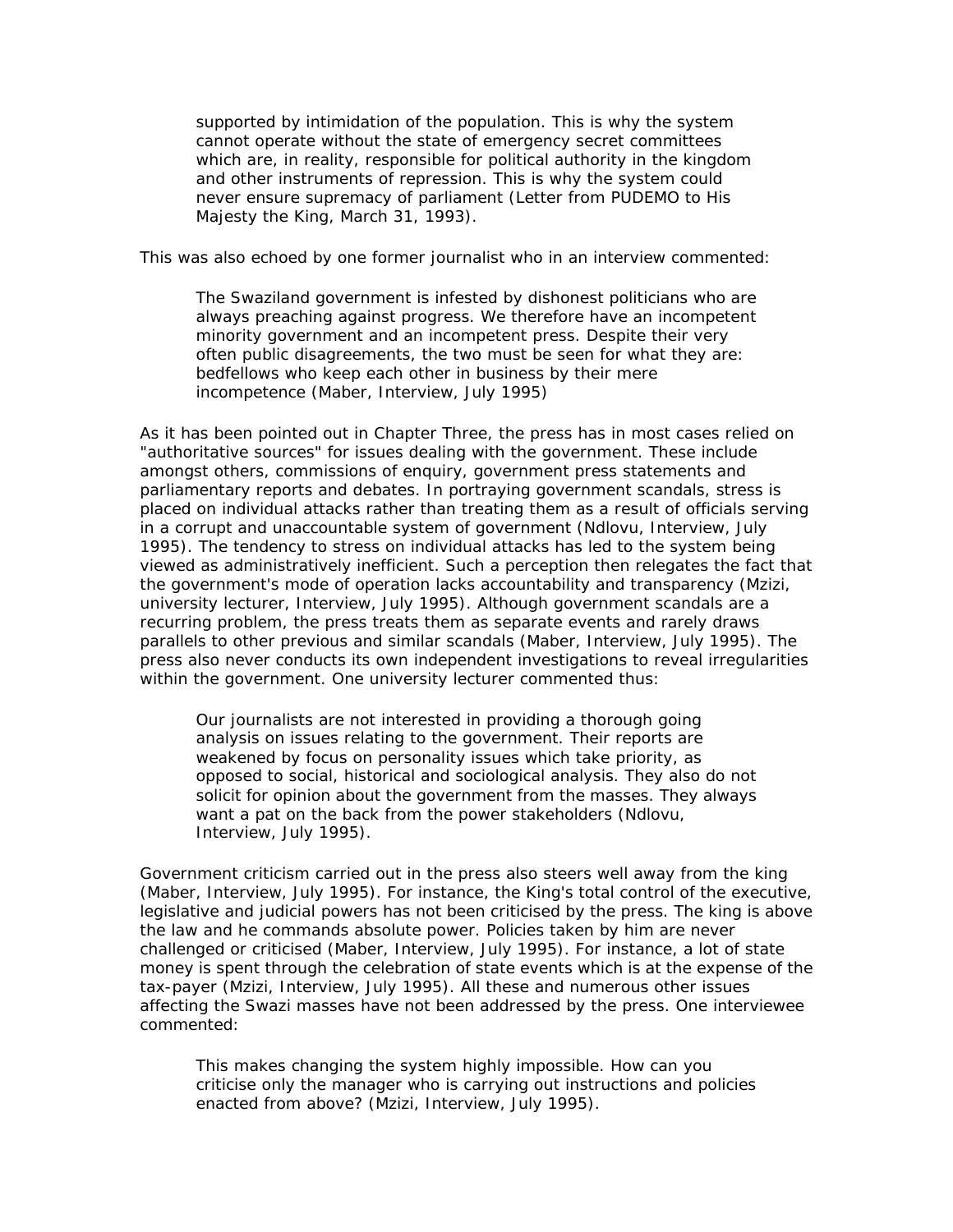#### **The Press and the Opposition: Unfavourable Portrayal**

Whenever the opposition is the subject of reporting about, it is during times when they are in confrontation with the law. Focus is then based on reporting on demonstrations, marches and the detention and trials of political activists (Maber, Interview, July 1995). The discourse used in portraying opposition organisations emphasises the notion that they are anti-monarchy and terrorists who advocate anarchy (Maber, Interview, July 1995). For example, in 1994, seven members of PUDEMO were arrested during a peaceful demonstration and charged for contravening the Public Order Act of 1963 (**The Swazi Observer,** March 23, 1994). In one of the reports published in **The Times** daily, it stated that these had threatened to "bomb the monarchy" (**Times of Swaziland,** June 23, 1995). However, it was later established from one of the formerly charged activists that none of the seven had made such utterances. The report was perceived as a ploy to discredit the opposition (Shongwe, former charged activist, conversation with writer, July 1995).

In reporting about trials involving the opposition, the newspapers have in most cases relied on information from the government. This includes the police, the Director of Public Prosecutions and court proceedings (Maber, Interview, July 1995). Comment from officials representing the opposition groups is never solicited (Maber, Interview, July 1995). This has resulted in the public being flooded with one sided reports which are in most cases biased against the opposition (Mabuza, Interview, July 1995). The numerous follow-ups made are also built upon the journalists misrepresentations of the first facts.

The press has also portrayed the opposition organisations as composed of groups of individuals who want to manipulate the Swazi masses in order to fulfil their greedy political needs (Mabuza, Interview, July 1995). Negative portrayal of opposition organisations has been expressed in editorials and features published in the newspapers. Reports about trials which involve political activists also stress on discrediting the opposition (Mabuza, Interview, July 1995). The opposition has therefore had a dirty picture painted on it. Opposition organisations have also been treated as a bunch of ultra-left eccentrics who do not know what they want (Ndlovu, Interview, July 1995). As a result, the public has lacked a clear stand on the type of political dispensation that would guarantee the necessary human freedoms (Mzizi, Interview, July 1995).

In the presentation of views and activities of opposition organizations, the newspapers use three types of bias. Robert Cirino (1971) defines bias as:

...input of disordered news (which create) bases for (a reader's) opinions and actions. This situation enables the newsman to ship his bias into the news, unnoticed by the news (reader) whose attention is focused on the event itself (Cirino, 1971:130).

The first one is bias through selection of news. This is defined as decisions to select news which are viewed as newsworthy by newspapers or any other media (Cirino, 1971:134). In most cases, the newspaper reports on the opposition emphasizes on portraying them as a bunch of hooligans. Whenever the opposition is reported, it is when they are at loggerheads with the law. This implies that the selection procedure for opposition news by the press makes them appear in an unfavourable manner.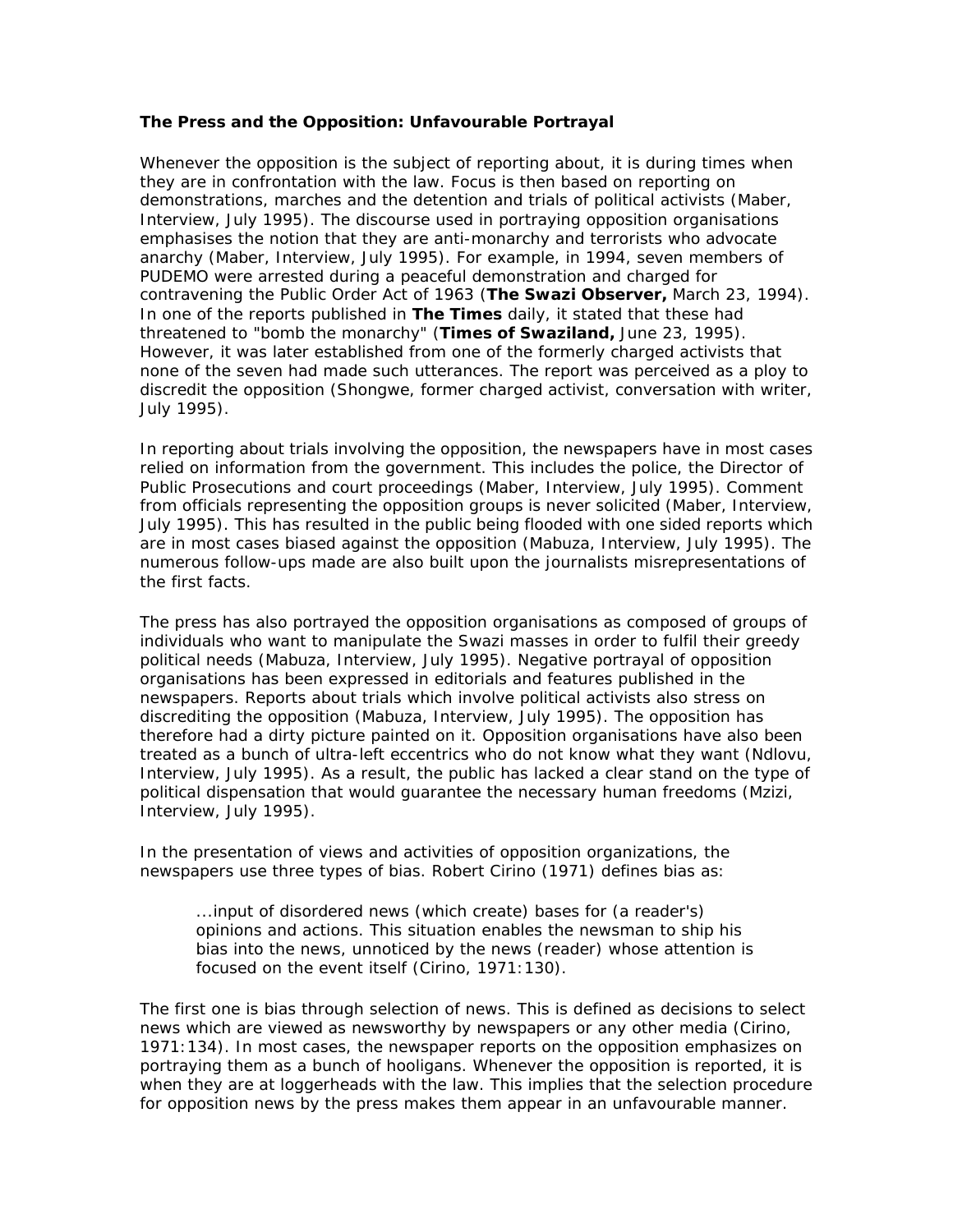Bias through the omission of news falls under the second category. This is defined as omitting parts of a story which readers are not supposed to know about (Cirino, 1971:160). When the newspapers publish issues on the opposition, some of the important parts which may be favourable to the opposition may be omitted. Only a distorted and slanted view of the news may be given. The press' reliance on the government's perspective in times of political trials is evidence to bias through the selection of news.

Bias through the use of words falls in the third category and has been defined as the use of carefully chosen words by a reporter, editor or broadcaster so as to discredit people or organizations (Cirino, 1971:160). An example can be drawn from a report about one political activist who was found in possession of a catapult and a knife during a demonstration (**The Swazi Observer,** September 8, 1994). The press report which followed the day after, termed him as having been found with "dangerous arms of war" (**The Swazi Observer**, September 8, 1994). This was regardless of the fact that the said accused was not detained or charged.

Press statements given out by the opposition have been presented as opinions from the officials who issue them. reference is made to individual officials. Instead of referring to the organisations represented by the quoted officials, reference is made to individuals (Mabuza, Interview, July 1995). This is common in headlines. For example a report on a press statement issued by PUDEMO, secretary general Dominic Mngomezulu, the headline read: "We are not going to tolerate being harassed, says Dominic" **(Times of Swaziland**, March 6, 1993). The press has also persistently used phrases such as, "dissident groups" and "anti-monarchy" press to refer to opposition groups (**Swazi Observer** September 9, 1994 **Times of Swaziland** May 10, 1994). Such terms have had negative connotations and greatly influenced the perceptions of the public about the opposition organisations (Ndlovu, Interview, July 1994).

### **The Press and Labour: Politicising the Non-Political**

In presenting the labour movement, the press has translated events on the labour front into political events (Dlamini, trade unionist, Interview, July 1995). Conflict between employers and employees have been interpreted as a political threat even if there is no political content in the worker demands (Dlamini, Interview, July 1995). Commenting on such kind of portrayal, one trade unionist stated that it was systematically being propagated, through the press by the state and employers as a ploy to discredit the role of the trade unions (Nxumalo, trade unionist Interview, July 1995).

Labour reporting in the Swazi press has been centrally concerned with strikes and other labour disputes of various kinds (Dlamini, Interview, July 1995). This selection does not exhaust the issues of working arrangements, type of worker action and organisation, the process of mechanization, unemployment or the structure of the economy (Dlamini, Interview, July 1995). The reports concern themselves with particular events. Each and every industrial action is treated as a separate event (Dlamini, Interview, July 1995). Focus has also been on the disruptions at the work places rather than the structural conditions the working classes are exposed to (Nxumalo, Interview, July 1995). There is also the tendency of stressing that industrial action is detrimental to the country's economy which is infested by a drought and an economic recession (**Times of Swaziland**, February 18, 1994). This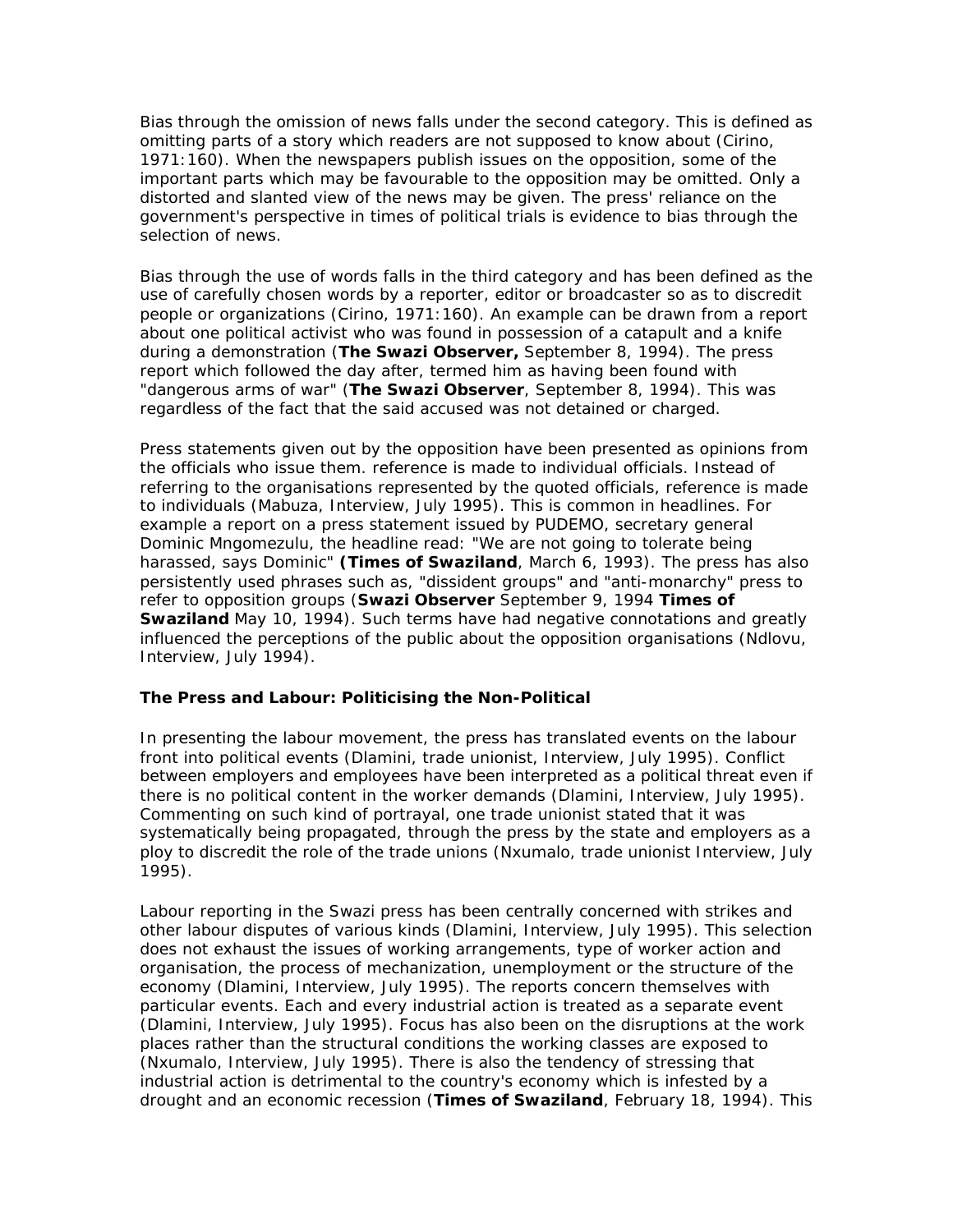has thus down-played the symbiotic relationship existing between the employer and employees.

In reporting about strikes, emphasis is in most cases placed on the demands for wage increments. Other issues such as demands for remuneration for extra hours worked and the improvement of working conditions at factory level are negated (Dlamini, Interview, July 1995). For example, in June 1994, a strike was reported in one of the country's agricultural sectors, called Crooks Plantations. The article which appeared in one of the newspapers, on the first page and constituting the main headline stated: "Workers on Strike, demand for 131% wage increase (**The Times of Swaziland**, June 17, 1994). In reality, the workers were demanding a minimum salary of fourteen Emalangeni, a day for the lowly paid workers (Dlamini, Interview July 1995) The perception created through giving the amount in percentages blew the issue out of proportion as an unrealistic demand (Dlamini, Interview, July 1995). Other issues included in the dispute included amongst others compulsory paid maternity leave for females and the provision of protective gear for the workers by the management (Dlamini, Interview, July 1995). However, these were concealed and the dispute presented as an unreasonable act of defiance by the workers. Commenting on the report, one trade union official stated:

This was meant to discredit the labour movement and confirm the government's accusations on us, that we are propagating for anarchy. It also down-played the role of the trade union movement which is to mediate between the employers and employees (Dlamini, Interview, July 1994)

Reports on strikes have also subjectively published one side of the issues which in most cases is obtained from the management (Nxumalo, Interview, July 1995). The workers' point of view is never published except occasionally, through trade union officials and never from the workers who are involved in the disputes (Dlamini, Interview, July 1995). Independent investigations in times of unrest are also never carried out by the press (Nxumalo, Interview, July 1995).

The content of labour disputes mainly focuses on singling out the trade union leadership as being the instigators of industrial unrest (Dlamini, Interview, July 1995). These are therefore presented as inciters and individuals who are manipulating the Swazi working classes for their personal sinister motives (**The Times of Swaziland**, February 18, 1994). The role of the trade unions as a signifier of the "workers struggle" against exploitation is thus concealed.

Reporting industrial action has resulted in the neglect of cardinal issues which have affected the working classes in the country. These include labour exploitation carried through the payment of low wages. For instance, according to the Employment and Wages statistics, the minimum wage as per government regulation is two Emalangeni and fifty cents a day (E2.50) (**The Employment and Wages Statistics:**1994). Also average monthly earnings in the manufacturing industries are six hundred and seven Emalangeni (E607.00) and three hundred and twenty Emalangeni (E320.00) for male and females skilled labourers respectively: one hundred and seventy seven Emalangeni (E177.00) and onehundred and one Emalangeni (E101.00) for semi-skilled and one hundred and twenty seven Emalangeni (E127.00) and one hundred and four Emalangenin (E104.00) for unskilled (The Employment and Wages Statistics:1994). Workers are also exposed to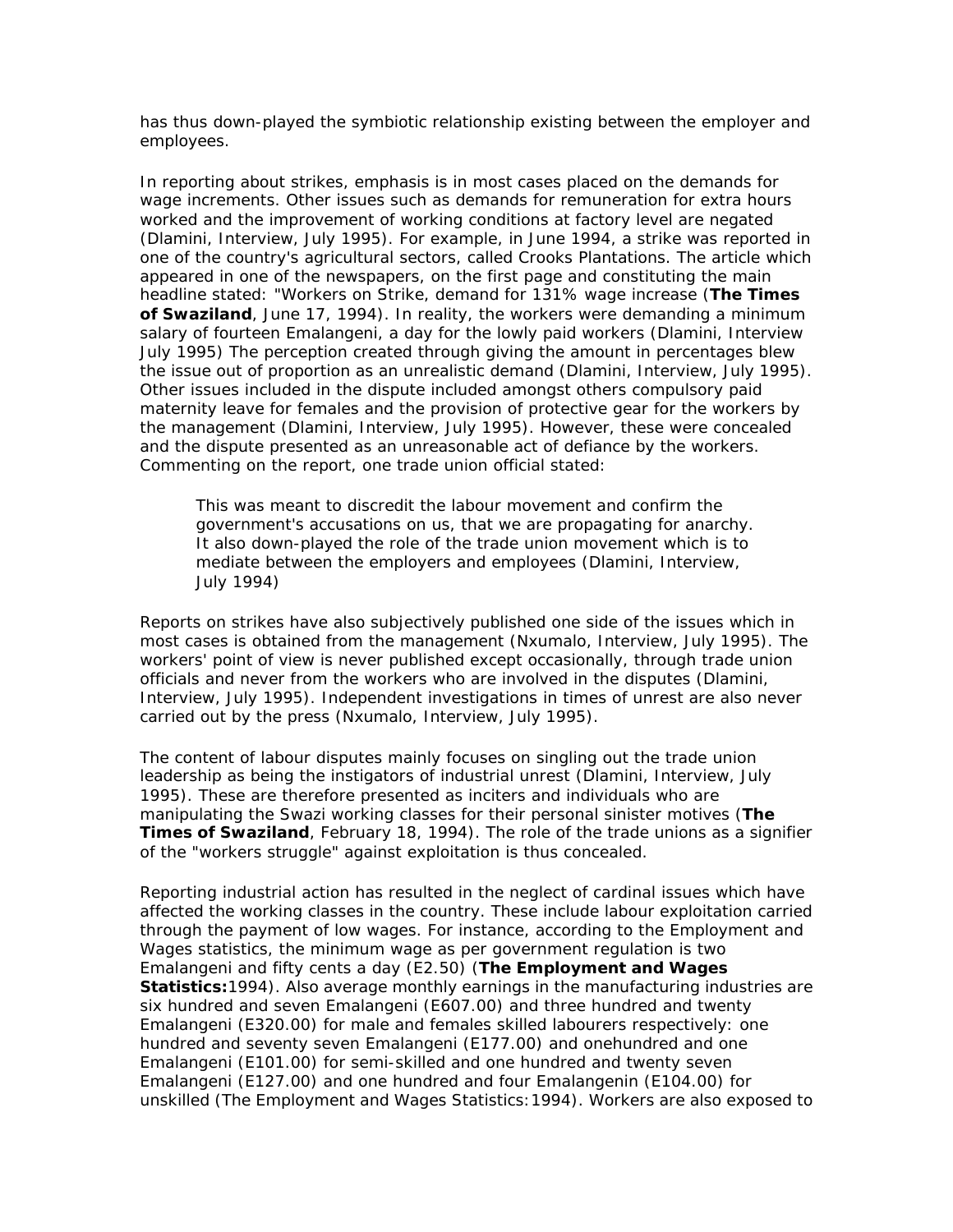long and extended unpaid for working hours, poor working conditions and in most cases, no provision of protective clothing in the agricultural sector (Dlamini, Interview, July 1995). Labour exploitation has led to poverty and the decline in the standard of living. For example, it is estimated that for every one hundred economically active people, there is an average of about one hundred and fifty people, economically dependent on them (**Report on the 1986 Swaziland Population Census**). It is also estimated that 49% of the population with houses have an average of two rooms or less in their dwellings (**Report on the 1986 Swaziland Population Census**). The result of poverty and poor working conditions has been the escalation of strikes by the workers in an attempt to alleviate their plight. The crime rate has also dramatically rose (Dlamini, Interview, July 1995).

# **Conclusion: Legitimising the Status Quo**

In analyzing the role assumed by the Swazi press in the political formation, reference shall be made to Gramsci's (1971) assertions on the role of media in society. He states:

Cultural institutions within the social formation . . . including the . . . mass media are primarily ideological in form and function, and together they help to confirm or deny the power of the ruling status quo . . . (Gramsci, 1971 cf Agbaje, 1992:12)

Gaye Tuchman (1978) asserts that a society's mass media necessarily legitimates its status quo. . . through limiting the frames within which public issues are debated (Tuchman, 1978:156). From what has been covered in this essay, it can be asserted that the press in Swaziland has so far facilitated in legitimating the monarchy's dominance over the Swazi populations. Such legitimation has been carried out through justifying and maintaining the hegemony of the monarchy and capital alliance. This can be evidenced from both the pre-independence and postindependence eras when the press was used by the state to promote its own inspirations.

Through the overview of the pre-independence press, it can be asserted that the press was used as an instrument for justifying and maintaining colonial rule and domination by capital. During the colonial era, the news content disseminated by the press which was geared towards serving the interests of the British colonists. any issues viewed as hostile to colonial rule were shunned upon. The post-independence press has been used as an instrument for the justification and maintaining of the monarchy and its alliance's dominance over the Swazi masses. The legitimation can be evidenced from the overt support the press has expressed for the reform program instituted by the state as from 1993. The press has not criticized actions taken by monarchy.

The Swazi press' tendency of slanting issues hostile to the monarchy has resulted in the public not being well informed about the "agenda" of the Swazi citizens calling for change. Opposition organisations have as a result been viewed as individuals who want to manipulate public institutions for their own ends. The objective for socioeconomic and political change is concealed. this has contributed to the slowing of the